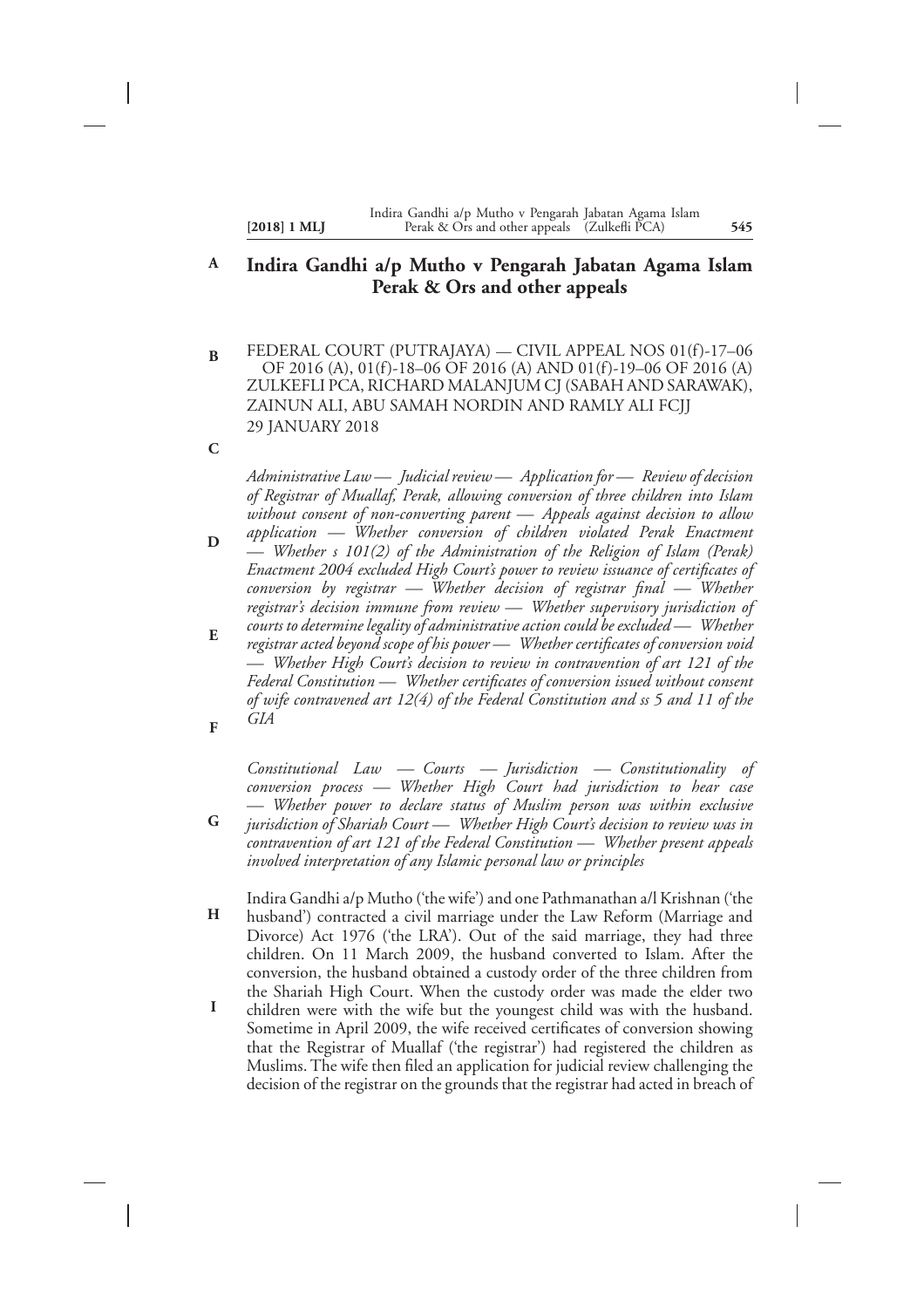| $[2018]$ 1 l |  |
|--------------|--|
|--------------|--|

**H**

**I**

the procedure set out in ss 96 and 106 of the Administration of the Religion of Islam (Perak) Enactment 2004 ('the Perak Enactment') and that the certificates issues were void. By way of this application against the Director of the Islamic Religious Affairs Department of Perak, the Registrar of Muallafs, the Perak Government, the Ministry of Education, the Government of Malaysia and the husband ('the six respondents'), the wife sought, inter alia, an order of certiorari to quash the certificates and alternatively a declaration that the certificates were null and void. The judicial commissioner ('JC') hearing the wife's application found that the requirements for conversion to the religion of Islam as stated in ss 96 and 106 of the Perak Enactment had not been complied with. As such, the JC concluded that the certificates were null and void and of no effect.The High Court thus allowed the wife's judicial review application and ordered the certificates issued by the registrar to be quashed. The High Court also granted the wife custody of the three children. The six respondents then filed three separate appeals against the decision of the High Court. The Court of Appeal held that the High Court had no power to question the decision of the registrar or to consider the registrar's compliance with the statutory requirements of ss 96 and 106 of the Perak Enactment. The Court of Appeal also took the position that if a person had been registered in the Register of Muallafs as stated in his certificate of conversion that was proof that the conversion process had been done to the satisfaction of the registrar. The Court of Appeal thus, set aside the decision of the High Court in allowing the wife's application for judicial review for an order of certiorari to quash the certificates of conversion to Islam of the children. The wife has now obtained the leave of this court to proceed with the instant appeal. The wife submitted that art 121(1A) of the Federal Constitution ('the FC') did not overrule the general jurisdiction of the High Courts, or enhance the jurisdiction of the Syariah Courts. The respondents argued that matters of Islamic law would fall under the Syariah Courts' jurisdiction pursuant to the Ninth Schedule of the Federal Constitution and that since the subject matter did not lie within the High Court's jurisdiction, the High Court could not exercise its power to review the actions of the Registrar of Muallafs in the present case. **A B C D E F G**

**Held,** allowing the three appeals with no order as to costs:

(1) In the present appeals the Court of Appeal's decision that the power to decide the status of a Muslim person was within the exclusive jurisdiction of the Syariah High Court and that the order of the High Court declaring that the conversion was null and void was a transgression of s  $50(3)(b)(x)$ of the Perak Enactment, was incorrect. Undoubtedly, s 50 of the Perak Enactment was viewed as a specific provision, expressly conferring jurisdiction on the Syariah Courts because it contained a list of subject matter that could be brought before the Syariah Courts. However, s  $50(3)(b)(x)$  was not applicable to the facts of the present appeals. As was explicit,  $s \frac{50(3)(b)}{x}$  specifically conferred jurisdiction on the Syariah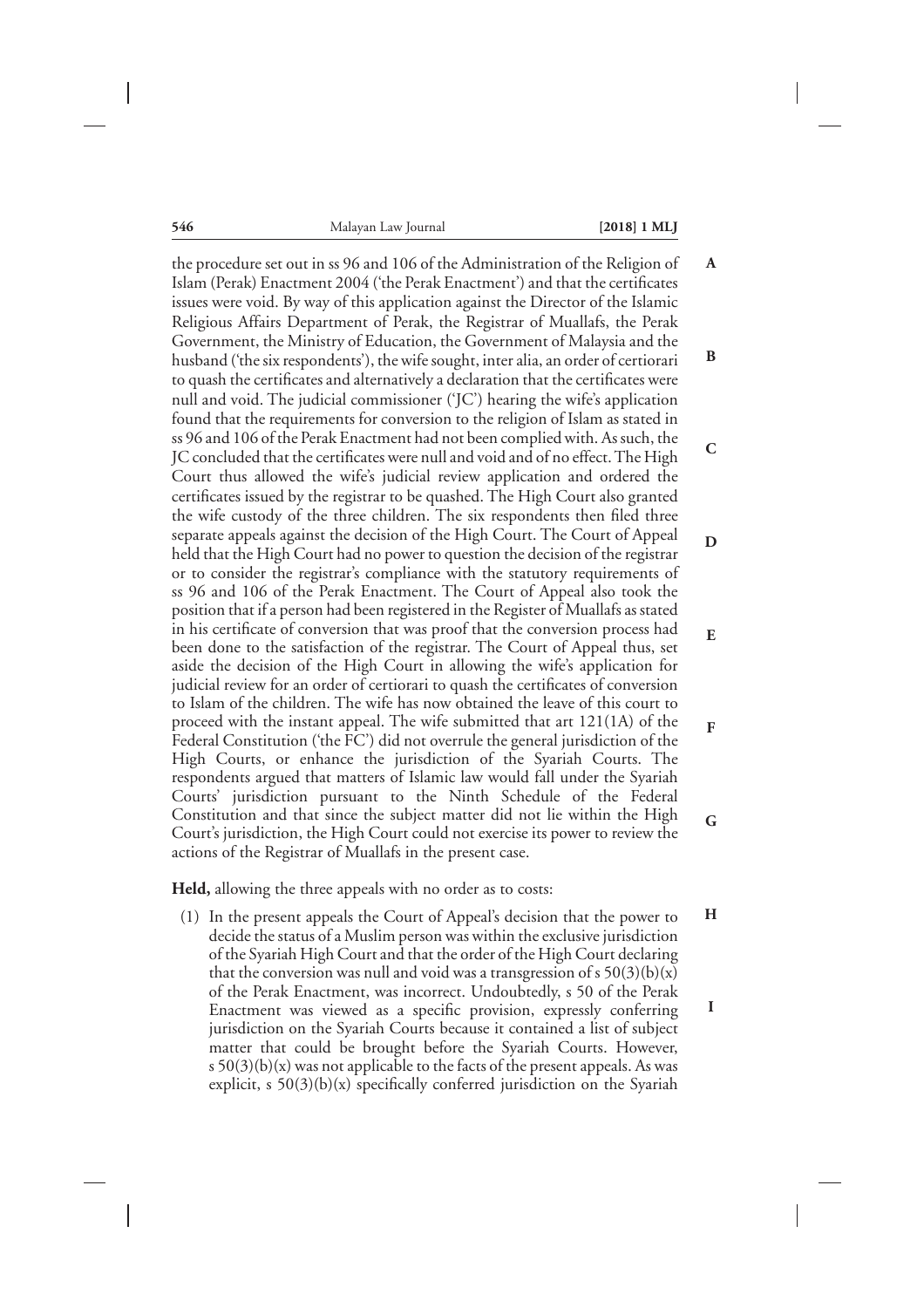|                | Indira Gandhi a/p Mutho v Pengarah Jabatan Agama Islam |     |
|----------------|--------------------------------------------------------|-----|
| $[2018]$ 1 MLJ | Perak & Ors and other appeals (Zulkefli PCA)           | 547 |

- Courts to issue a declaration that 'a person is no longer Muslim'. This would be applicable in a case where a person renounced his Islamic faith. However, the issue in the present appeals concerned the validity of the certificates of conversion issued by the registrar in respect of the children's conversion to Islam. Nowhere was there any express provision in s 50(3)(b), which conferred jurisdiction on the Syariah Court to determine the validity of a person's conversion to Islam. Thus, the majority decision of the Court of Appeal had misdirected itself on the construction of s 50(3)(b) of the Perak Enactment (see paras 66–68). **A B**
- (2) It is evident from the marked differences in the establishment and constitution of the civil and Syariah Courts that the two courts operate on a different footing altogether. Clearly both cll (1) and (1A) of art 121 of the FC illustrate the respective regimes in which each court operates. As the issue in this case was concerned with the interpretation of art 121(1A), in particular whether the clause had the effect of granting exclusive jurisdiction on the Syariah Court in all matters of Islamic Law including those relating to judicial review, a close scrutiny of the same was in order. In effect, cll (1) and (1A) of art 121 of the FC illustrate that both the civil and Syariah Courts co-exist in their respective spheres, even if they are dissimilar in the extent of their powers and jurisdiction. Thus, the amendment inserting cl (1A) in art 121 did not oust the jurisdiction of the civil courts nor did it confer judicial power on the Syariah Courts. In the present appeals it was not disputed that the Registrar of Muallafs was exercising a statutory function as a public authority under the Perak Enactment in issuing the said certificates. The jurisdiction to review the actions of public authorities, and the interpretation of the relevant state or federal legislation as well as the Constitution, would lie squarely within the jurisdiction of the civil courts. This jurisdiction could not be excluded from the civil courts and conferred upon the Syariah Courts by virtue of art 121(1A) of the FC. In fact, the determination of the present appeals did not involve the interpretation of any Islamic personal law or principles. The subject matter in the wife's application was not concerned with the status of her children as Muslim converts or with the questions of Islamic personal law and practice, but rather with the more prosaic questions of the legality and constitutionality of administrative action taken by the Registrar in the exercise of his statutory powers. This is the pith of the question at hand and it was also clear that cl (1A) of art 121 did not prevent civil courts from continuing to exercise jurisdiction in determining matters under federal law, notwithstanding the conversion of a party to Islam. Further, the wife as a non-Muslim had no locus to appear before the Syariah Court for the present application, and the Syariah Court did not have the power to expand its own jurisdiction to choose to hear the wife's application. In these circumstances it became **C D E F G H I**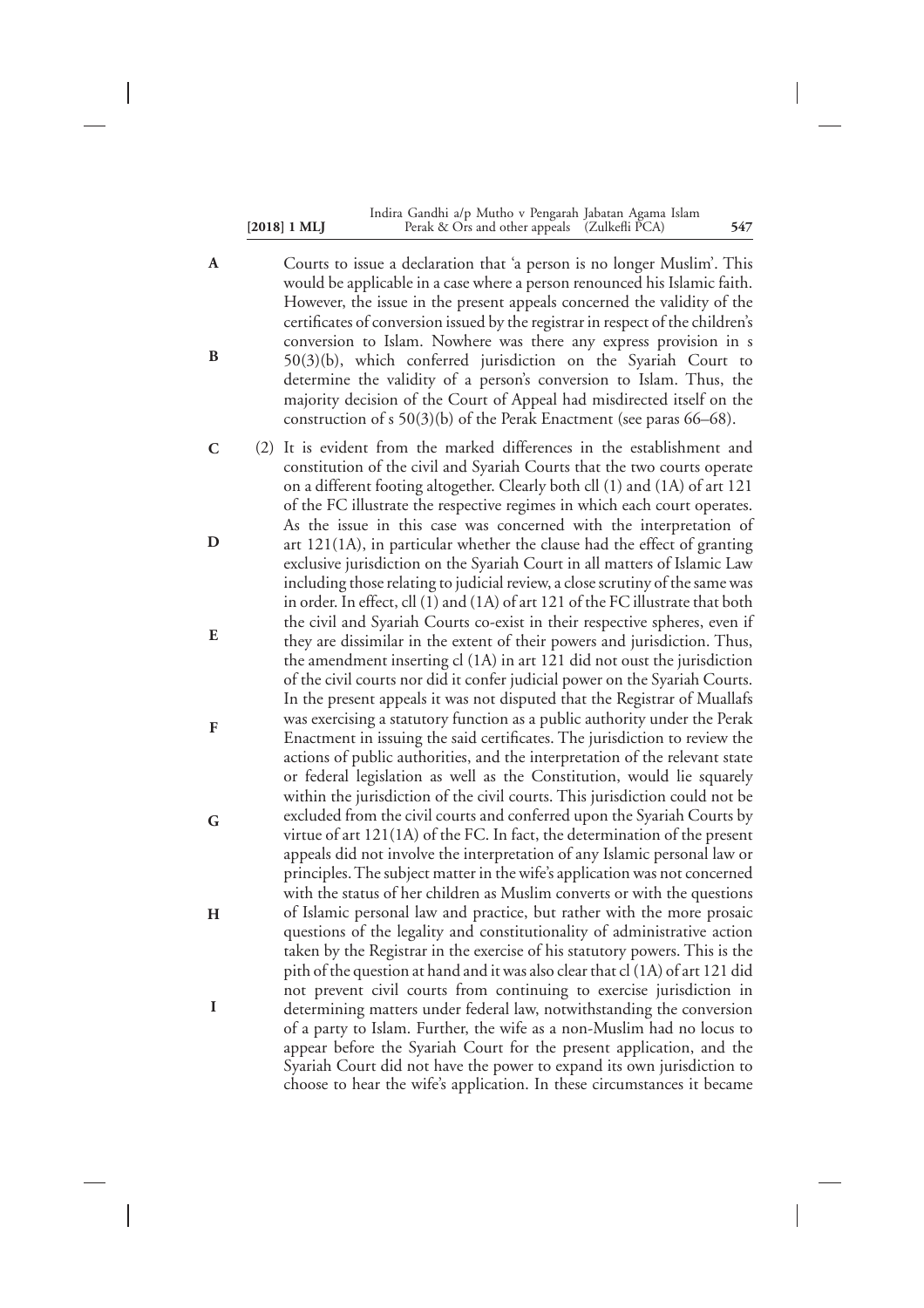**B**

**C**

**D**

**E**

**F**

**G**

**H**

**I**

clear that the High Court was seised with jurisdiction, to the exclusion of the Syariah Court, to hear the matter, and had rightly done so (see paras 71–79, 90–92 & 106–110). **A**

- (3) The issuance of certificates of conversion by the registrar was an exercise of a statutory power under the Perak Enactment. The boundaries of the exercise of powers conferred by legislation was solely for the determination by the courts and if an exercise of power under a statute exceeded the four corners of that statute, it would be ultra vires and a court of law ought to be able to hold it as such. However, s 101 of the Perak Enactment provided that the decision of the Registrar of Muallafs was final. Nevertheless, it was settled law that the supervisory jurisdiction of courts to determine the legality of administrative action could not be excluded even by an express ouster clause. It would be repugnant to the rule of law and the judicial power of the courts if the registrar's decision was immune from review. In the present case the legal limits of the registrar's statutory power to issue certificates of conversion was prescribed in the Perak Enactment. From a plain reading of the relevant sections, the requirements in ss 96 and 106 were cumulative: both had to be complied with. Based on the undisputed evidence the requirement in s 96(1) had not been fulfilled in that the children had not uttered the two clauses of the affirmation of faith and had not been present before the registrar before the certificate of conversion was issued. As such, the issuance of the certificates despite the non-fulfilment of the mandatory statutory requirement was an act which the registrar had no power to do under the Enactment and the registrar had acted beyond the scope of his power. The crux of the wife's challenge in this appeal was against the legality of the registrar's act in issuing the certificate of conversion and not the facts stated in the certificate. In these circumstances, the contention that since the certificate conclusively states that the registrar had registered the conversion of the children, the process of conversion should have been done to the satisfaction of the registrar in accordance with the Enactment, was untenable at best. As such, reliance on s 101(2) of the Perak Enactment to exclude the High Court's power to review was wholly misconceived. The registrar had no jurisdiction to issue the certificates of conversion in respect of the conversion of the children to Islam due to non-compliance of ss 96 and 106(b) of the Perak Enactment (see paras 119–125, 124–125, 128, 130–136, 139 & 184).
- (4) Since custody of the children had been granted to the wife, it was the wife who exercised the dominant influence in their lives and to allow the other spouse to unilaterally convert the children without the consent of the wife would amount to a serious interference with the lifestyle of the new family unit. Under the Guardianship of Infants Act 1961 ('the GIA'), both parents had equal rights in relation to the custody and upbringing of the infant children and the wishes of both parents was to be taken into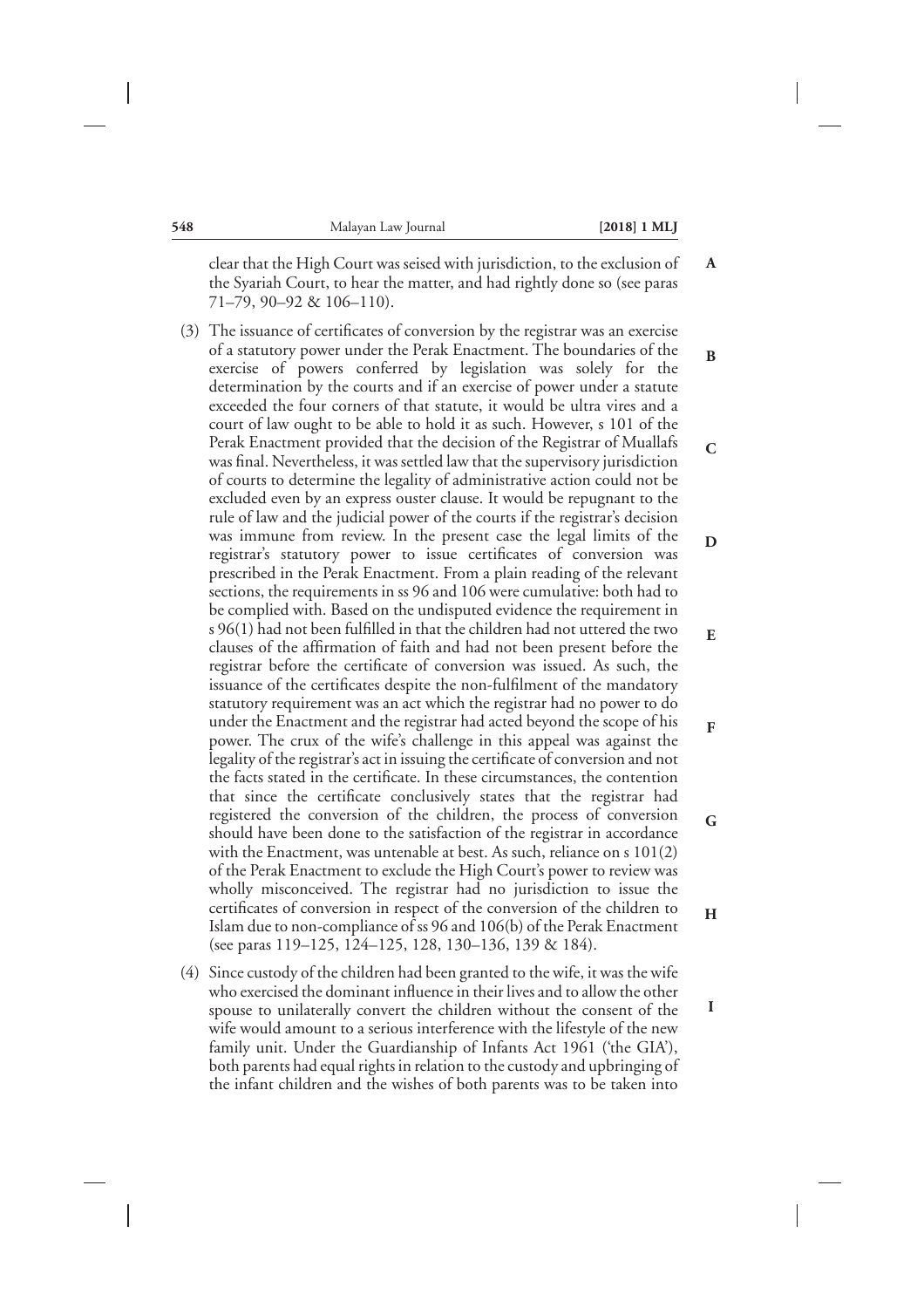| $[2018] 1 \text{ ML}$ | Indira Gandhi a/p Mutho v Pengarah Jabatan Agama Islam<br>Perak & Ors and other appeals (Zulkefli PCA) | 549 |
|-----------------------|--------------------------------------------------------------------------------------------------------|-----|
|                       |                                                                                                        |     |

- consideration. The conversion of the husband to Islam did not alter the antecedent legal position, nor did it bring the children out of the ambit of the GIA. Based on a purposive interpretation of art 12(4) read with the Eleventh Schedule of the FC, and on an application of ss 5 and 11 of the GIA, it became clear that the consent of both parents was required before a certificate of conversion to Islam could be issued in respect of the children. In the circumstances, the certificates of conversion, which were issued without the consent of the wife contravened art 12(4) of the FC and ss 5 and 11 of the GIA. The certificates of conversion were void and should be set aside (see paras 166–167 & 179–180). **A B C**
	- (5) **(Per Zulkefli PCA, supporting)** In the present case upholding the rule of law required the court to decide on the issue strictly on the basis of the relevant laws, case authorities and the provisions of both the state and the Federal Constitution governing the particular issue without being swayed by any religious convictions or sentiment (see paras 4–6).

#### **[Bahasa Malaysia summary**

**D**

Indira Gandhi a/p Mutho ('si isteri') dan Pathmanathan a/l Krishnan ('si suami') telah memasuki perkahwinan sivil di bawah Akta Undang-Undang Pembaharuan (Perkahwinan dan Perceraian) 1976 ('AUPPP'). Daripada perkahwinan tersebut, mereka mempunyai tiga orang anak. Pada 11 Mac 2009, si suami telah memeluk agama Islam. Selepas penukaran agama itu, si suami telah memperoleh perintah penjagaan ketiga-tiga anak itu daripada Mahkamah Tinggi Syariah. Apabila perintah penjagaan telah dibuat dua anak **E**

- yang lebih tua tinggal bersama si isteri tetapi anak yang bongsu tinggal bersama si suami. Sekitar April 2009, si isteri telah menerima perakuan-perakuan penukaran agama yang menunjukkan bahawa Pendaftar Mualaf ('pendaftar') telah mendaftar anak-anak itu sebagai Muslim. Si isteri kemudian telah memfailkan permohonan untuk semakan kehakiman mencabar keputusan **F**
- pendaftar atas alasan bahawa pendaftar telah bertindak melanggar prosedur yang ditetapkan dalam ss 96 dan 106 Enakmen Pentadbiran Agama Islam (Perak) 2004 ('Enakmen Perak') dan bahawa perakuan-perakuan yang dikeluarkan itu adalah tidak sah. Melalui permohonan ini terhadap Pengarah Jabatan Hal Ehwal Agama Islam Perak, Pendaftar Mualaf, Kerajaan Perak, **G**
- Kementerian Pelajaran, Kerajaan Malaysia dan si suami ('enam responden'), si isteri telah memohon, antara lain, perintah certiorari untuk membatalkan perakuan-perakuan itu dan secara alternatif deklarasi bahawa perakuan-perakuan itu adalah terbatal dan tidak sah. Pesuruhjaya kehakiman ('PK') yang mendengar permohonan si isteri mendapati bahawa keperluan **H**
- untuk penukaran kepada agama Islam sepertimana dinyatakan dalam ss 96 dan 106 Enakmen Perak tidak dipatuhi. Oleh itu, PK memutuskan bahawa perakuan-perakuan itu terbatal dan tidak sah dan tiada kesan. Mahkamah Tinggi oleh itu membenarkan permohonan semakan kehakiman si isteri dan memerintahkan perakuan-perakuan yang dikeluarkan oleh pendaftar **I**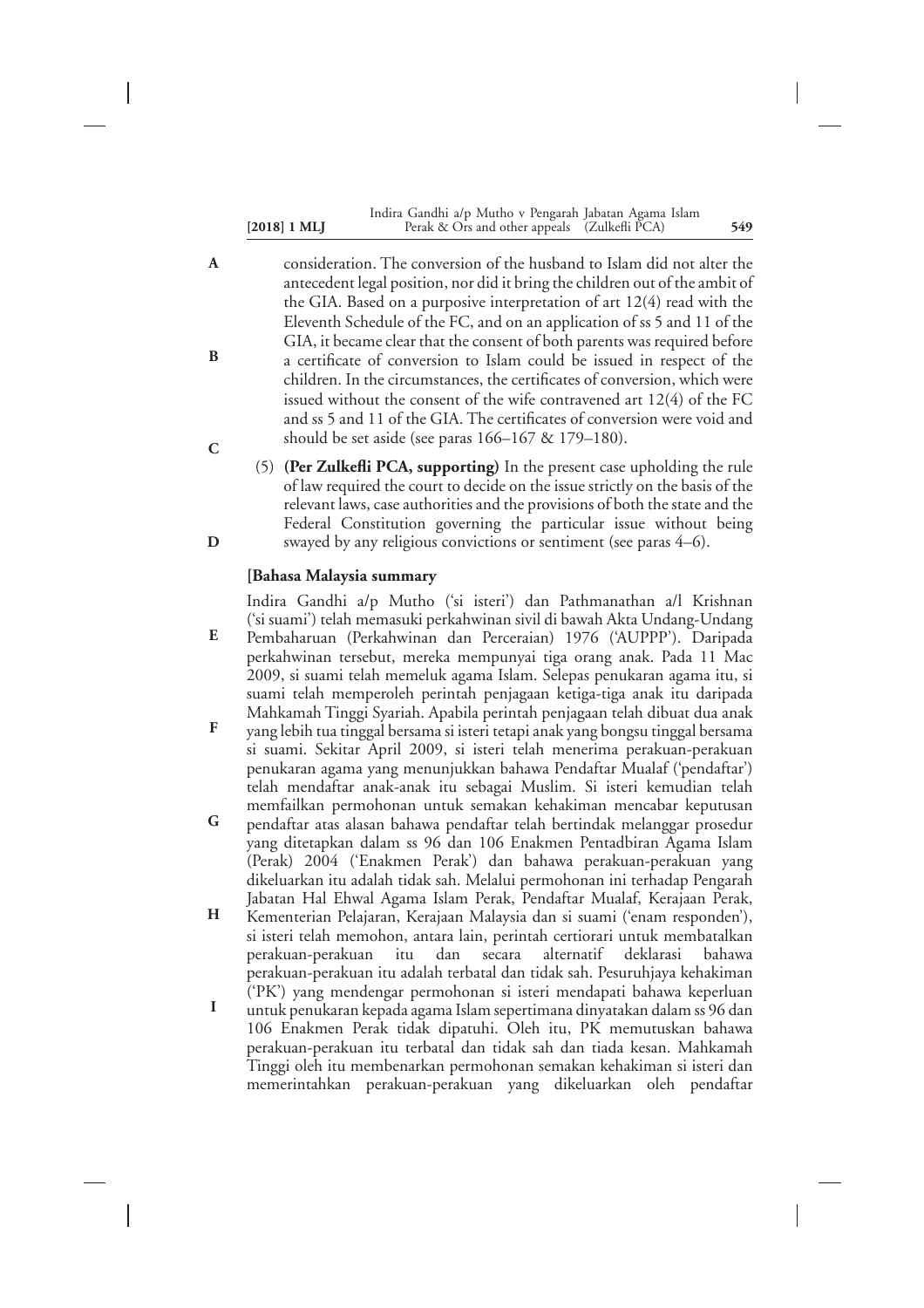dibatalkan. Mahkamah Tinggi juga memberikan si isteri hak penjagaan ketiga-tiga anak itu. Enam responden itu kemudian telah memfailkan rayuan-rayuan berasingan terhadap keputusan Mahkamah Tinggi. Mahkamah Rayuan memutuskan bahawa Mahkamah Tinggi tiada kuasa untuk mempersoalkan keputusan pendaftar atau mempertimbangkan pematuhan pendaftar dengan keperluan statutori ss 96 dan 106 Enakmen Perak. Mahkamah Rayuan juga mengambil kedudukan bahawa jika seseorang itu telah berdaftar dalam Daftar Mualaf sepertimana dalam perakuan penukaran agamanya yang merupakan bukti bahawa proses penukaran agama telah dilakukan dengan memuaskan pendaftar. Mahkamah Rayuan dengan itu, telah mengetepikan keputusan Mahkamah Tinggi dalam membenarkan permohonan si isteri untuk semakan kehakiman bagi perintah certiorari untuk membatalkan perakuan-perakuan penukaran kepada agama Islam anak-anak itu. Si isteri kini telah memperoleh kebenaran mahkamah ini untuk meneruskan dengan rayuan ini. Si isteri berhujah bahawa perkara 121(1A) Perlembagaan Persekutuan ('PP') tidak menolak bidang kuasa am Mahkamah Tnggi, atau meluaskan bidang kuasa Mahkamah Syariah. Responden-responden berhujah bahawa perkara-perkara tentang undang-undang Islam terjatuh di bawah bidang kuasa Mahkamah Syariah menurut Jadual Kesembilan Perlembagaan Persekutuan dan bahawa oleh kerana hal perkara itu tidak terjatuh dalam bidang kuasa Mahkamah Tinggi, Mahkamah Tinggi tidak boleh menggunakan kuasanya untuk mengkaji semua tindakan Pendaftar Mualaf dalam kes ini.

#### **Diputuskan,** membenarkan ketiga-tiga rayuan tanpa perintah untuk kos:

(1) Dalam rayuan-rayuan ini, keputusan Mahkamah Rayuan bahawa kuasa untuk memutuskan status seseorang Muslim adalah dalam bidang kuasa eksklusif Mahkamah Tinggi Syariah dan bahawa perintah Mahkamah Tinggi mengisytiharkan penukaran agama itu terbatal dan tidak sah adalah pelanggaran s 50(3)(b)(x) Enakmen Perak, adalah tidak betul. Tanpa diragui, s 50 Enakmen Perak dilihat sebagai peruntukan spesifik, yang secara nyata memberikan bidang kuasa kepada Mahkamah Syariah kerana ia terkandung dalam senarai hal perkara yang boleh dimulakan di hadapan Mahkamah Syariah. Walau bagaimanapun, s 50(3)(b)(x) tidak terpakai kepada fakta rayuan-rayuan ini. Seperti yang jelas, s 50(3)(b)(x) secara spesifik memberikan bidang kuasa kepada Mahkamah Syariah untuk mengeluarkan deklarasi bahawa 'a person is no longer Muslim'. Ini akan terpakai dalam kes di mana seseorang itu telah melepaskan kepercayaan Islamnya. Walau bagaimanapun, isu dalam rayuan-rayuan ini adalah berkaitan kesahan perakuan-perakuan penukaran agama yang dikeluarkan oleh pendaftar berkenaan penukaran agama anak-anak itu kepada Islam. Tiada dalam mana-mana peruntukan nyata dalam s 50(3)(b), yang memberikan bidang kuasa kepada Mahkamah Syariah untuk menentukan kesahan penukaran seseorang kepada agama Islam.

**E**

**F**

**G**

**H**

**I**

**A**

**B**

**C**

**D**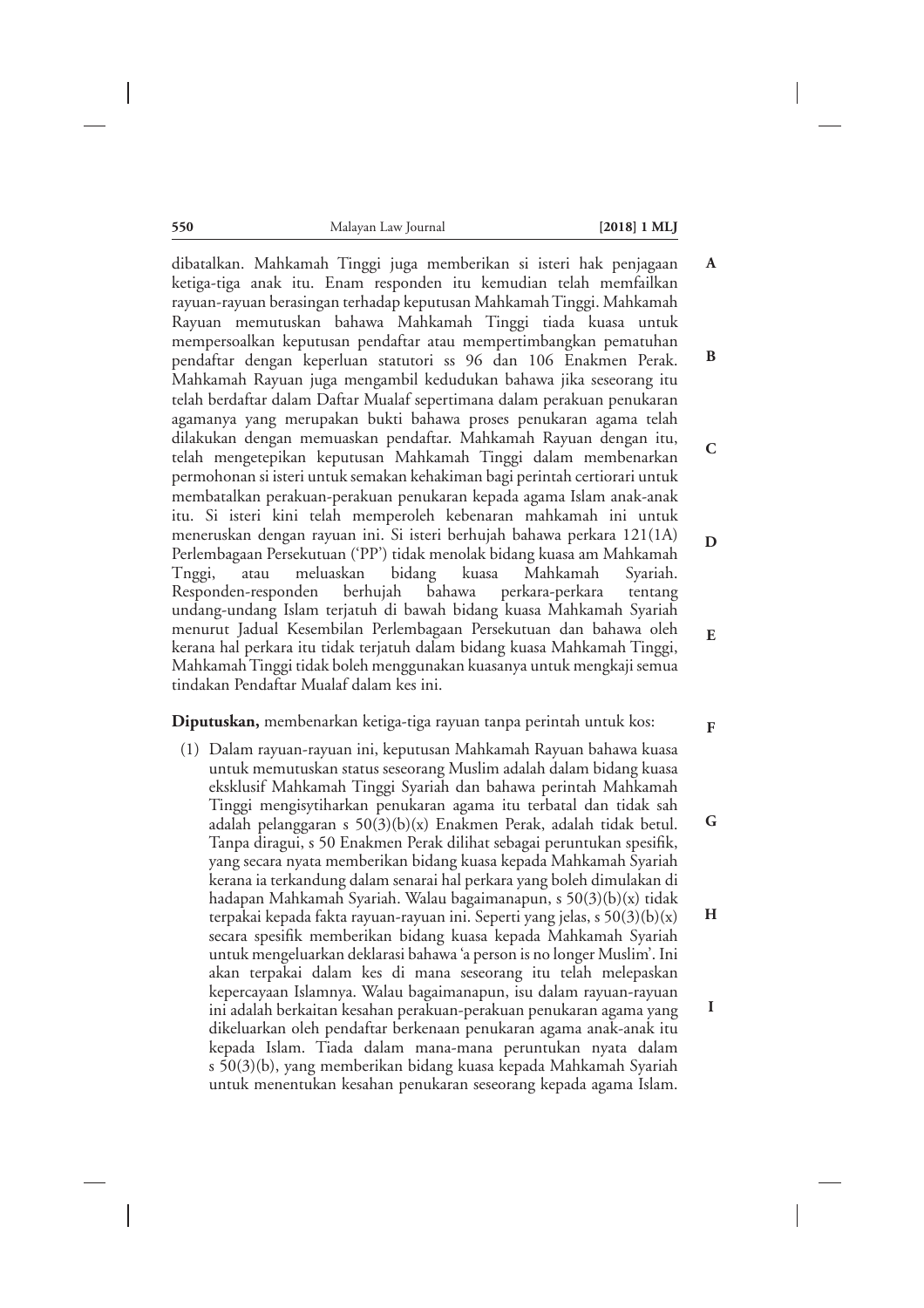|                | Indira Gandhi a/p Mutho v Pengarah Jabatan Agama Islam |     |
|----------------|--------------------------------------------------------|-----|
| $[2018]$ 1 MLJ | Perak & Ors and other appeals (Zulkefli PCA)           | 551 |

- Oleh itu, keputusan majoriti Mahkamah Rayuan telah salah arah dengan sendirinya berhubung pembinaan s 50(3)(b) Enakmen Perak (lihat perenggan 66–68).
- (2) Ia adalah jelas daripada perbezaan ketara dalam penubuhan dan perlembagaan Mahkamah Syarikah dan sivil bahawa dua mahkamah beroperasi berhubung kedudukan yang berbeza sama sekali. Jelas kedua-dua fasal (1) dan (1A) perkara 121 PP memberi ilustrasi rejim masing-masing dalam setiap mahkmah yang beroperasi. Oleh kerana isu dalam kes ini adalah berkaitan dengan tafsiran perkara 121(1A), khususnya sama ada fasal mempunyai kesan memberikan bidang kuasa eksklusif kepada Mahkamah Syariah dalam semua perkara undang-undang Islam termasuk yang berkaitan semakan kehakiman, penelitian rapi yang sama adalah teratur. Pada hakikatnya, fasal-fasal (1) dan (1A) perkara 121 PP memberi ilustrasi bahawa kedua-dua mahkamah sivil dan Syariah saling wujud dalam sfera mereka masing-masing, walaupun ia tidak sama setakat mana kuasa-kuasa dan bidang kuasa mereka. Oleh itu, pindaan yang memasukkan fasal (1A) dalam perkara 121 tidak memungkiri bidang kuasa mahkamah sivil mahupun ia memberikan kuasa kehakiman kepada Mahkamah Syariah. Dalam rayuan-rayuan ini ia tidak dipertikaikan bahawa Pendaftar Mualaf telah melaksanakan fungsi statutori sebagai pihak berkuasa awam di bawah Enakmen Perak dalam mengeluarkan perakuan-perakuan tersebut. Bidang kuasa untuk menyemak semula tindakan-tindakan pihak berkuasa awam, dan tafsiran perundangan negeri atau persekutuan dan juga Perlembagaan, adalah terletak dalam bidang kuasa mahkamah sivil. Bidang kuasa ini tidak boleh dikecualikan daripada mahkamah sivil dan diberikan kepada Mahkamah Syariah menurut perkara 121(1A) PP. Bahkan, penentuan rayuan-rayuan ini tidak melibatkan tafsiran apa-apa undang-undang persendirian dan prinsip Islam. Hal perkara dalam permohonan si isteri tidak berkaitan dengan status anak-anaknya sebagai orang yang beragama Islam atau dengan persoalan undang-undang persendirian dan amalan Islam, tetapi lebih kepada persoalan membosaknkan tentang kesahan dan keperlembagaan tindakan pentadbiran yang diambil oleh pendaftar dalam melaksanakan kuasa statutorinya. Ini adalah mengenai soalan tersebut dan ia juga jelas bahawa fasal (1A) perkara 121 tidak menghalang mahkamah sivil daripada terus melaksanakan bidang kuasa dalam menentukan perkara di bawah undang-undang persekutuan, walau apapun penukaran agama suatu pihak kepada Islam. Selanjutnya, si isteri bukan seorang Muslim tidak mempunyai locus untuk hadir di hadapan Mahkamah Syariah kerana permohonan ini, dan Mahkamah Syariah tidak mempunyai kuasa untuk meluaskan bidang kuasanya sendiri untuk memilih bagi mendengar permohonan si isteri. Dalam keadaan tersebut ia menjadi jelas bahawa Mahkamah Tinggi tiada bidang kuasa, daripada pengecualian **B C D E F G H I**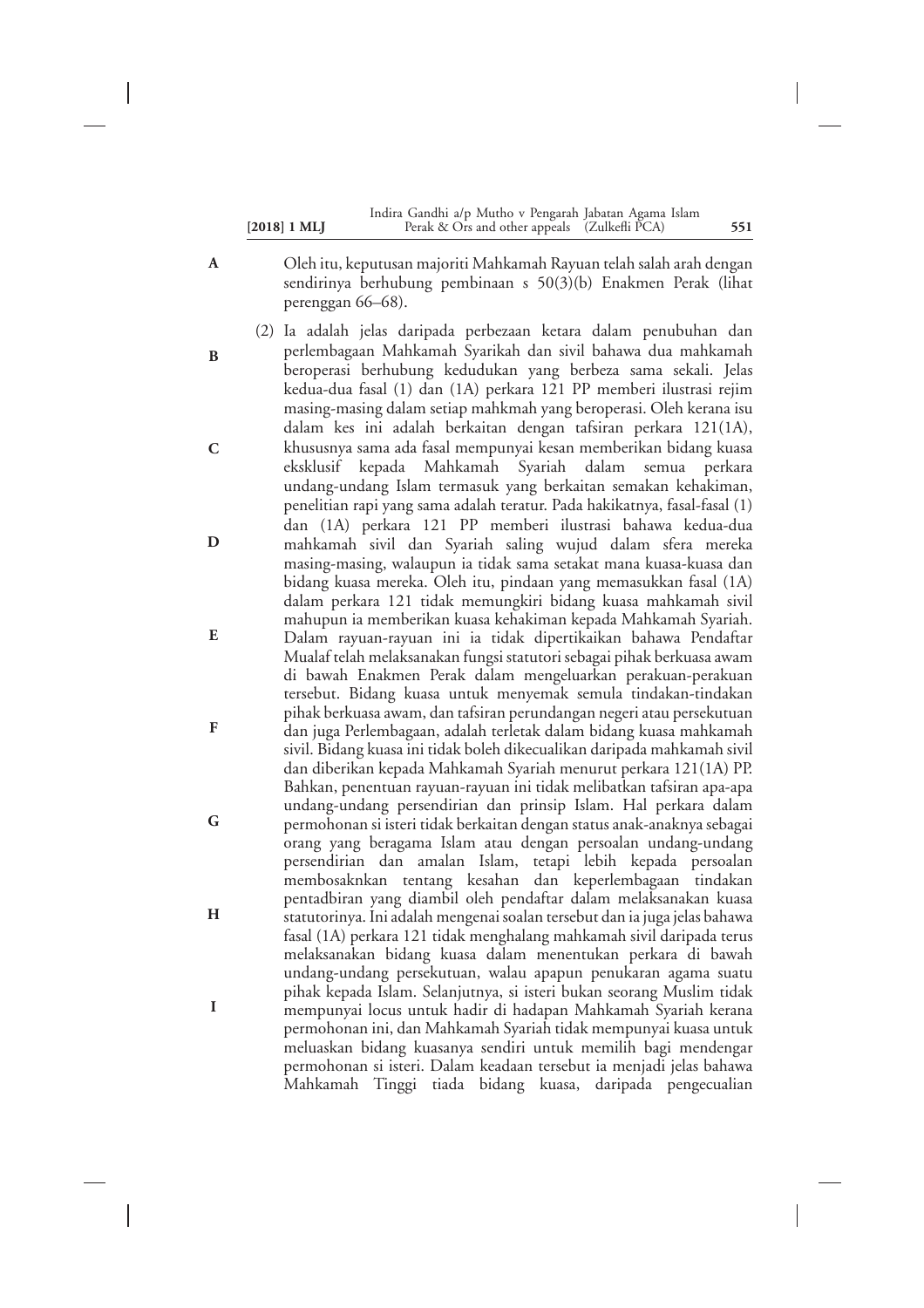**B**

**C**

**D**

**E**

**F**

**G**

**H**

**I**

Mahkamah Syariah, untuk mendengar perkara itu, dan dengan wajar telah berbuat sedemikian (lihat perenggan 71–79, 90–92 & 106–110).

- (3) Pengeluaran perakuan-perakuan penukaran agama oleh pendaftar adalah pelaksanaan kuasa statutori di bawah Enakmen Perak. Sempadan pelaksanaan kuasa yang diberikan oleh perundangan adalah semata-mata untuk penentuan mahkamah dan jika pelaksanaan kuasa di bawah statut melebihi daripada kuasa statut tersebut, ia adalah ultra vires dan mahkamah undang-undang patut memutuskannya sedemikian. Walau bagaimanapun, s 101 Enakmen Perak memperuntukkan bahawa keputusan Pendaftar Mualaf adalah muktamad. Walau apapun, ia adalah undang-undang tetap bahawa bidang kuasa penyeliaan mahkamah untuk menentukan kesahan tindakan pentadbiran tidak boleh dikecualikan walau pun dengan fasal penyingkiran yang nyata. Ia adalah bertentangan dengan kedaulatan undang-undang dan kuasa kehakiman mahkamah jika keputusan pendaftar adalah kebal daripada semakan semula. Dalam kes ini had undang-undang kuasa statutori pendaftar untuk mengeluarkan perakuan-perakuan penukaran agama ditetapkan dalam Enakmen Perak. Berdasarkan pembacaan biasa seksyen-seksyen berkaitan, keperluan dalam ss 96 dan 106 adalah kumulatif: kedua-duanya hendaklah dipatuhi. Berdasarkan keterangan yang tidak dipertikaikan keperluan dalam s 96(1) tidak dipenuhi di mana anak-anak itu tidak mengucapkan dua kalimah syahadah dan tidak hadir di hadapan pendaftar sebelum perakuan penukaran agama itu dikeluarkan. Oleh itu keluaran perakuan-perkuan itu meskipun tidak memenuhi keperluan mandatori statutori adalah tindakan yang pendaftar tidak mempunyai kuasa untuk lakukan di bawah Enakmen dan pendaftar telah bertindak melampaui skop kuasanya. Inti pati cabaran si isteri dalam rayuan ini adalah terhadap kesahan tindakan pendaftar dalam mengeluarkan perakuan penukaran agama itu dan bukan fakta yang dinyatakan dalam perakuan itu. Dalam keadaan tersebut, hujah bahawa oleh kerana perakuan itu secara konklusif menyatakan bahawa pendaftar telah mendaftarkan penukaran agama anak-anak itu, proses penukaran agama itu patut dilakukan dengan memuaskan pendaftar menurut Enakmen itu, tidak dapat dipertahankan. Oleh itu, kebergantungan kepada s 101(2) Enakmen Perak untuk mengecualikan kuasa Mahkamah Tinggi untuk semakan semula telah disalah tanggap. Pendaftar tidak mempunyai bidang kuasa untuk mengeluarkan perakuan-perakuan penukaran agama berkaitan penukaran agama anak-anak itu kepada Islam akibat ketidakpatuhan ss 96 dan 106(b) Enakmen Perak (lihat perenggan 119–125, 124–125, 128, 130–136, 139 & 184).
- (4) Oleh kerana hak penjagaan anak-anak itu telah diberikan kepada si isteri, maka adalah si isteri yang menggunakan pengaruh dominan dalam kehidupan mereka dan membenarkan pasangannya untuk menukarkan agama anak-anak itu tanpa persetujuan si isteri yang merupakan campur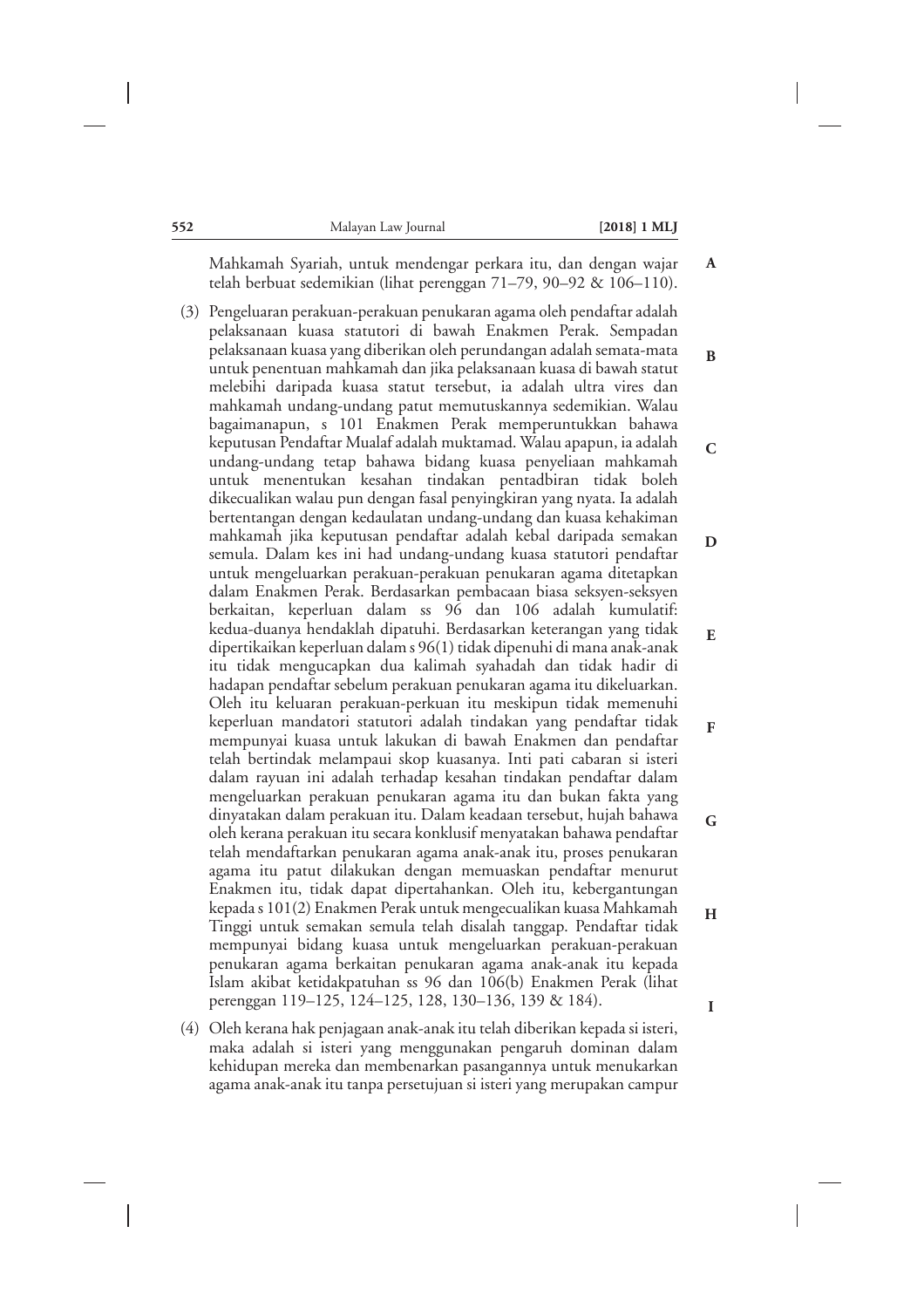|                | Indira Gandhi a/p Mutho v Pengarah Jabatan Agama Islam |     |
|----------------|--------------------------------------------------------|-----|
| $[2018]$ 1 MLJ | Perak & Ors and other appeals (Zulkefli PCA)           | 553 |

- tangan serius dalam gaya hidup unit keluarga baru. Di bawah Akta Penjagaan Anak 1961 ('APA'), kedua-dua ibubapa mempunyai hak sama berkaitan hak penjagaan dan pembesaran anak itu dan hasrat kedua-dua ibubapa perlu dipertimbangkan. Penukaran agama si suami kepada Islam tidak mengubah kedudukan undang-undang terdahulu, mahu pun ia mengeluarkan anak-anak itu daripada skop APA. Berdasarkan tafsiran bertujuan perkara 12(4) Jadual Kesebelas PP, dan atas permohonan ss 5 dan 11 APA, ia menjadi jelas bahawa persetujuan kedua-dua ibubapa diperlukan sebelum suatu perakuan penukaran agama kepada Islam boleh dikeluarkan berkaitan anak-anak itu. Dalam keadaan tersebut, perakuan-perakuan penukaran agama itu, telah dikeluarkan tanpa persetujuan si isteri bertentangan perkara 1(4) PP dan ss 5 dan 11 APA. Perakuan-perakuan penukaran agama itu adalah tidak sah dan patut diketepikan (lihat perenggan 166–167 & 179–180). **A B C**
- (5) **(Oleh Zulkefli PMR, menyokong)** Dalam kes ini mengekalkan rukun undang-undang yang dikehendaki mahkamah untuk memutuskan tentang isu secara tegas berasaskan undang-undang yang relevan, autoriti-autoriti kes dan peruntukan-peruntukan kedua-dua Perlembagaan Persekutuan dan negeri yang mengawal isu tertentu tanpa dipengaruhi oleh mana-mana pegangan atau sentimen agama (lihat perenggan 4–6).] **D E**

#### **Notes**

**F**

- For cases on application for judicial review, see 1(1) *Mallal's Digest* (5th Ed, 2017 Reissue) paras 329–407.
- For cases on jurisdiction, see 3(2) *Mallal's Digest* (5th Ed, 2015) paras 2533–2564.

#### **Cases referred to**

*Abdul Kahar bin Ahmad v Kerajaan Negeri Selangor (Kerajaan Malaysia, intervener) & Anor* [2008] 3 MLJ 617, FC (refd) **G**

*Agar-Ellis; Agar-Ellis v Lascelles, In re* (1883) 24 Ch D 317, CA (refd) *Anisminic Ltd v The Foreign Compensation Commission and Another* [1969] 2 AC 147, HL (refd)

*Attorney-General v Taylor & Others* [2017] NZCA 215, CA (refd) *Attorney-General of Commonwealth for Australia v R and Boilermakers' Society of Australia* [1957] AC 288, PC (refd) **H**

*Che Omar bin Che Soh v PP; Wan Jalil bin Wan Abdul Rahman & Anor v PP* [1988] 2 MLJ 55, SC (refd)

*Chng SuanTze v Minister of Home Affairs & Ors and other appeals* [1988] 1 SLR 132, CA (refd) **I**

*Curtis, In re* (1859) 28 LJ Ch 458 (refd)

*Dalip Kaur v Pegawai Polis Daerah, Balai Polis Daerah, Bukit Mertajam & Anor* [1992] 1 MLJ 1, SC (refd)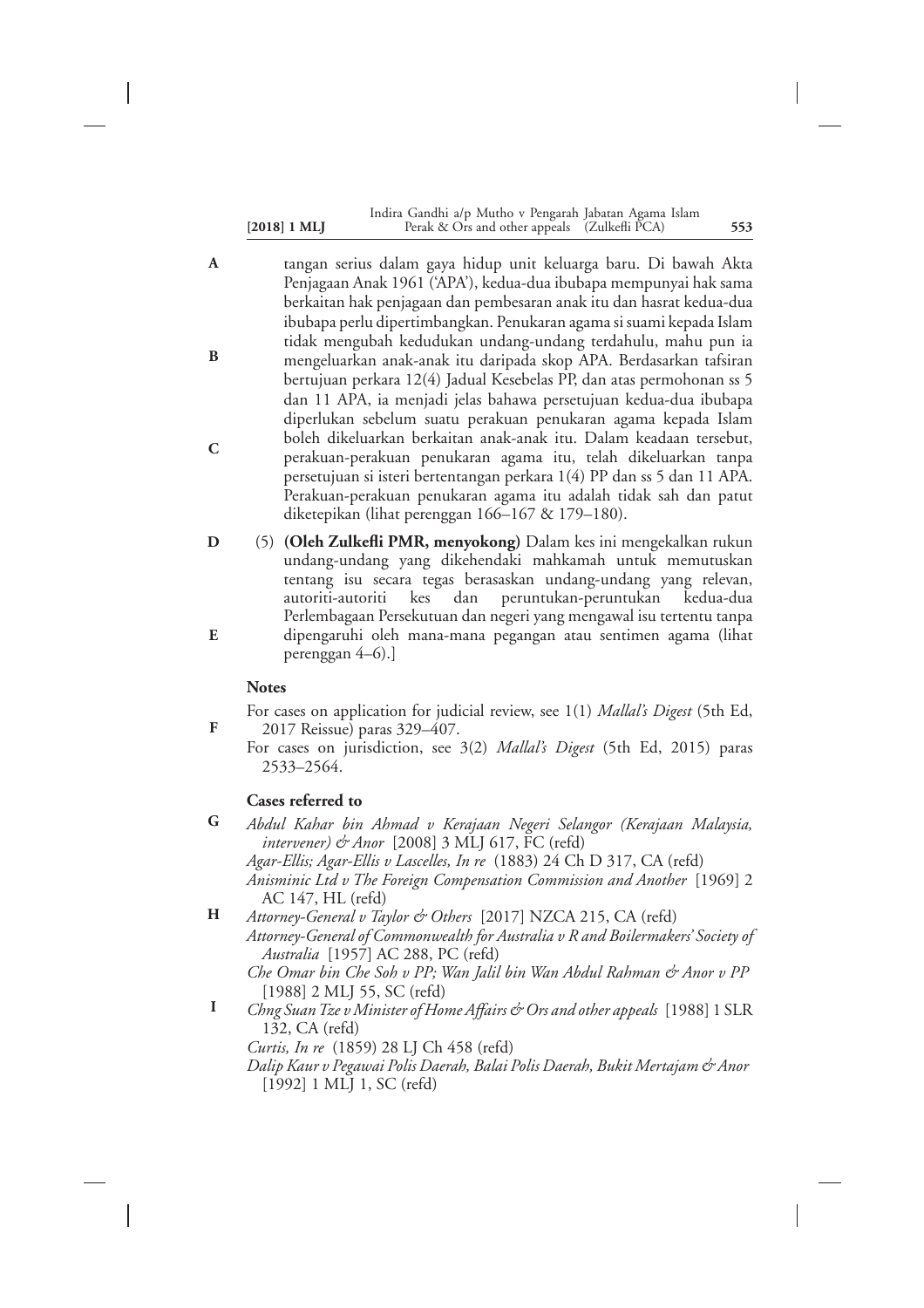$\overline{\phantom{a}}$ 

 $\overline{\phantom{a}}$ 

| Dato Menteri Othman bin Baginda & Anor v Dato Ombi Syed Alwi bin Syed<br>Idrus [1981] 1 MLJ 29, FC (refd)                                                                                                                                                                                          | A |
|----------------------------------------------------------------------------------------------------------------------------------------------------------------------------------------------------------------------------------------------------------------------------------------------------|---|
| Federal Hotel Sdn Bhd v National Union of Hotel, Bar & Restaurant Workers<br>[1983] 1 MLJ 175, FC (refd)                                                                                                                                                                                           |   |
| Hinds and others v The Queen; Director of Public Prosecutions v Jackson; Attorney<br>General of Jamaica (intervener) [1977] AC 195, PC (refd)<br>Hj Raimi bin Abdullah v Siti Hasnah Vangarama bt Abdullah and another<br>appeal [2014] 3 MLJ 757, FC (refd)                                       | B |
| Hotel Equatorial (M) Sdn Bhd v National Union of Hotel, Bar & Restaurant<br>Workers & Anor [1984] 1 MLJ 363, FC (refd)<br>Indira Ghandi alp Mutho v Ketua Polis Negara [2016] 3 MLJ 141, FC (refd)<br>J and Another v C and Others [1970] AC 668, HL (refd)                                        | C |
| Kamariah bte Ali dan lain-lain lwn Kerajaan Negeri Kelantan dan satu lagi<br>[2005] 1 MLJ 197, FC (refd)<br>Kesavananda Bharati v State of Kerala And Anr AIR 1973 SC 1461, SC (refd)                                                                                                              | D |
| Latifah bte Mat Zin v Rosmawati bte Sharibun & Anor [2007] 5 MLJ 101, FC<br>$(\text{refd})$<br>Lee Kwan Woh v PP [2009] 5 MLJ 301, FC (refd)                                                                                                                                                       |   |
| Lim Kit Siang v Dato Seri Dr Mahathir Mohamad [1987] 1 MLJ 383, SC (refd)<br>Lina Joy lwn Majlis Agama Islam Wilayah Persekutuan dan lain-lain [2007] 4<br>MLJ 585, FC (refd)                                                                                                                      | E |
| Liyanage v R [1967] 1 AC 259, PC (refd)<br>MacMillan Bloedel Ltd v Simpson [1995] 4 SCR 725, SC (refd)                                                                                                                                                                                             |   |
| Mcgrath (Infants), In re [1893] 1 Ch 143, CA (refd)<br>Menteri Sumber Manusia v Association of Bank Officers, Peninsular Malaysia<br>[1999] 2 MLJ 337, FC (refd)                                                                                                                                   | F |
| Metramac Corp Sdn Bhd (formerly known as Syarikat Teratai KG Sdn Bhd) v<br>Fawziah Holdings Sdn Bhd [2006] 4 MLJ 113, FC (refd)<br>Minerva Mills Ltd And Ors v Union of India (Uoi) And Ors AIR 1980 SC 1789,<br>SC (refd)<br>Mohamed Habibullah bin Mahmood v Faridah bte Dato Talib [1992] 2 MLJ | G |
| 793, SC (refd)<br>Mohammad Faizal bin Sabtu v PP [2012] SGHC 163, HC (refd)<br>Pengarah Tanah dan Galian, Wilayah Persekutuan v Sri Lempah Enterprise Sdn                                                                                                                                          | H |
| <i>Bhd</i> [1979] 1 MLJ 135, FC (refd)<br>PP v Dato' Yap Peng [1987] 2 MLJ 311, SC (refd)<br>R (A Minor) (Religious Sect), Re [1993] 2 FCR 525, CA (refd)<br>R (on the application of Jackson and others) v Attorney General [2005] 4 All ER                                                       |   |
| 1253; [2005] UKHL 56, HL (refd)<br>R (on the application of Miller and another) v Secretary of State for Exiting the<br>European Union [2017] 1 All ER 593; [2017] UKSC 5, SC (refd)<br>R (on the application of Jackson and others) v Attorney General [2005] UK HL 56                            | 1 |
| Reference re Secession of Quebec [1998] 2 SCR 217, SC (refd)<br>Reference re Senate Reform [2014] 1 SCR 704; (2014) SCC 32, SC (refd)                                                                                                                                                              |   |

 $\overline{\phantom{a}}$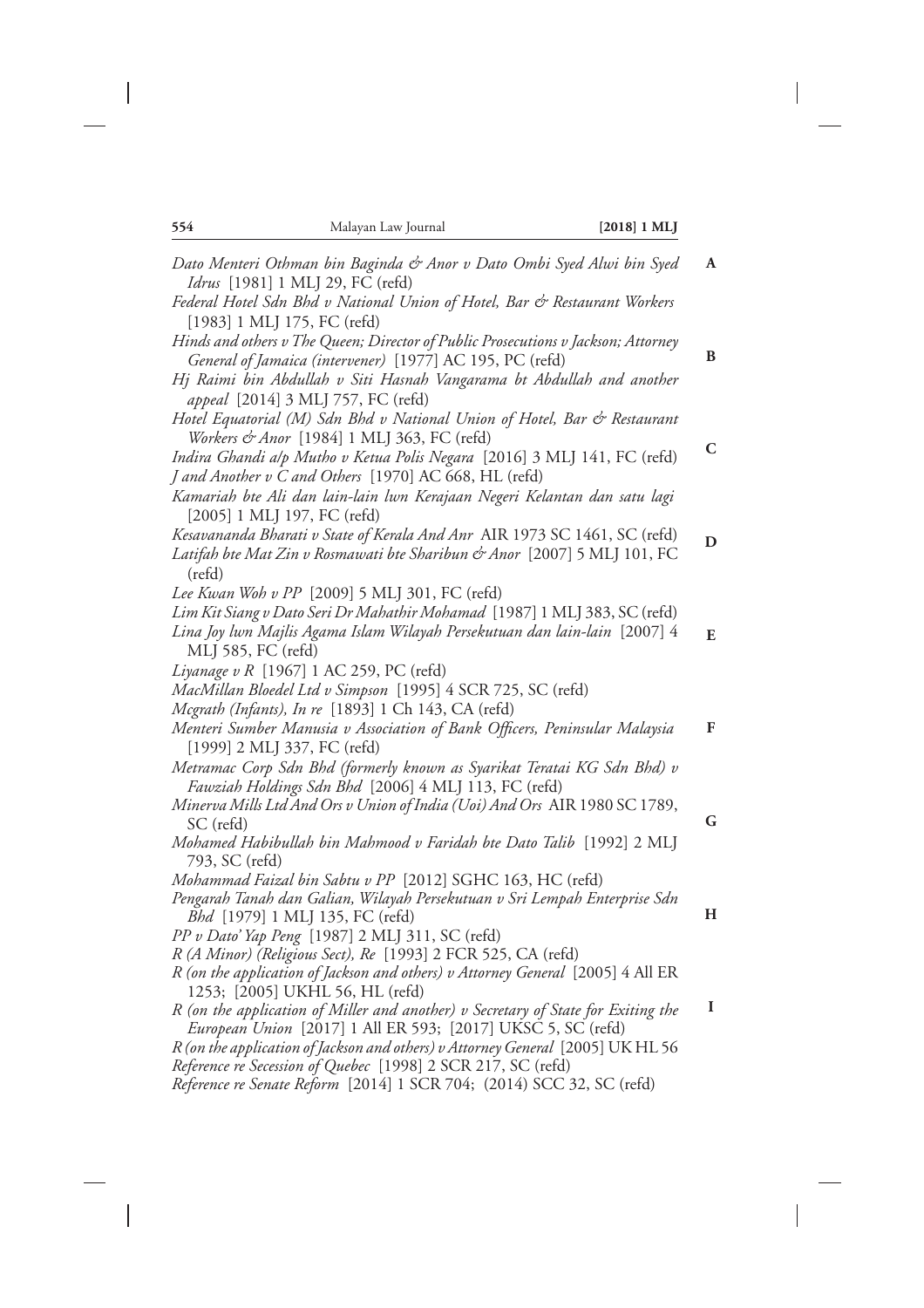- *Saravanan a/lThangathoray v Subashini a/p Rajasingam* [2007] 2 MLJ 705, CA (distd) *Semenyih Jaya Sdn Bhd v Pentadbir Tanah Daerah Hulu Langat and another case* [2017] 3 MLJ 561, FC (refd) *Soon Singh a/l Bikar Singh v Pertubuhan Kebajikan Islam Malaysia (PERKIM) Kedah & Anor* [1999] 1 MLJ 489, FC (refd) *Subashini a/p Rajasingam v Saravanan a/l Thangathoray and other appeals* [2008] 2 MLJ 147, FC (distd) *Sukma Darmawan Sasmitaat Madja v Ketua Pengarah Penjara, Malaysia & Anor* [1999] 2 MLJ 241, FC (refd) *T (minors) (Custody: religious upbringing), Re* (1975) 2 FLR 239 (refd) *Tan Seet Eng v Attorney-General and another matter* [2015] SGCA 59, CA (refd) *Tang Sung Mooi v Too Miew Kim* [1994] 3 MLJ 117, SC (refd) *Teh Eng Kim v Yew Peng Siong* [1977] 1 MLJ 234, FC (refd) *Teoh Eng Huat v Kadhi, Pasir Mas & Anor* [1990] 2 MLJ 300, SC (refd) *Toronto City Corporation v York (Township) and Attorney-General for Ontario* [1938] AC 415, PC (refd) *Trial Lawyers Association of British Columbia v British Columbia (Attorney* **A B C D**
- *General)* [2014] 3 SCR 31; 2014 SCC 59, SC (refd) *Viran a/l Nagapan v Deepa a/p Subramaniam and other appeals* [2016] 1 MLJ 585, FC (refd) *Yong Vui Kong v Public Prosecutor* [2015] SGCA 11, CA (refd) **E**

#### **Legislation referred to F**

Administration of the Religion of Islam (State of Selangor) Enactment 2003 s 112, 112(2) Administration of the Religion of Islam (Perak) Enactment 2004 ss 50, 50(3)(b), (3)(b)(x), (3)(b)(xi), 96, 96(1), 99, 100, 101, 101(2), (5), 106, 106(b) Constitution Act 1867 [CN] ss 92(14), 96 Courts of Judicature Act 1964 s 25, 25(2), Schedule, para 1 Constitution of the Republic of Singapore [SG] art 4 Custody of Children Act 1891 [UK] Federal Constitution arts 3, 4(1), 5, 8, 8(2), 11, 11(1), 12(3), (4), 74, 121, 121(1), (1A), 160(1), 160B, Parts II, IX, Ninth Schedule, List II, **G H**

- Item 1, Eleventh Schedule Foreign Compensation Act 1950 [UK] Guardianship of Infants Act 1886 [UK]
- Guardianship of Infants Act 1961 ss 1(3), 5, 11 Industrial Relations Act 1967 ss 9(5), (6), 33A(1), 33B(1) Kedah Administration of Muslim Law Enactment 1962 Law Reform (Marriage and Divorce) Act 1976 ss 3(3), 51, 88 Rules of Court 2012 O 53 **I**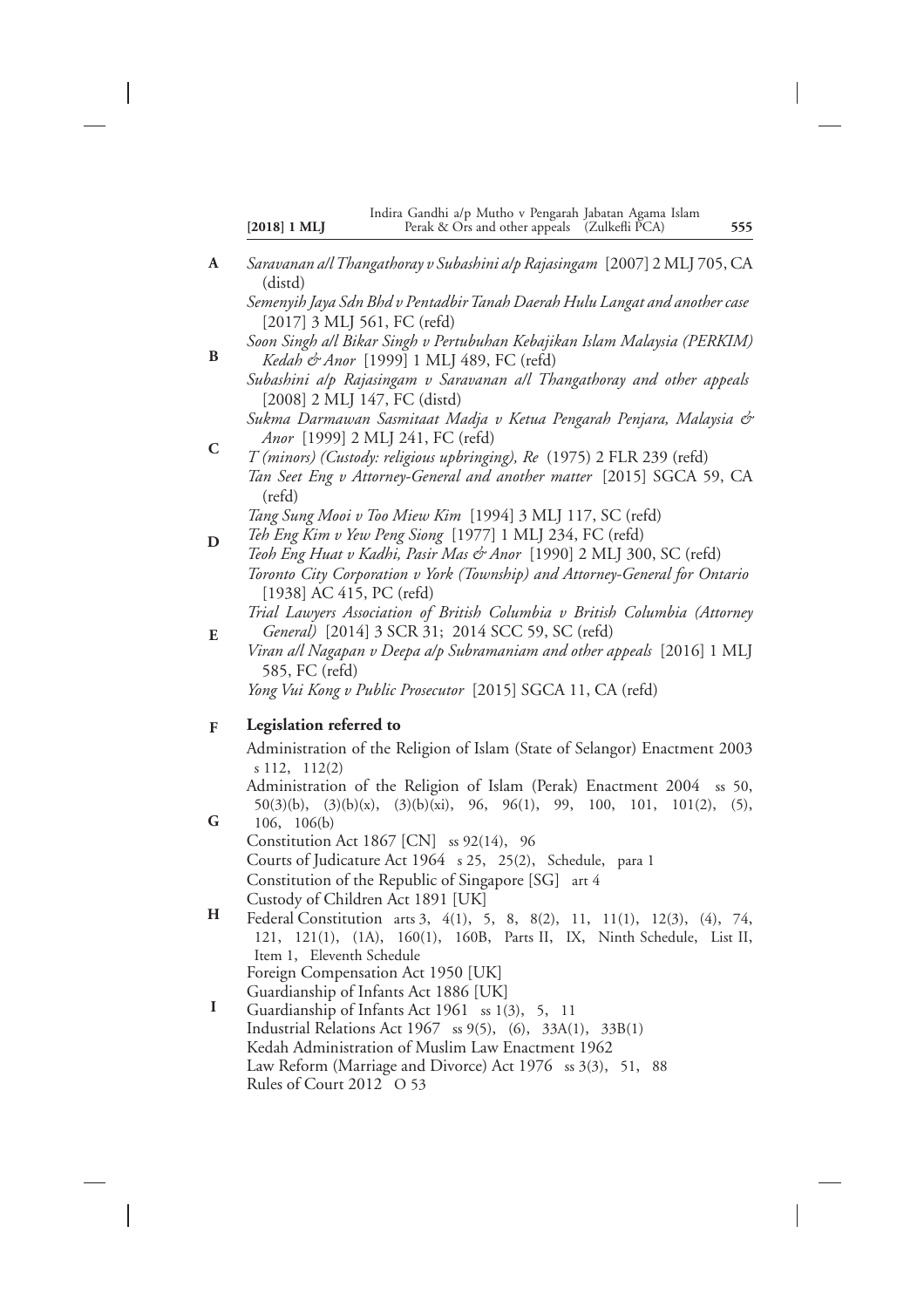| 556                            | Malayan Law Journal                                                                                                                                                                                                                                                                                                                                                                                                                                                                                                                                                                                                                                                                              | $[2018]$ 1 MLJ |
|--------------------------------|--------------------------------------------------------------------------------------------------------------------------------------------------------------------------------------------------------------------------------------------------------------------------------------------------------------------------------------------------------------------------------------------------------------------------------------------------------------------------------------------------------------------------------------------------------------------------------------------------------------------------------------------------------------------------------------------------|----------------|
|                                | Appeal from: Civil Appeal Nos A-01-304-08 of 2013, A-01-316-09 of 2013<br>and A-02-1826-08 of 2013 (Court of Appeal, Putrajaya)                                                                                                                                                                                                                                                                                                                                                                                                                                                                                                                                                                  |                |
|                                | M Kula Segaran (K Shanmuga, Fahri Azzat, Aston Paiva, N Selvam, S Kiattilin<br>and Surendra Ananth with him) (Kula & Assoc) for the appellant.<br>Rohana Abd Malek (Suhaila Haron with her) (State Legal Advisor, Perak State<br>Legal Advisor Office) for the first respondent.<br>Shamsul Bolhassan (Arik Sanusi Yeop Johari and Suzana Atan with him) (Public<br>Prosecutor, Attorney General's Chambers) for the second respondent.<br>Hatim Musa (Hatim Musa & Co) for the third respondent.<br>Honey Tan Lay Ean watching brief for Majlis Peguam Malaysia.<br>Andy Yong watching brief for Parti Gerakan Rakyat Malaysia.<br>Goh Siu Lin watching brief for Association of Women Lawyers. |                |
|                                | Zulkefli PCA (delivering supporting judgment of the court):                                                                                                                                                                                                                                                                                                                                                                                                                                                                                                                                                                                                                                      |                |
|                                | [1] I have read the judgment in draft of my learned sister judge Zainun<br>Ali FCJ, and wholly agree with the views expressed on the issues raised and the<br>decision arrived at by Her Ladyship.                                                                                                                                                                                                                                                                                                                                                                                                                                                                                               |                |
| $[2]$<br>law posed as follows: | Her Ladyship has comprehensively and systematically dealt with all the<br>issues raised under the three questions of law posed before this court. I would<br>like to add to the judgment and state our views as regards the third question of                                                                                                                                                                                                                                                                                                                                                                                                                                                    |                |
| respect of that child.         | Whether the mother and the father (if both are still surviving) of a child of a civil<br>marriage must consent before a certificate of conversion to Islam can be issued in                                                                                                                                                                                                                                                                                                                                                                                                                                                                                                                      |                |
| [3]                            | The issue of religious conversion of young children into the Islamic faith<br>is a contentious issue and has been the subject of discussion in the public<br>domain in recent times. It has been noted that even the Executive and the<br>Legislature have been contemplating introducing an amendment to the<br>relevant laws to give effect to the position of the rightful party over the issue.                                                                                                                                                                                                                                                                                              |                |
| [4]                            | I would like to state here that in deciding the issue before us, as judges we<br>are not swayed by our own religious convictions and sentiment over the issue.                                                                                                                                                                                                                                                                                                                                                                                                                                                                                                                                   |                |
| $\left[5\right]$               | I am reminded of the proud accolade of the late Tun Suffian, former<br>Lord President of Malaysia in his Braddel Memorial Lecture in 1982, when<br>speaking of the Malaysian Judiciary to a Singapore audience he said:<br>In a multi-racial and multi religious society like yours and mine, while we judges<br>cannot help being Malay or Chinese or Indian; or being Muslim or Buddhist or<br>Hindu or whatever, we strive not to be too identified with any particular race or<br>religion — so that nobody reading our judgement with our name deleted could                                                                                                                                |                |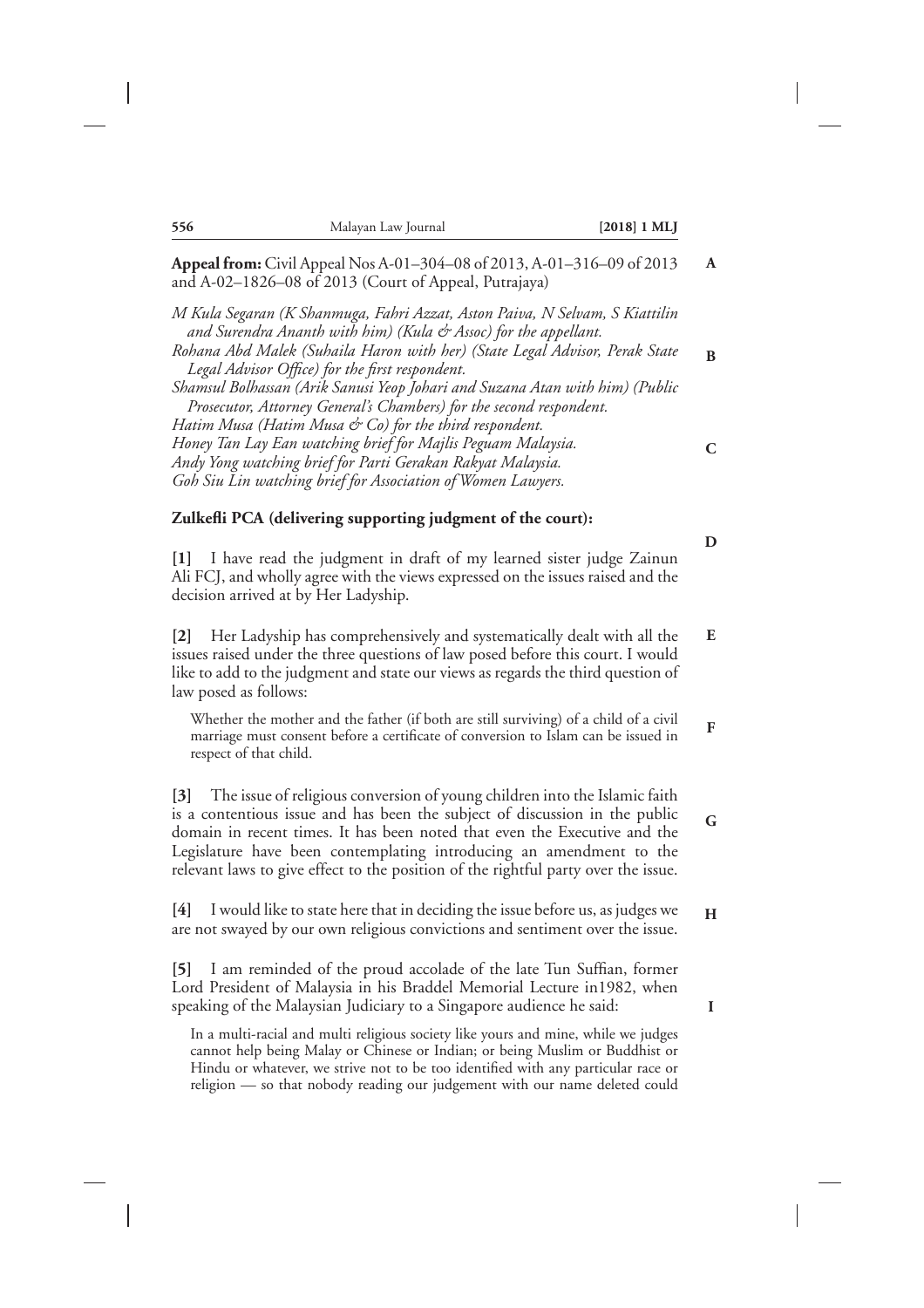|                | Indira Gandhi a/p Mutho v Pengarah Jabatan Agama Islam |     |
|----------------|--------------------------------------------------------|-----|
| $[2018]$ 1 MLJ | Perak & Ors and other appeals (Zainun Ali FCJ)         | 557 |

- with confidence identify our race or religion, and so that the various communities, especially minority communities, are assured that we will not allow their rights to be trampled underfoot. **A**
- **[6]** It may be so that looking at the issue purely from the view point of the Syariah law and its precepts, that the decision may lean in favour of the party who argues from that perspective of the law. In the present case in upholding the rule of law we have to decide on the issue strictly on the basis of the relevant laws, case authorities and the provisions of both the state and the Federal Constitution governing the particular issue. **B C**

#### **Zainun Ali FCJ (delivering judgment of the court):**

**[7]** The often misunderstood concept of Islamisation surrounding the issue of religious conversion of young children into the Islamic faith makes articulation of this issue important.

#### BACKGROUND OF THE APPEALS

- **[8]** There are three appeals before this court. They are: **E**
	- (a) Civil Appeal No  $01(f)$ -17–06 of 2016 (A) ('Appeal No 17');
	- (b) Civil Appeal No 01(f)-18–06 of 2016 (A) ('Appeal No 18'); and
	- (c) Civil Appeal No  $01(f)$ -19–06 of 2016 (A) ('Appeal No 19').

**F**

**D**

**[9]** The appellant in the appeals, Indira Gandhi a/p Mutho is appealing against the decision of the Court of Appeal dated 30 November 2015 allowing the appeals filed by the respondents in Appeal Nos 17, 18 and 19, respectively.

- **[10]** The Court of Appeal set aside the decision of the High Court in allowing the appellant's application for judicial review for an order of certiorari to quash the certificates of conversion to Islam of the children in her marriage with Patmanathan a/l Krishnan, the respondent in Appeal No 19. **G**
- **[11]** In her application for judicial review, the respondent husband was cited as the sixth respondent while the respondents in Appeal No 17 (Director of the Islamic Religious Affairs Department of Perak, the Registrar of Muallafs and the Perak Government) and the respondents in Appeal No 18 (the Ministry of Education and the Government of Malaysia) were respectively cited as the first to the fifth respondents. **H I**
	- **[12]** The Federal Court had granted leave for the following questions of law:
		- (1) Whether the High Court has the exclusive jurisdiction pursuant to ss 23,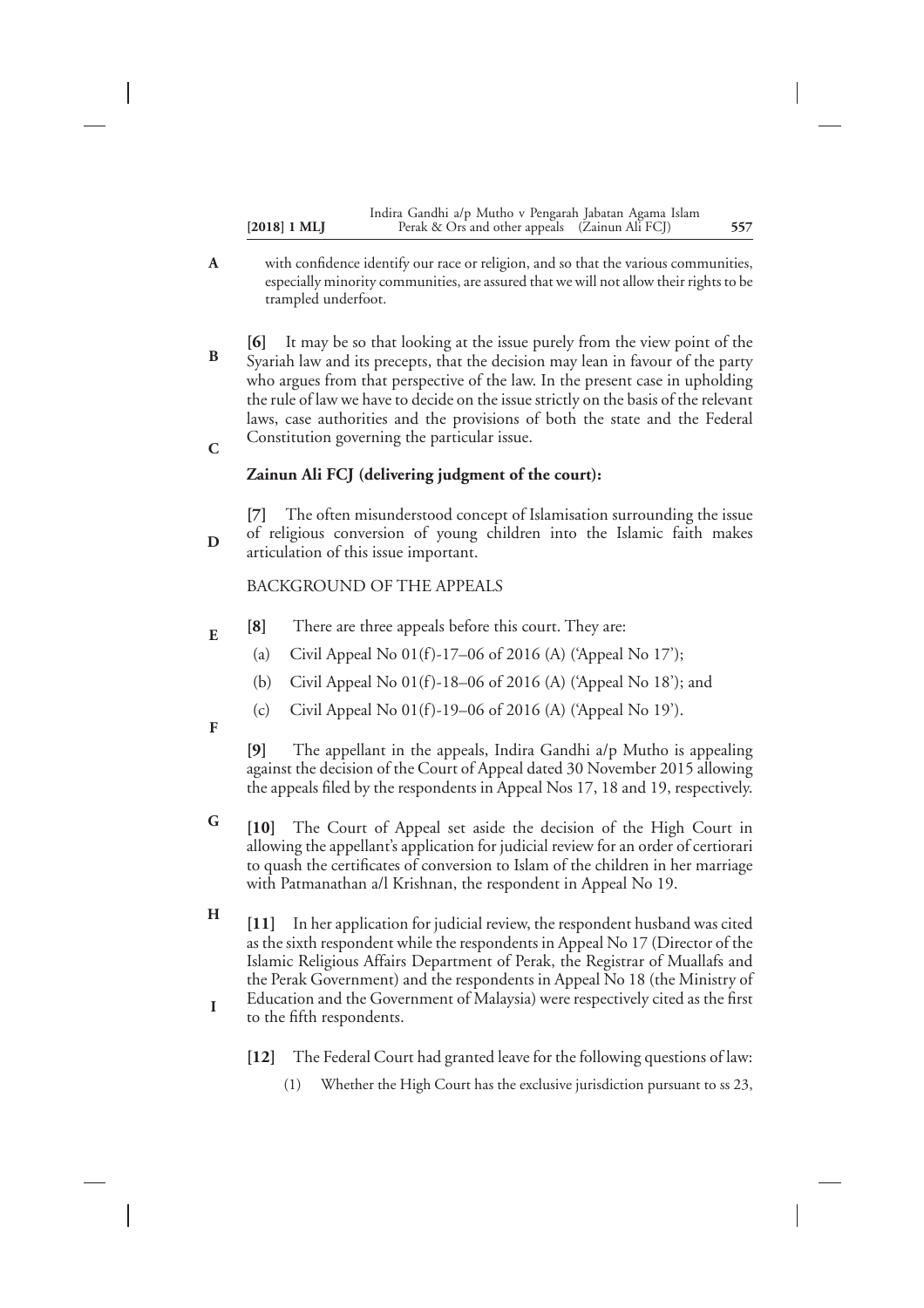| 558               |     | Malayan Law Journal<br>$[2018]$ 1 MLJ                                                                                                                                                                                                                                                                                                                                                                                                                 |               |
|-------------------|-----|-------------------------------------------------------------------------------------------------------------------------------------------------------------------------------------------------------------------------------------------------------------------------------------------------------------------------------------------------------------------------------------------------------------------------------------------------------|---------------|
|                   |     | 24 and 25 and the Schedule of the Courts of Judicature Act 1964 (read<br>together with O 53 of the Rules of Court 2012) and/or its inherent<br>jurisdiction to review the actions of the Registrar of Muallafs or his<br>delegate acting as public authorities in exercising statutory powers vested<br>by the Administration of the Religion of Islam (Perak) Enactment 2004;                                                                        | $\mathbf{A}$  |
|                   | (2) | Whether a child of a marriage under the Law Reform (Marriage and<br>Divorce) Act 1976 ('a civil marriage') who has not attained the age of 18<br>years must comply with both ss 96(1) and 106(b) of the Administration of<br>the Religion of Islam (Perak) Enactment 2004 (or similar provisions in<br>state laws throughout the country) before the Registrar of Muallafs or his<br>delegate may register the conversion to Islam of that child; and | $\bf{B}$<br>C |
|                   | (3) | Whether the mother and the father (if both are still surviving) of a child of<br>a civil marriage must consent before a certificate of conversion to Islam<br>can be issued in respect of that child.                                                                                                                                                                                                                                                 |               |
| <b>FACTS</b>      |     |                                                                                                                                                                                                                                                                                                                                                                                                                                                       | D             |
| $\left[13\right]$ |     | Patmanathan ('the sixth respondent') and Indira Gandhi ('the<br>appellant') were married on 10 April 1993. The marriage was registered under<br>the Law Reform (Marriage and Divorce) Act 1976 ('the LRA'). There were<br>three children of the marriage, Tevi Darsiny, aged 12, Karan Dinish, aged 11<br>and the youngest, Prasana Diksa, who was 11 months old (at the time of filing                                                               | ${\bf E}$     |

**[14]** On 11 March 2009, the sixth respondent converted to Islam. At the time of the sixth respondent's conversion, the two elder children were residing with the appellant while the youngest child was with the sixth respondent. On 8 April 2009, the sixth respondent obtained an ex parte interim custody order for all the three children from the Syariah Court. He later obtained a permanent custody order on 29 September 2009.

of the appellant's application for judicial review).

**[15]** Sometime in April 2009, the appellant received documents from the sixth respondent showing that her three children had been converted to Islam on 2 April 2009 and that the Pengarah Jabatan Agama Islam Perak had issued three certificates of conversion to Islam on her three children. The documents also showed that the Registrar of Muallaf had registered the children as Muslims.

**[16]** Aggrieved with the sixth respondent's action, on 9 June 2009, the appellant filed an application for judicial review in the Ipoh High Court for an order of certiorari to quash the certificates of conversion to Islam of the children. The appellant contended that the issuance of the certificates of conversion to Islam by the Registrar of Muallafs was ultra vires and illegal. It contravened the provisions of ss 96 and 106(b) of the Administration of the

**F**

**G**

**H**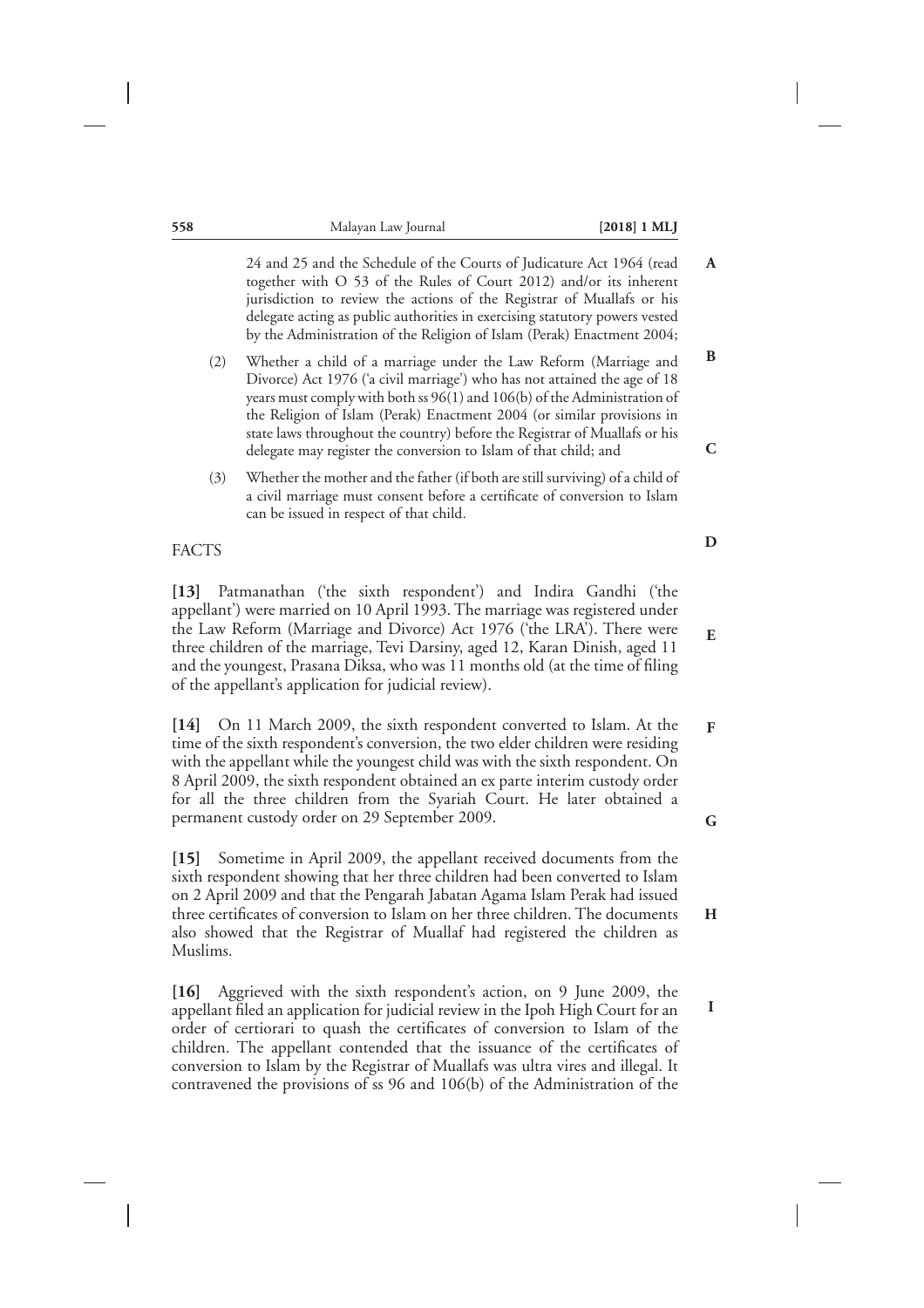| $[2018]$ 1 MLJ | Indira Gandhi a/p Mutho v Pengarah Jabatan Agama Islam<br>Perak & Ors and other appeals (Zainun Ali FCJ) | 559 |
|----------------|----------------------------------------------------------------------------------------------------------|-----|
|                |                                                                                                          |     |

- Religion of Islam (Perak) Enactment 2004 ('the Perak Enactment'), ss 5 and 11 of the Guardianship of Infants Act 1961 ('the GIA') and art 12(4) read together with art 8(2) of the Federal Constitution. **A**
- **[17]** In the meantime, the appellant filed an application in the High Court of Ipoh for custody of the three children pursuant to s 88 of the LRA. On 11 March 2010, the High Court granted the appellant the custody of the three children. The custody order also directed the sixth respondent to deliver the youngest child, Prasana Diksa, to the appellant immediately. **B**
- **[18]** The appellant subsequently filed a petition for divorce on grounds of her husband's conversion to Islam under s 51 of the LRA. The divorce was granted on 8 August 2012. **C**
- **[19]** We will deal firstly with the threshold question of jurisdiction. For ease of reference the first question is: **D**

Whether the High Court has the exclusive jurisdiction pursuant to ss 23, 24 and 25 and the Schedule of the Courts of Judicature Act 1964 (read together with Order 53 of the Rules of Court 2012) and/or its inherent jurisdiction to review the actions of the Registrar of Muallafs or his delegate acting as public authorities in exercising

statutory powers vested by the Administration of the Religion of Islam (Perak) Enactment.

### PROCEEDINGS IN THE COURTS BELOW

**F**

**E**

**[20]** At the High Court, the respondents raised a preliminary objection on the High Court's lack of jurisdiction to hear the appellant's judicial review application. The learned judicial commissioner ('JC'), Justice Lee Swee Seng characterised the application as a challenge on the constitutionality of the

- respondent's actions, in particular in relation to the fundamental liberties provisions in the Federal Constitution. The learned JC noted that whereas civil courts are creatures of the Constitution, Syariah Courts as creatures of state law do not have jurisdiction to determine the constitutionality of matters within its purview. **G**
- **H**

**[21]** It was held that art 121(1A) of the Federal Constitution does not confer jurisdiction for constitutional interpretation on the Syariah Courts to the exclusion of the civil courts. The learned JC declared that the requirements of ss 96 and 106 of the Perak Enactment must be complied with by the Registrar

of Muallafs in issuing the certificates of conversion. Section 101(2) which states that the certificates shall be conclusive proof of the fact stated therein, was held not to oust the jurisdiction of the court where there is patent non-compliance with the statutory requirements. Accordingly, the learned JC found that the High Court had exclusive jurisdiction to hear the application. **I**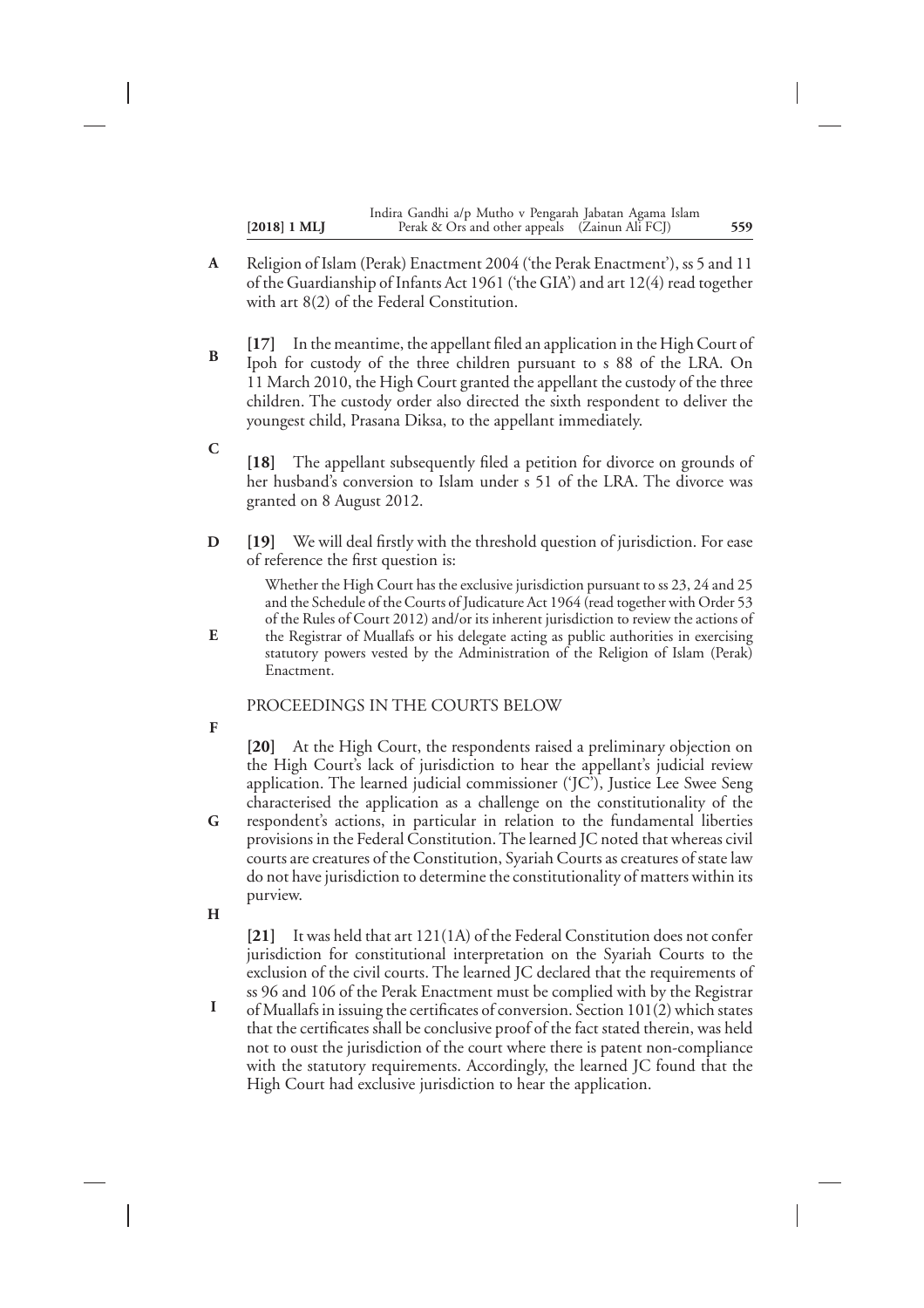| 560 | Malayan Law Journal | $[2018] 1 \text{ ML}$ |
|-----|---------------------|-----------------------|
|-----|---------------------|-----------------------|

**[22]** The High Court decision was reversed by a majority in the Court of Appeal. The majority rejected the learned JC's approach in determining the constitutionality of the conversion process. The Court of Appeal held that the High Court had no power to question the decision of the Registrar of Muallafs or to consider the registrar's compliance with the statutory requirements of ss 96 and 106 of the Perak Enactment. Reference was made to the powers of the registrar in registering under s 100, and conclusiveness of the certificates of conversion, as proof of the facts started in s 101(2). The Court of Appeal took the position that the fact that a person has been registered in the Registrar's of Muallafs as stated in the certificates of conversion is proof that the conversion process had been done to the satisfaction of the registrar. **A B C**

#### SUBMISSIONS AT THE FEDERAL COURT

**[23]** Reviewing the historical background of the Syariah Courts in Malaysia, learned counsel for the appellant submitted that art 121(1A) does not overrule the general jurisdiction of the High Courts, or enhance the jurisdiction of the Syariah Courts. It was argued that the purpose of the clause, was to prevent civil courts from intervening in lawful decisions made by the Syariah Court. Counsel characterised the subject matter in the present case as one of administrative law, namely whether the Registrar of Muallaffs had acted within the scope of his statutory powers in issuing the certificate of conversion. It was contended that the power of judicial review over the administrative actions of public authorities lies within the exclusive jurisdiction of the civil courts, and is inherent in the judicial power constitutionally vested therein.

**[24]** In contrast, the status of Syariah Courts, being creatures of State Legislatures under powers delineated by the Ninth Schedule in the Constitution, is akin to inferior tribunals. Counsel for the appellant emphasised that the jurisdiction of Syariah Courts is confined to cases where all parties are Muslims, and cannot be exercised over the non-Muslim appellant in this case. It was argued that conversion does not absolve a person from his obligations under the personal law to which he was formerly subject; in such cases the civil court retains jurisdiction.

**[25]** Common themes found their way in the submissions of the learned state legal adviser on behalf of the Director of the Islamic Religious Affairs Department of Perak, the Registrar of Muallafs and the Perak Government (the respondents in Appeal No 17), the learned senior federal counsel on behalf of the Ministry of Education and the Government of Malaysia (the respondents in Appeal No 18), and learned counsel for the sixth respondent husband (the respondent in Appeal No 19). It is the main contention of the respondents that under art 121(1A), the High Court has no jurisdiction to hear matters within the jurisdiction of the Syariah Courts.

**G**

**H**

**I**

**D**

**E**

**F**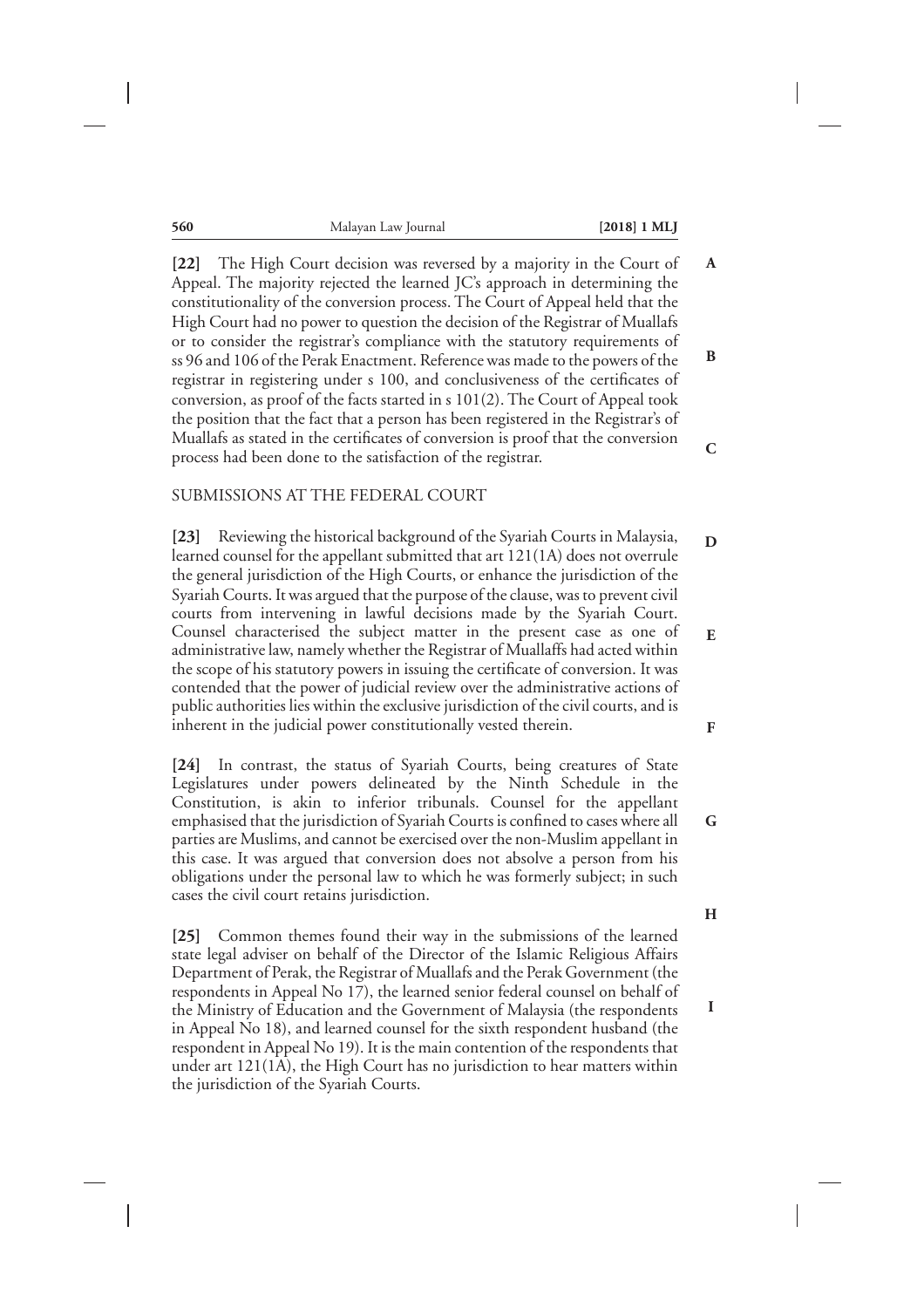| $[2018] 1 \text{ ML}$ | Indira Gandhi a/p Mutho v Pengarah Jabatan Agama Islam<br>Perak & Ors and other appeals (Zainun Ali FCJ) | 561 |
|-----------------------|----------------------------------------------------------------------------------------------------------|-----|
|                       |                                                                                                          |     |

- **[26]** The respondents' submissions may broadly be summarised as follows. In determining the jurisdiction of Syariah Courts, the subject matter approach is to be preferred. Conversion to Islam is characterised as a strictly religious matter. The Administration of the Religion of Islam (Perak) Enactment expressly confers jurisdiction upon the Syariah Court to declare the status of a **A**
- Muslim; matters of Islamic law are also specially demarcated as falling under the Syariah Courts' jurisdiction pursuant to the Ninth Schedule of the Federal Constitution. Since the subject matter does not lie within the High Court's jurisdiction, it was submitted that the High Court cannot exercise its power to review the actions of the Registrar of Muallafs in the present case. If the **B C**
- appellant is dissatisfied with the registrar's decision, the appropriate route would be to file a challenge in the Syariah Court.

#### JUDICIAL POWER OF THE HIGH COURTS

**[27]** The starting point in ascertaining jurisdiction is art 121 of the Federal Constitution. The crux of the issue concerns the interpretation of both arts 121(1) and (1A): **D**

121 Judicial Power of the Federation

- (1) There shall be two High Courts of co-ordinate jurisdiction and status, namely — **E**
	- (a) One in the States of Malaya, which shall be known as the High Court of Malaya and shall have its principal registry at such place in the States of Malaya as the Yang di-Pertuan Agong may determine; and
	- (b) one in the States of Sabah and Sarawak, which shall be known as the High Court in Sabah and Sarawak and shall have its principal registry at such place in the States of Sabah and Sarawak as the Yang di-Pertuan Agong may determine;
	- (c) *(Repealed)*,

**F**

**G**

And such inferior courts as may be provided by federal law; and the High Courts and inferior courts shall have such jurisdiction and powers as may be conferred by or under federal law.

(1A) The courts referred to in Clause (1) shall have no jurisdiction in respect of any matter within a jurisdiction of the Syariah Courts. **H**

BASIC STRUCTURE OF THE CONSTITUTION

**[28]** Before dealing with the heart of the matter in these appeals, a clear understanding of the foundation, content and effect of the basic structure of the constitution is in order. **I**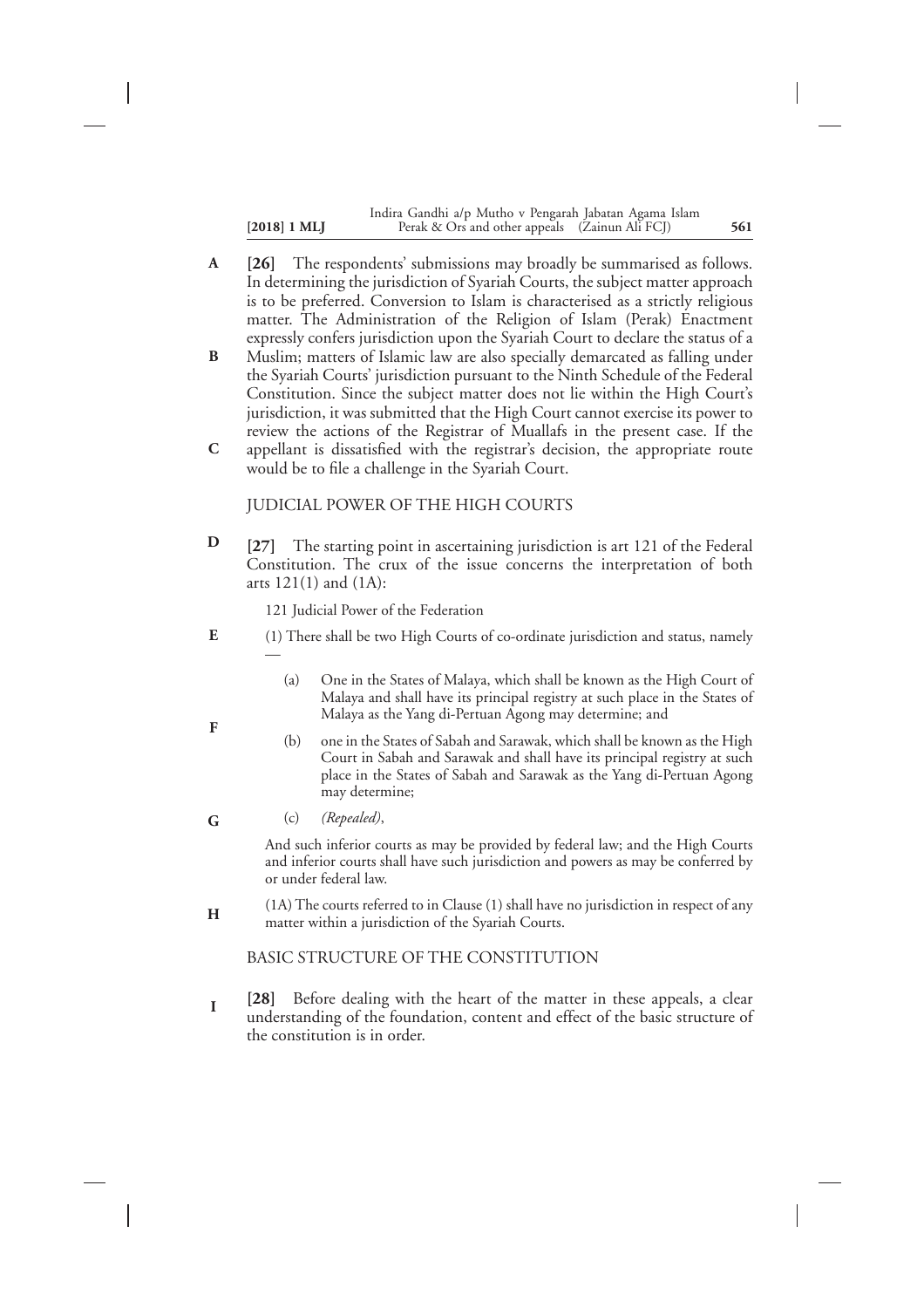| 562 | Malayan Law Journal | $[2018]$ 1 MLJ |
|-----|---------------------|----------------|
|-----|---------------------|----------------|

#### *Constitutional principles*

**[29]** A constitution must be interpreted in light of its historical and philosophical context, as well as its fundamental underlying principles. As articulated by the Supreme Court of Canada in *Reference re Senate Reform* [2014] 1 SCR 704; (2014) SCC 32 (at paras [25]–[26]):

The constitution implements a structure of government and must be understood by reference to 'the constitutional text itself, the historical context, and previous judicial interpretations of constitutional meaning …' *The rules of constitutional interpretation require that constitutional documents be interpreted in a broad and purposive manner and placed in their proper linguistic, philosophic, and historical contexts … Generally, constitutional interpretation must be informed by the foundational principles of the Constitution, which include principles such as federalism, democracy, the protection of minorities, as well as constitutionalism and the rule of law …*

*These rules and principles of interpretation have led this Court to conclude that the Constitution should be viewed as having an 'internal architecture', or 'basic constitutional structure' …* The notion of architecture expresses the principles that '[t]he individual elements of the Constitution are linked to the others, and must be interpreted by reference to the structure of the Constitution as a whole' … In other words, the Constitution must be interpreted with a view to discerning the structure of government that it seeks to implement. The assumptions that underlie the text and the manner in our interpretation understanding and application of the text.

*(citation omitted)*

(Emphasis added.)

**[30]** The foundational principles of a constitution shape its basic structure. In Canada, the Supreme Court recognised the rule of law and constitutionalism as fundamental principles underlying their constitution in *Reference re Secession of Quebec* [1998] 2 SCR 217. The court rejected the notion that the system is one of simple, majority rule (at paras [73]–[74]):

*An understanding of the scope and importance of the principles of the rule of law and constitutionalism is aided by acknowledging explicitly why a constitution is entrenched beyond the reach of simple majority rule.* There are three overlapping reasons.

*First, a constitution may provide an added safeguard for fundamental human rights and individual freedoms which might otherwise be susceptible to government interference*. Although democratic government is generally solicitous of those rights, there are occasions when the majority will be tempted to ignore fundamental rights in order to accomplish collective goals more easily or effectively. Constitutional entrenchment ensures that those rights will be given due regard and protection. *Second a constitution may seek to ensure that vulnerable minority groups are endowed with the institutions and rights necessary to maintain and promote their identities against the assimilative pressures of the majority. And third, a constitution may provide*

**D**

**F**

**G**

**E**

**H**

**I**

**A**

**B**

**C**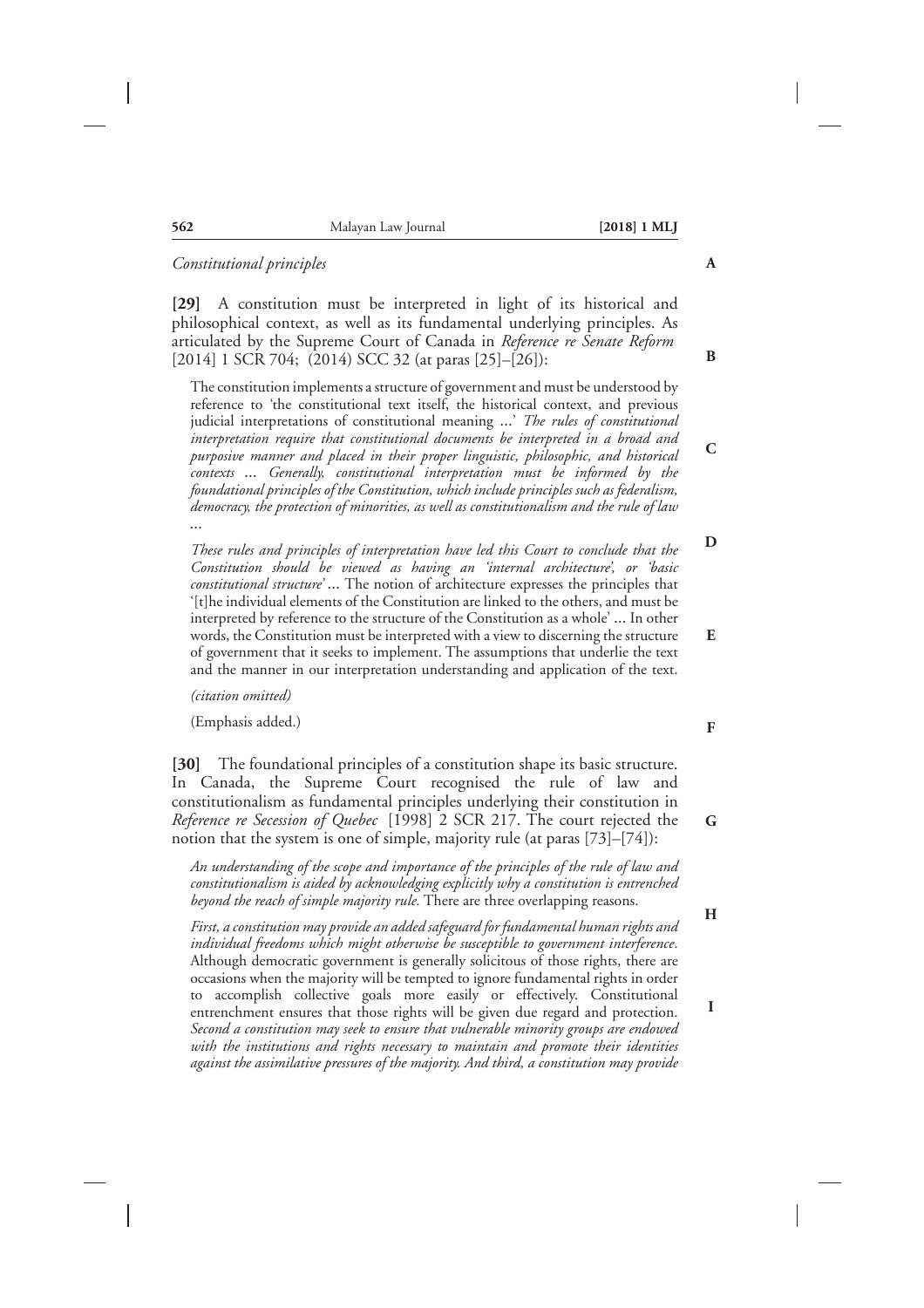#### **[2018] 1 MLJ 563** Perak & Ors and other appeals (Zainun Ali FCJ) Indira Gandhi a/p Mutho v Pengarah Jabatan Agama Islam

*for a division of political power that allocates political power amongst different levels of government*. That purpose would be defeated if one of those democratically elected levels of government could usurp the powers of the other simply by exercising its legislative power to allocate additional political power to itself unilaterally. (Emphasis added.) **A**

**B**

**[31]** Pertinently, the Supreme Court of Canada took pains to emphasise the protection of minority rights as a principle inherent in the constitutional system. The court continued to elaborate as follows (at para [80]):

However, we highlight that even though those positions were the product of negotiation and political compromise, that does not render them unprincipled. Rather, such a concern reflects a broader principle related to the protection of minority rights. Undoubtedly, the three other constitutional principles inform the scope and operation of the specific provisions that protect the rights of minorities. We emphasise rights that the protection of minority rights is itself an independent principle underlying our constitutional order. **C D**

**[32]** Another principle which underlies constitutions based on the Westminster model, is the separation of powers between the branches of government. This was recognised in this country in earlier cases. In the Singapore High Court case of *Mohammad Faizal bin Sabtu v Public Prosecutor* [2012] SGHC 163, Chan Sek Keong CJ said:

… Likewise under the Singapore Constitution, the sovereign power of Singapore is shared among the trinity of constitutional organs, viz, the Legislature (comprising the President of Singapore and the Singapore Parliament), the Executive (the Singapore government) and the Judiciary (the judges of the Supreme Court and the Subordinate Courts). The principle of separation of powers, whether conceived as a sharing or a division of sovereign power between three organs of state, is therefore part of the basic structure of the Singapore Constitution.

**G**

**H**

**I**

**E**

**F**

## *The role of the Judiciary*

**[33]** Inherent in these foundational principles is the role of the Judiciary as the ultimate arbiter of the lawfulness of state action. The power of the courts is a natural and necessary corollary of the rule of law. In many jurisdictions this was made clear. In Malaysia, in the seminal decision of the Federal Court in *Pengarah Tanah dan Galian, Wilayah Persekutuan v Sri Lempah Enterprise Sdn Bhd* [1979] 1 MLJ 135, Raja Azlan Shah Ag CJ (as his Royal Highness then was) expressed in a passage which has remained inviolable, that:

… Unfettered discretion is a contradiction in terms. Every legal power must have legal limits, otherwise there is dictatorship. In particular, it is a stringent requirement that a discretion should be exercised for a proper purpose, and that it should not be exercised unreasonably. In other words, every discretion cannot be free from legal restraint, where it is wrongly exercised, *it becomes the duty of the court*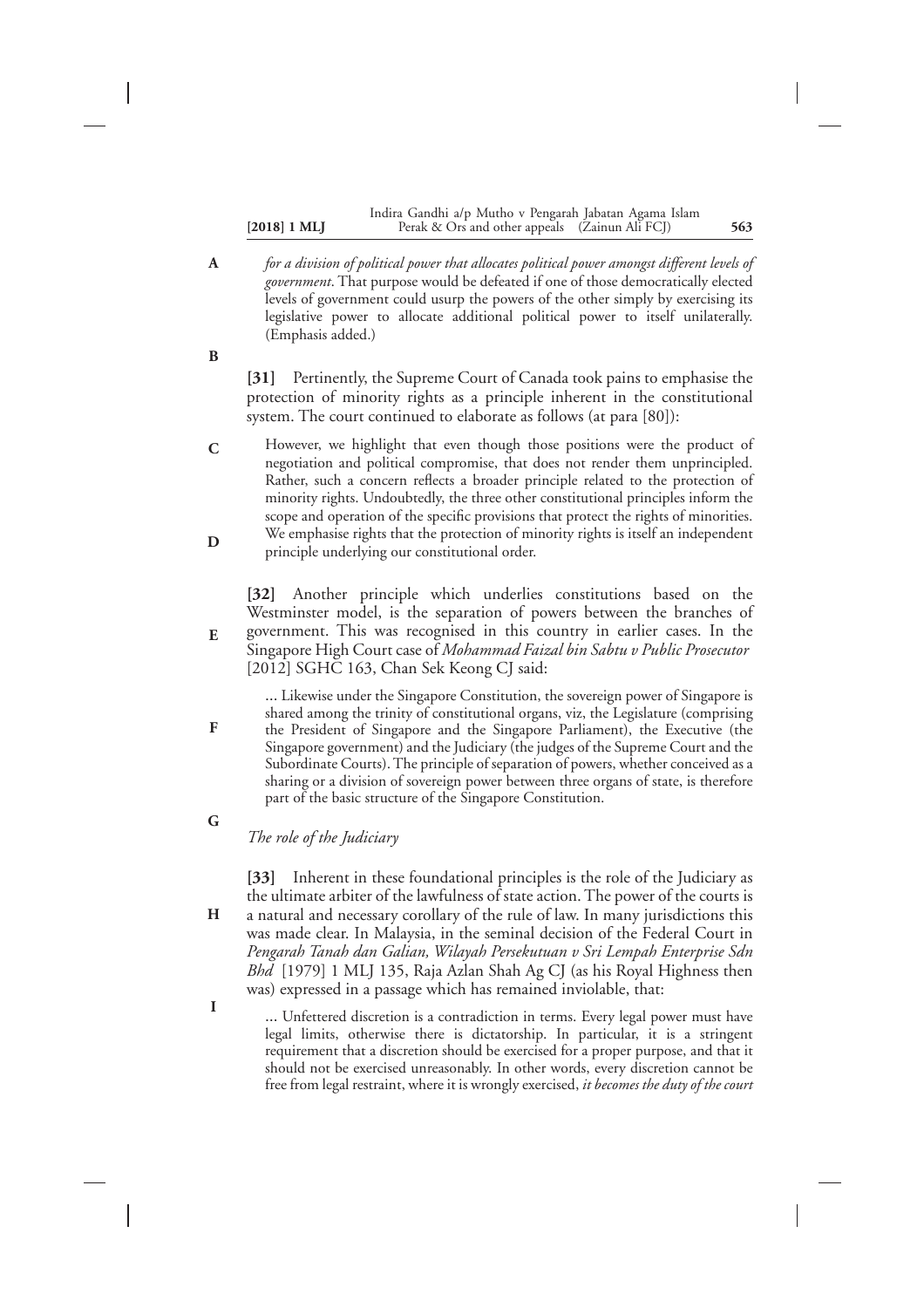*to intervene. The courts are the only defence of the liberty of the subject against departmental aggression* … (Emphasis added.)

**[34]** Similar sentiments were also echoed by the Canadian Supreme Court in *Trial Lawyers Association of British Columbia v British Columbia (Attorney General)* [2014] 3 SCR 31; 2014 SCC 59 at para 39, referring to the provisions in the Constitution Act 1867 on the appointment of judges:

The section 96 judicial function and the rule of law are inextricably intertwined. As Lamer CJ stated in *MacMillan Bloedel*, 'in the constitutional arrangements passed on to us by the British and recognized by the preamble to the Constitution Act 1867, the provisional superior courts are the foundation of the rule of law itself' (para 37). The very rationale for the provision is said to be 'the maintenance of the rule of law through the protection of the judicial role': Provincial Judges Reference, at para 88. As access to justice is fundamental to the rule of law, and the rule of law is fostered by the continued existence of the s 96 courts, it is only natural that s 96 provide some degree of constitutional protection for access to justice.

**[35]** It is notable that the central role of the Judiciary to uphold the rule of law is accepted even in the UK, where the political system is one of parliamentary supremacy in the absence of a written constitution. In *R (on the application of Miller and another) v Secretary of State for Exiting the European Union* [2017] 1 All ER 593; [2017] UKSC 5, the UK Supreme Court examined a series of historical statutes of 'particular importance' and held at para [42]:

The independence of the Judiciary was formally recognised in these statutes. In the broadest sense, the role of the Judiciary is to uphold and further the rule of law; more particularly, judges impartially identify and apply the law in every case brought before the courts. That is why and how these proceedings are being decided.

**[36]** The role of the Judiciary in the interpretation of statutes was also recognised as fundamental by the House of Lords in the case of *R (on the application of Jackson and others) v Attorney General* [2005] 4 All ER 1253; [2005] UKHL 56. The ambit of the court's power in this regard is considered not subservient to but of equal importance as the sovereignty of Parliament (at para [51]):

This question of statutory interpretation is properly cognizable by a court of law even though it relates to the legislative process. Statutes create law. *The proper interpretation of a statute is a matter for the courts, not Parliament. This principle is as fundamental in this country's constitution as the principle that Parliament has exclusive cognizance (jurisdiction) over its own affairs*. (Emphasis added.)

**[37]** It bears emphasis that the Judiciary's exercise of power in accordance with its proper constitutional role does not in any way constitute judicial **D**

**E**

**F**

**A**

**B**

**C**

**G**

**H**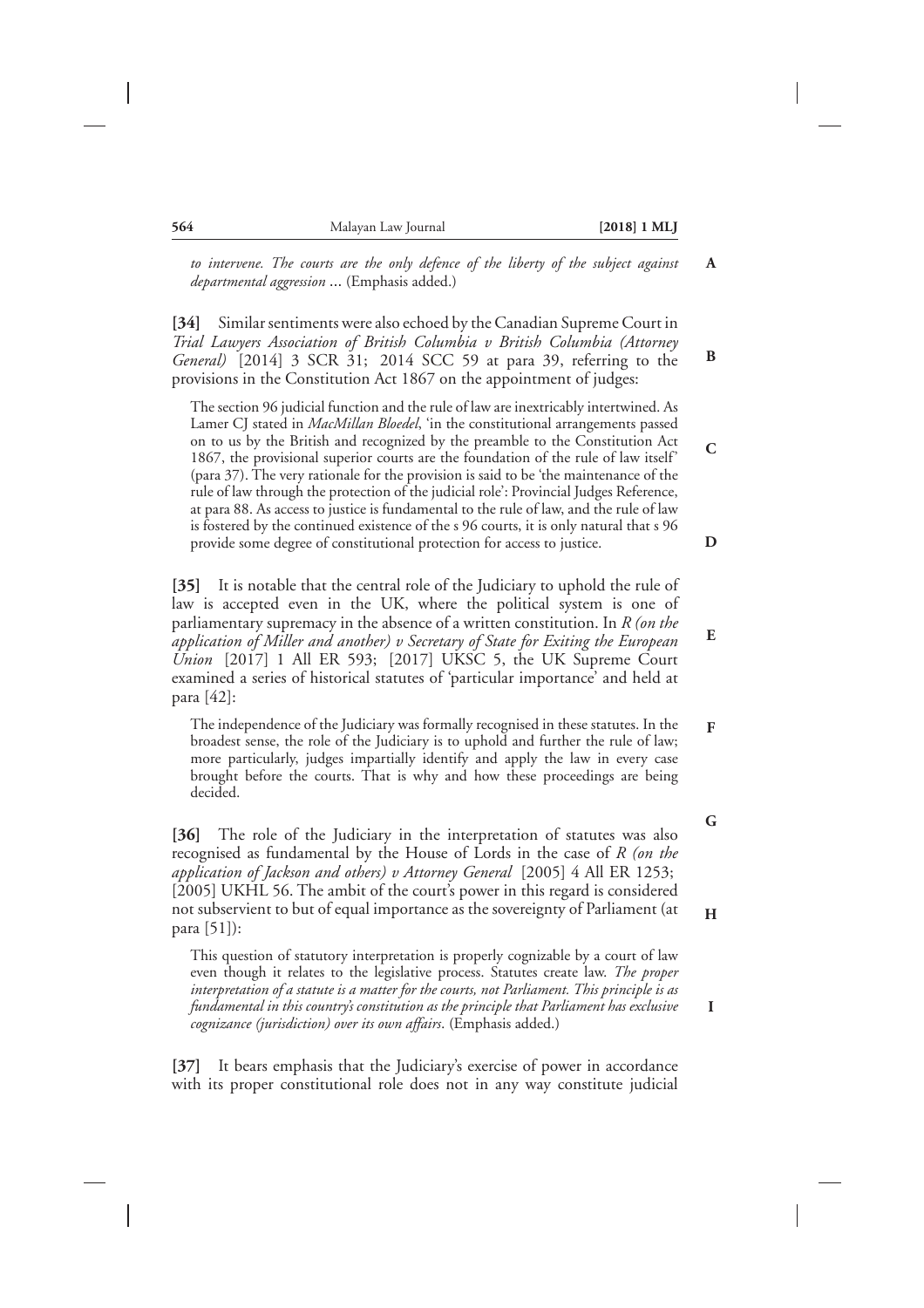supremacy. As stated by the Court of Appeal in Singapore in *Tan Seet Eng v Attorney-General and another matter* [2015] SGCA 59 (at paras [90] and [106]): **A**

We began this judgment by observing that *the specific responsibility for pronouncing on the legality of government actions falls on the Judiciary. It is appropriate at this juncture to parse this. To hold that this is so is not to place the Judiciary in an exalted or superior position relative to the other branches of the government*. On the contrary, the Judiciary is one of the three co-equal branches of government. But though the branches of government are co-equal, this is so only in the sense that none is superior to any other while all are subject to the Constitution. Beyond this, it is a fact that each branch of government has separate and distinct responsibilities. In broad terms, the legislature has the power to make the laws of our land, and this power extends even to amending the foundation of our notification, the Constitution. The Executive has the power and the responsibility of governing the country within the framework of the laws established by the Legislature. And the Judiciary has the responsibility for the adjudication of controversies which carries with it the power to pronounce authoritatively and conclusively on the meaning of the Constitution and all other laws. It is the nature of this latter responsibility that results in the Judiciary being tasked with the role of pronouncing on the legality of government actions. **B C D**

… **E**

**F**

**H**

**I**

*In keeping with this, even for matters falling within the category of 'high policy,' the courts can inquire into whether decisions are made within the scope of the relevant legal power or duty and arrives at in a legal manner*. (*De Smith's Judicial Review* at para 1-035). Indeed, this is apparent in *Yong Vui Kong* at [63] where Chong J commented that there would be a judicial remedy available if the procedures under clemency process had not been abided by. *In such circumstances, the question of defence to the Executive's discretion simply does not arise*. (Emphasis added.)

**[38]** On the same note, it is also worth stressing that the role of the Judiciary in upholding constitutionalism and the rule of law is in no way inimical to democratic government. The Canadian Supreme Court held in *Reference re Secession of Quebec* (at paras [75] and [78]): **G**

In short, it is suggested that as the notion of popular sovereignty underlies the legitimacy of our existing constitutional arrangements, so the same popular sovereignty that originally led to the present Constitution must (it is argued) also permit 'the people' in their exercise of popular sovereignty to secede by majority vote alone. However, closer analysis reveals that this argument is unsound, because it misunderstands the meaning of popular sovereignty and the essence of a constitutional democracy.

… it might be objected, then, that constitutionalism is therefore incompatible with democratic governments. This would be an erroneous view. *Constitutionalism facilitates — indeed, makes possible — a democratic political system by creating an orderly framework within which people may make political decisions. Viewed correctly, constitutionalism and the rule of law are not in conflict with democracy; rather, they are*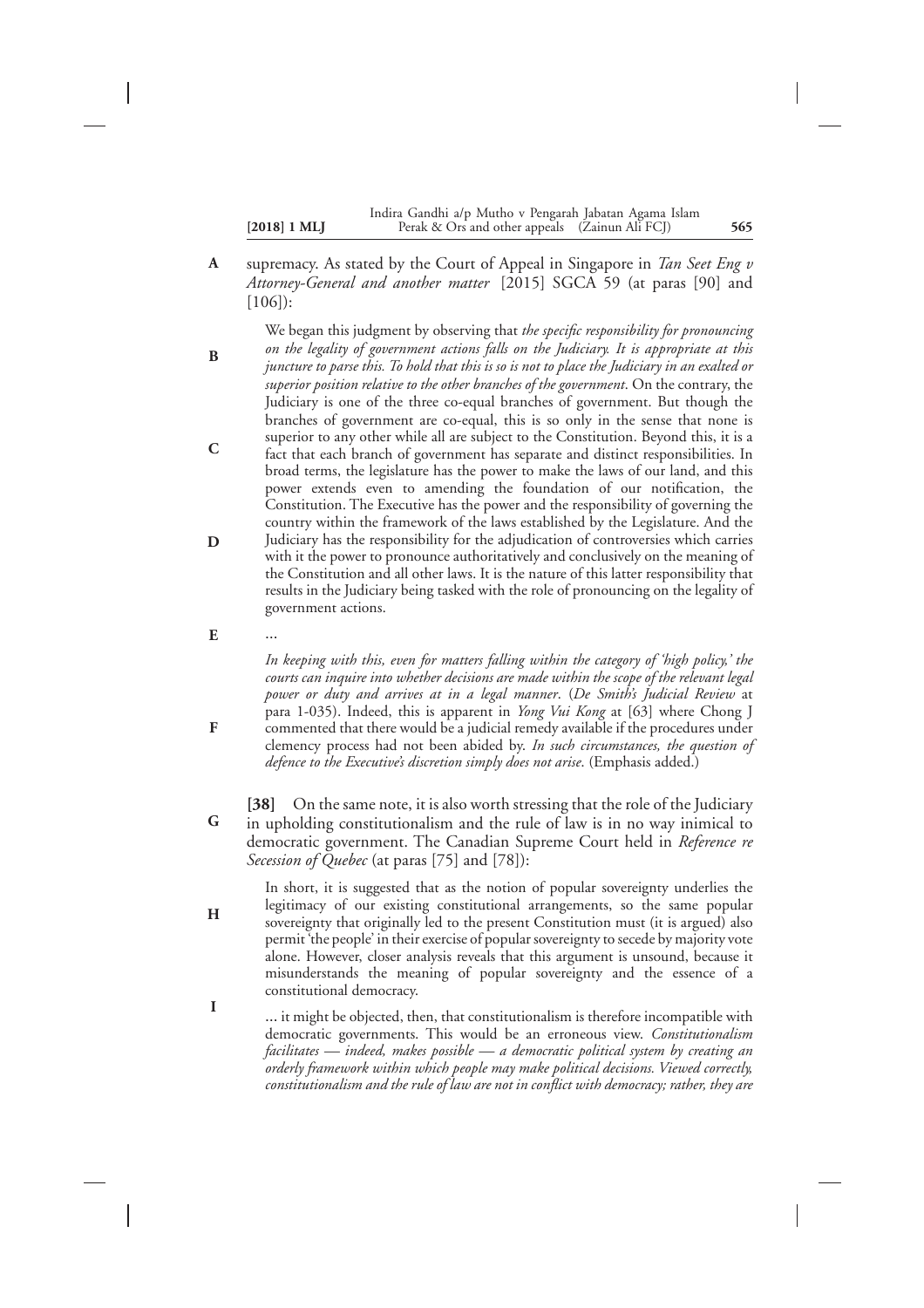**E**

**F**

**G**

**H**

**I**

*essential to it*. Without that relationship, the political will upon which democratic decisions are taken would itself be undermined. (Emphasis added.)

#### *Significance of basic structure*

**[39]** The basic structure of a constitution is 'intrinsic to, and arises from, the very nature of a constitution' (see Calvin Liang and Sarah Shi, *The Constitution of Our Constitution, A Vindication of the Basic Structure Doctrine* Singapore Law Gazette (August 2014) 12). The fundamental underlying principles and the role of the Judiciary as outlined above form part of the basic structure of the constitution, being 'something fundamental and essential to the political system that is established thereunder' (per Sundaresh Menon CJ in *Yong Vui Kong v Public Prosecutor* [2015] SGCA 11 at para [71]). It is well settled that features of the basic structure cannot be abrogated or removed by a constitutional amendment (see *Kesavananda Bharati v State of Kerala And Anr* AIR 1973 SC 1461). **B C D**

**[40]** Further, as a feature intrinsic to and inherent in the constitutional order itself, these principles are accorded supreme status as against any inconsistent laws, in a political system based on constitutional supremacy. Article 4(1) of the Federal Constitution provides that the Constitution is 'the supreme law of the Federation and any law passed after Merdeka Day which is inconsistent with this Constitution shall, to the extent of the inconsistency, be void'. This provision is in pari materia with art 4 of the Singapore Constitution, which was analysed by Chan Sek Keong CJ in *Mohammad Faizal* (at paras [14]–[15]):

The first fundamental difference is that the UK's Westminster model is based on the supremacy of the UK Parliament, under which the UK parliament is supreme, with the result that the UK courts have no power to declare an Act of the UK parliament unconstitutional and, hence, null and void. In contrast, Singapore's Westminster model is based on the supremacy of the Singapore Constitution, with the result that the Singapore courts may declare an Act of the Singapore parliament invalid for inconsistency with the Singapore Constitution and, hence, null and void. Article 4 of the Singapore Constitution expresses this constitutional principle in the following manner:

This Constitution is the supreme law of the Republic of Singapore and any law enacted by the legislature after the commencement of this Constitution which is inconsistent with this Constitution shall, to the extent of the inconsistency, be void.

It should be noted that art 4 of the Singapore Constitution states that any law inconsistent with this Constitution, as opposed to any law inconsistent with any provision of this Constitution is void. The specific form of words used in art 4 reinforces the principle that the Singapore parliament may not enact a law, and the Singapore government may not do an act, which is inconsistent with the principle of separation of powers to the extent to which that principle is embodied in the Singapore Constitution.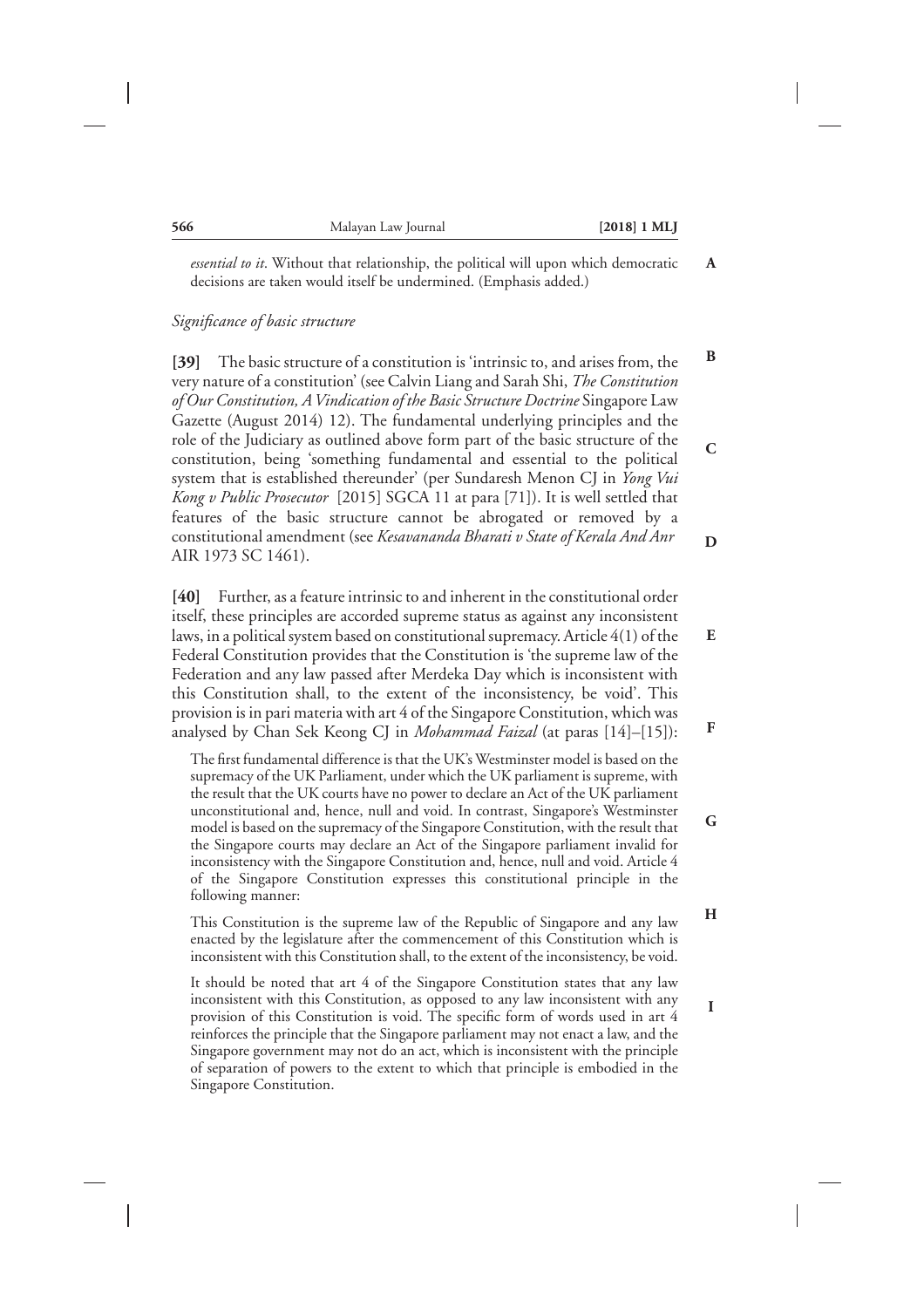|                       | Indira Gandhi a/p Mutho v Pengarah Jabatan Agama Islam |     |
|-----------------------|--------------------------------------------------------|-----|
| $[2018] 1 \text{ ML}$ | Perak & Ors and other appeals (Zainun Ali FCJ)         | 567 |

**[41]** In fact so intrinsic is the role of the Judiciary to the constitutional order that it has been characterised as an unalterable 'political fact'.The New Zealand Court of Appeal adopted this reasoning in *Attorney-General v Taylor & Others* [2017] NZCA 215 (at paras [47] and [56]–[57]), quoting from Professor Sir William Wade (see *The Basis of Legal Sovereignty* The Cambridge Law Journal ((1955) Vol 13, No 2), pp 172–197): **A B**

> Nor do the higher courts owe their common law judicial authority to Parliament. As Professor Joseph observes no legislation conferred their general and inherent powers of adjudication.

The superior courts acquired their common law powers of adjudication just as Parliament acquired its co-ordinate power of legislation — through historical evolution and adjustment without formal grant of the law. **C**

…

**F**

**G**

**I**

When issues arise affecting the legislature's legal authority, recourse must be had to the courts, both for an authoritative answer and as a practical necessity. To quote Wade & Forsyth: **D**

> Even under the British system of undiluted sovereignty, the last word on any question of law rests with the courts.

This means, as Wade explained elsewhere, that: **E**

> … it is always for the courts, in the last resort, to say what is a valid Act of Parliament; and that the decision of this question is not determined by any rule of law which can be laid down or altered by any authority outside the courts. It is simply a political fact.

**[42]** The Federal Court in *Semenyih Jaya Sdn Bhd v Pentadbir Tanah Daerah Hulu Langat and another case* [2017] 3 MLJ 561) has put beyond a shadow of doubt that judicial power is vested exclusively in the High Courts by virtue of art 121(1). Judicial independence and the separation of powers are recognised as features in the basic structure of the Constitution. The inherent judicial power of the civil courts under art 121(1) is inextricably intertwined with their constitutional role as a check and balance mechanism:

[88] The Judiciary is thus entrusted with keeping every organ and institution of the state within its legal boundary. Concomitantly the concept of the independence of the Judiciary is the foundation of the principles of the separation of powers. **H**

[89] This is essentially the basis upon which rests the edifice of judicial power.

[90] The important concepts of judicial power, judicial independence and the separation of powers are as critical as they are sacrosanct in our constitutional framework.

[91] The concepts above have been juxtaposed time and again in our judicial determination of issues in judicial reviews. Thus an effective check and balance mechanism is in place to ensure that the Executive and the Legislature act within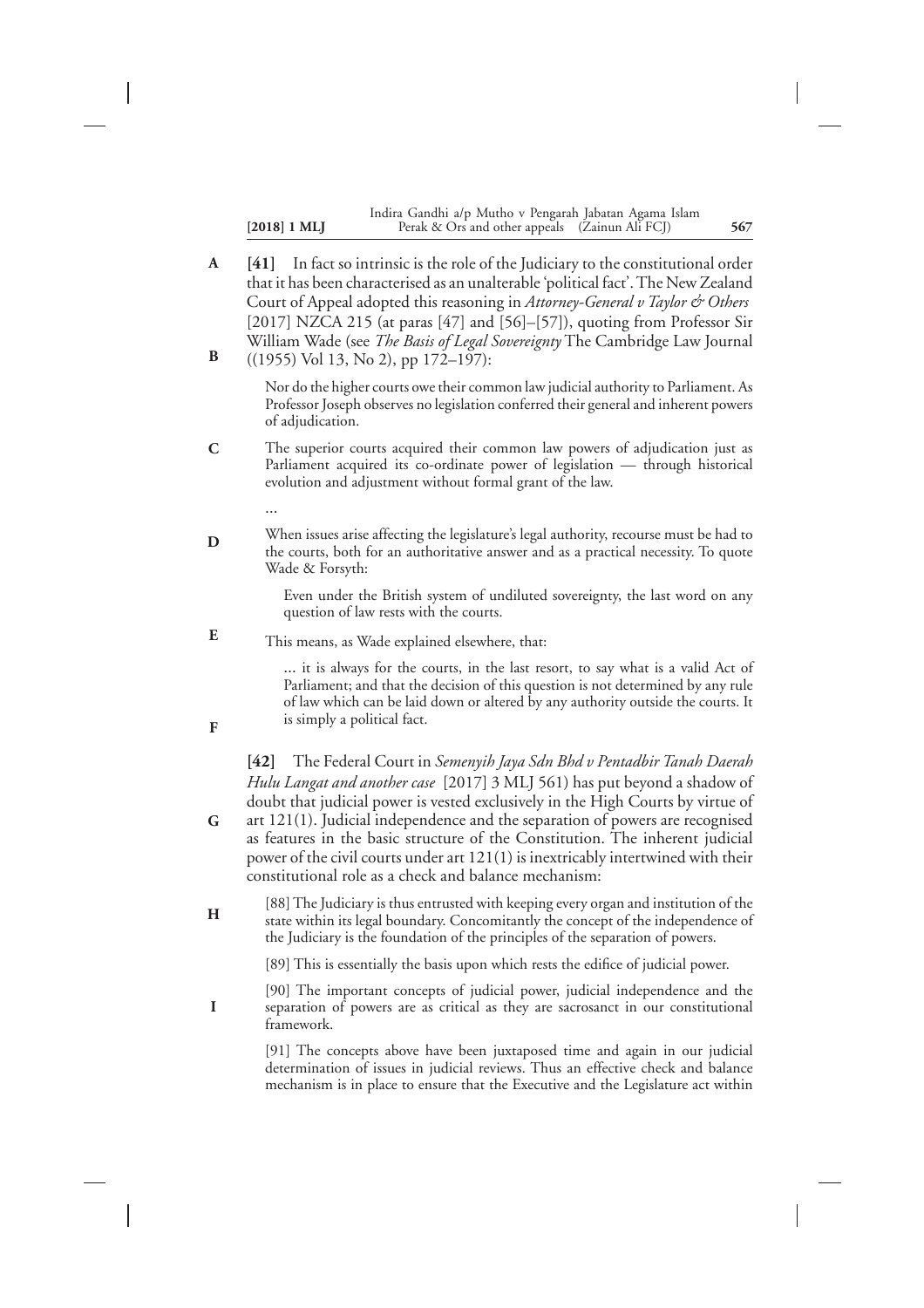their constitutional limits and that they uphold the rule of law. The Malaysian apex court had prescribed that the powers of the Executive and the Legislature are limited by the Constitution and that the Judiciary acts as a bulwark of the Constitution in ensuring that the powers of the Executive and the Legislature are to be kept within their intended limit (see *Pengarah Tanah dan Galian, Wilayah Persekutuan v Sri Lempah Enterprise Sdn Bhd* [1979] 1 MLJ 135).

**[43]** The notion of the court's role, and the power of judicial review as the bulwark against unconstitutional legislation or unlawful action is echoed in the pithy remarks of Salleh Abas LP in *Lim Kit Siang v Dato Seri Dr Mahathir Mohamad* [1987] 1 MLJ 383 (at pp 386–387):

The courts have a constitutional function to perform and they are the guardians of the constitution within the terms and structure of the Constitution itself; they not only have the power of construction and interpretation of legislation but also the power of judicial review — a concept that pumps through the arteries of every constitutional adjudication and which does not imply the superiority of judges over legislators but of the Constitution over both. The courts are the final arbiter between the individual and the state and between individuals inter se, and in performing their constitutional role they must of necessity and strictly in accordance with the constitution and the law be the ultimate bulwark against unconstitutional legislation or excesses in administrative action.

**[44]** That judicial power is vested exclusively in the Judiciary is implicit in the very structure of a Westminster model constitution itself, whether or not such vesting is expressly stated (*Hinds and others v The Queen; Director of Public Prosecutions v Jackson; Attorney General of Jamaica (intervener)* [1977] AC 195 (at p 213)). Referring to the provisions on the appointment and removal of judges in the Constitution of Ceylon, the Privy Council held in *Liyanage v R* [1967] 1 AC 259 (at p 287):

Those provisions manifest an intention to secure in the Judiciary a freedom from political, legislative and executive control. They are wholly appropriate in a Constitution which intends that judicial power shall be vested only in the judicature. They would be inappropriate in a Constitution by which it was intended that judicial power should be shared by the Executive or the Legislature. The Constitution's silence as to the vesting of judicial power is consistent with its remaining, where it had lain for more than a century, in the hands of the judicature.

#### JUDICIAL REVIEW

**[45]** In the first question, the appellant is challenging the administrative power exercised by the Registrar of Muallafs under the Perak Enactment with regard to the registration and issuance of the certificates of conversion of the three children. It is important that this is emphasised. That the appellant in the question posed is not questioning the conversion itself but the process and legality thereof. The issue to consider is whether the registrar acted with fidelity **B**

**A**

**C**

**D**

**E**

**F**

**H**

**G**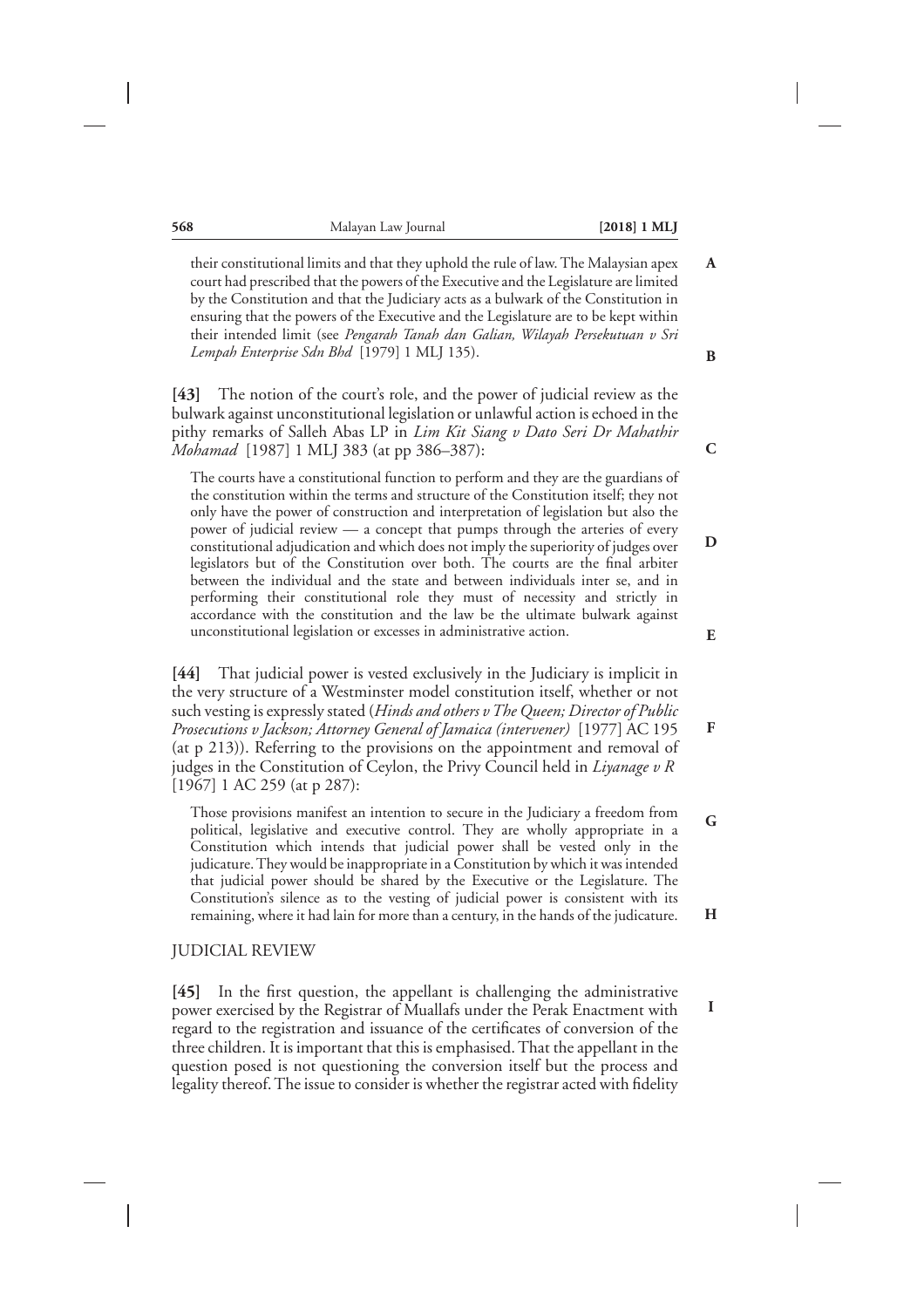to its empowering statute in arriving at his decision; and in answering this question, is there need to exhort to intensive forensic study of the same, and whether a more nuanced approach can be taken. **A**

**[46]** Section 25 and para 1 to the Schedule of the Courts of Judicature Act 1964 ('the CJA') and  $\overline{O}$  53 of the Rules of Court 2012 confer jurisdiction on the High Courts to exercise supervisory powers. The Syariah Courts are not conferred with the power to review administrative decisions of the authorities. **B**

**[47]** Subsection 25(2) of the CJA reads: **C**

> (2) Without prejudice to the generality of subsection (1) the High Court shall have the additional powers set out in the Schedule.

> Provided that all such powers shall be exercised in accordance with any written law or rules of court relating to the same.

Paragraph 1 to the Schedule of the CJA reads: **D**

Prerogative writs

**E**

**I**

1 Power to issue to any person or authority directions, orders or writs including writs of the nature of habeas corpus, mandamus, prohibition, quo warranto and certiorari, or any others, for the enforcement of the rights conferred by Part II of the Constitution, or any of them, or for any purpose.

**[48]** In particular, the power of judicial review is essential to the constitutional role of the courts, and inherent in the basic structure of the Constitution. It cannot be abrogated or altered by Parliament by way of a constitutional amendment. In the landmark case of *Kesavananda Bharati* the Supreme Court of India found the power of judicial review to be indispensable in a Constitution that is federal in character: **F**

This power of judicial review is of paramount importance in a Federal Constitution. Indeed it has been said that the heart and core of a democracy lies in the judicial process … The exclusion by Legislature, including a State Legislature, of even that limited judicial review strikes at the basic structure of the Constitution. Parliament cannot expand its amending powers by way of a constitutional amendment, so as to allow incursions into the basic structure of the constitution and to exclude judicial review. **G H**

**[49]** In *Minerva Mills Ltd And Ors v Union of India (Uoi) And Ors* AIR 1980 SC 1789, such an amendment was held to be invalid as a 'transparent case of transgression of the limitations on the amending power'. The Indian Supreme Court articulated the central importance of judicial review in robust terms worth reproducing in full:

The power of judicial review is an integral part of our constitutional system and without it, there will be no government of laws and the rule of law would become a teasing illusion and a promise of unreality. *I am of the view that if there is one feature*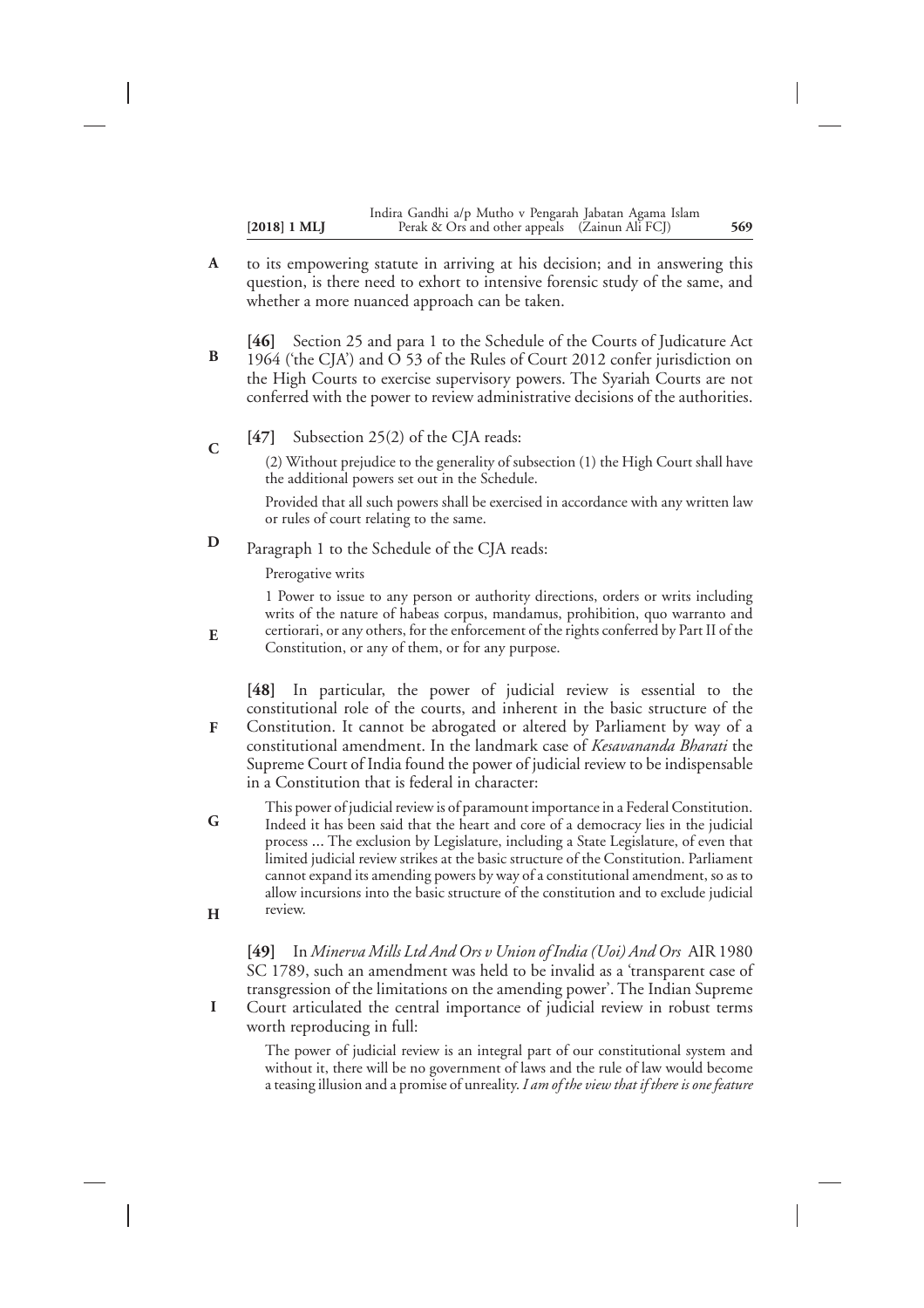**B**

**C**

**D**

**E**

*of our Constitution which, more than any other, is basic and fundamental to the maintenance of democracy and the rule of law, it is the power of judicial review and it is unquestionably, to my mind, part of the basic structure of the Constitution* …

*But what I wish to emphasise is that judicial review is a vital principle of our Constitution and it cannot be abrogated without affecting the basic structure of the Constitution*. If by a constitutional amendment, the power of judicial review is taken away and it is provided that the validity of any law made by the legislature shall not be liable to be called in question on any ground, even if it is outside the legislative competence of the legislature or is violative of any fundamental rights, it would be nothing short of sub-version of the Constitution, for it would make a mockery of the distribution of legislative powers between the Union and the States and render the fundamental rights meaningless and futile. (Emphasis added.)

**[50]** Indeed even the absence of a written constitution in the United Kingdom has not deterred the House of Lords from observing the importance of judicial review as a constitutional fundamental. Per Lord Steyn in *R (on the application of Jackson and others) v Attorney General* [2005] 4 All ER 1253; [2005] UKHL 56:

In exceptional circumstances involving an attempt to abolish judicial review or the ordinary role of the courts, the Appellate Committee of the House of Lords or a new Supreme Court may have to consider whether this is a constitutional fundamental which even a sovereign Parliament acting at the behest of a complaisant House of Commons cannot abolish.

#### *Significance of judicial review as part of the basic structure*

**[51]** The significance of the exclusive vesting of judicial power in the Judiciary, and the vital role of judicial review in the basic structure of the constitution, is twofold. First, judicial power cannot be removed from the civil courts. The jurisdiction of the High Courts cannot be truncated or infringed. Therefore, even if an administrative decision is declared to be final by a governing statute, an aggrieved party is not barred from resorting to the supervisory jurisdiction of the court. The existence of a finality clause merely bars an appeal to be filed by an aggrieved party.

**[52]** In *Liyanage*, the issue before the Privy Council was the validity of an Act of Parliament which widened the class of offences triable by judges nominated by the Minister of Justice and removed the judges' discretion in terms of sentencing. The Privy Council held that the Act contravened the Constitution of Ceylon in usurping the judicial power of the judicature. Lord Pearce elaborated as follows (at pp 291–292):

If such Acts as these were valid the judicial power could be wholly absorbed by the legislature and taken out of the hands of the judges. It is appreciated that the legislature had no such general intention. It was beset by a grave situation and it **F**

**G**

**H**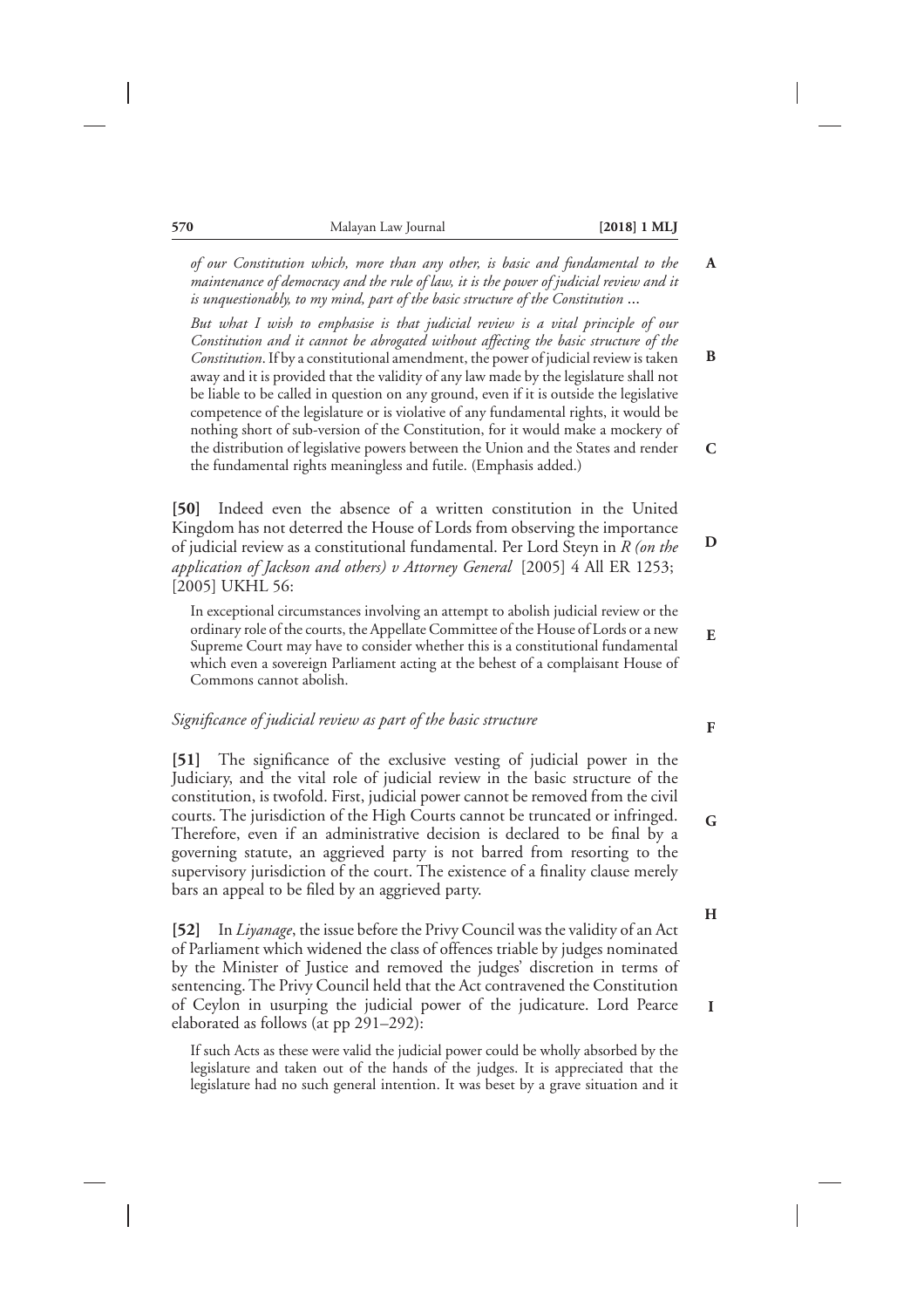**C**

**D**

**G**

**H**

**I**

#### **[2018] 1 MLJ 571** Perak & Ors and other appeals (Zainun Ali FCJ) Indira Gandhi a/p Mutho v Pengarah Jabatan Agama Islam

took grave measures to deal with it, thinking, one must presume, that it had power to do so and was acting rightly. But that consideration is irrelevant, and gives no validity to acts which infringe the Constitution. What is done once, if it be allowed, may be done again and in a lesser crisis and less serious circumstances. *And thus judicial power may be eroded. Such an erosion is contrary to the clear intention of the Constitution. In Their Lordships' view the Acts were ultravires and invalid*. (Emphasis added.) **A B**

**[53]** Secondly, judicial power cannot be conferred on any other body whose members do not enjoy the same level of constitutional protection as civil court judges do to ensure their independence. 'Parliament cannot just declare formally that a new court is a superior court or shares the rank of being at the apex of the judicial hierarchy; the test is substantive, requiring an examination of the composition and powers of the new court' (see *Semenyih Jaya* and also Thio Li-Ann, *A Treatise on Singapore Constitutional Law* (2012: Singapore, Academy Publishing) at 10.054).

**[54]** Both *Attorney-General of Commonwealth for Australia v R and Boilermakers' Society of Australia* [1957] AC 288 and *Hinds and others v The Queen; Director of Public Prosecutions v Jackson; Attorney General of Jamaica*

- *(intervener)* [1977] AC 195 concerned the creation of new courts to exercise judicial functions. In *Attorney-General of Commonwealth for Australia*, the Commonwealth Court of Conciliation and Arbitration was established pursuant to an act of Parliament and conferred with arbitral and judicial functions. The Privy Council held that the act was in contravention of the **E**
- Constitution of the Commonwealth of Australia. As forcefully elucidated by Viscount Simmonds (at pp 313–314): **F**

… *it would make a mockery of the Constitution to establish a body of persons for the exercise of non-judicial functions, to call that body a court and upon the footing that it is a court vest in it judicial power*. In *Alexander*'s case, which has already been referred to, Griffith CJ once and for all established this proposition in words that have not perhaps always been sufficiently regarded: 'it is impossible', he said, 'under the Constitution to confer such functions (ie judicial functions) upon any body other than a court, nor can the difficulty be avoided by designing a body, which is not in its essential character a court, by that name, or by calling the functions by another name. In short, any attempt to vest any part of the judicial power of the Commonwealth in any body other than a court is entirely ineffective'. And in the same case the words came from Barton J.5: 'Whether persons were judges, whether tribunals were courts, and whether they exercised what is now called judicial power, depended and depends on substance and not on mere name'. (Emphasis added.)

**[55]** In *Hinds*, the Privy Council held that the Constitution of Jamaica did not permit Parliament to vest in the Gun Court, composed of members of the lower Judiciary, jurisdiction characteristic of a Supreme Court. The Privy Council affirmed that the test for the constitutionality of such laws does not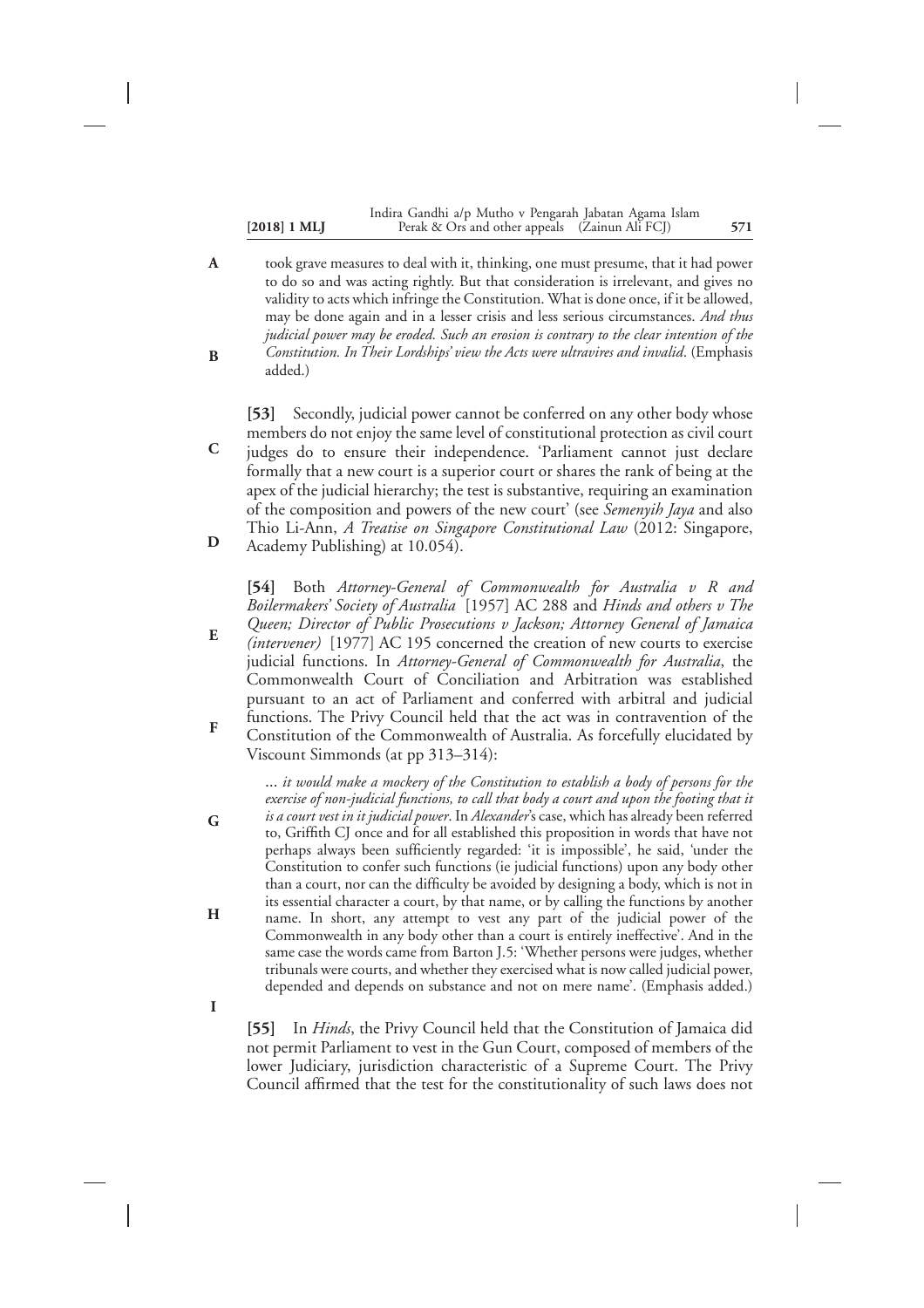depend on the label of the purported court, but its substance. The nature of the jurisdiction, the method of appointment, and the security of tenure for the judges who are to compose the new court must be regarded. Lord Diplock warned of the consequences if the jurisdiction of the Supreme Court could be transferred to other courts which do not adhere to the constitutional safeguards for independence:

If, as contended by the Attorney-General, the words italicised above in section 97(1) entitled Parliament by an ordinary law to strip the Supreme Court of all jurisdiction in civil and criminal cases other than that expressly conferred upon it by section 25 and section 44, what would be left would be a court of such limited jurisdiction that the label 'Supreme Court' would be a false description. So too if all its jurisdiction (with those two exceptions) were exercisable concurrently by other courts composed of members of the lower Judiciary. But more important, for this is the substance of the matter, the individual citizen could be deprived of the safeguards, which the makers of the Constitution regarded as necessary, of having important questions affecting his civil or criminal responsibilities determined by a court, however named, composed of judges whose independence from all local pressure by Parliament or by the executive was guaranteed by a security of tenure more absolute than that provided by the Constitution for judges of inferior courts.

**[56]** The principle that judicial power may only be vested in courts, safeguarded by constitutional provisions to ensure judicial independence, was also recognised in Singapore. Chan Sek Keong CJ held in *Mohammad Faizal bin Sabtu v Public Prosecutor* [2012] SGHC 163 (at para [17]):

… the specific wording used in this Article [93 of the Singapore Constitution] has the effect of vesting the judicial power of Singapore exclusively in the Supreme Court and the Subordinate Courts, and not in any entity which is not a 'court' being, at common law, an entity with certain characteristics. The reference to 'court', in Article 93 would include any statutory body or tribunal having the characteristics of a court. All Commonwealth Constitutions appear to follow this practice of vesting the judicial power exclusively in the courts … In the Singapore context, the exclusivity of the judicial power is safeguarded by the provisions in Part VIII of the Singapore Constitution, which are designed to secure the independence of our Judiciary.

**[57]** The conferment of judicial functions on bodies other than courts, thus understood, is an incursion into the judicial power of the federation. As colourfully described by Abdoolcader SCJ in *Public Prosecutor v Dato' Yap Peng* [1987] 2 MLJ 311:

… any other view would *ex necessitate rei* result in relegating the provisions of art 121(1) vesting the judicial power of the Federation in the curial entities specified to no more than a teasing illusion, like a munificent bequest in a pauper's will.

**H**

**B**

**A**

**C**

**E**

**F**

**G**

**D**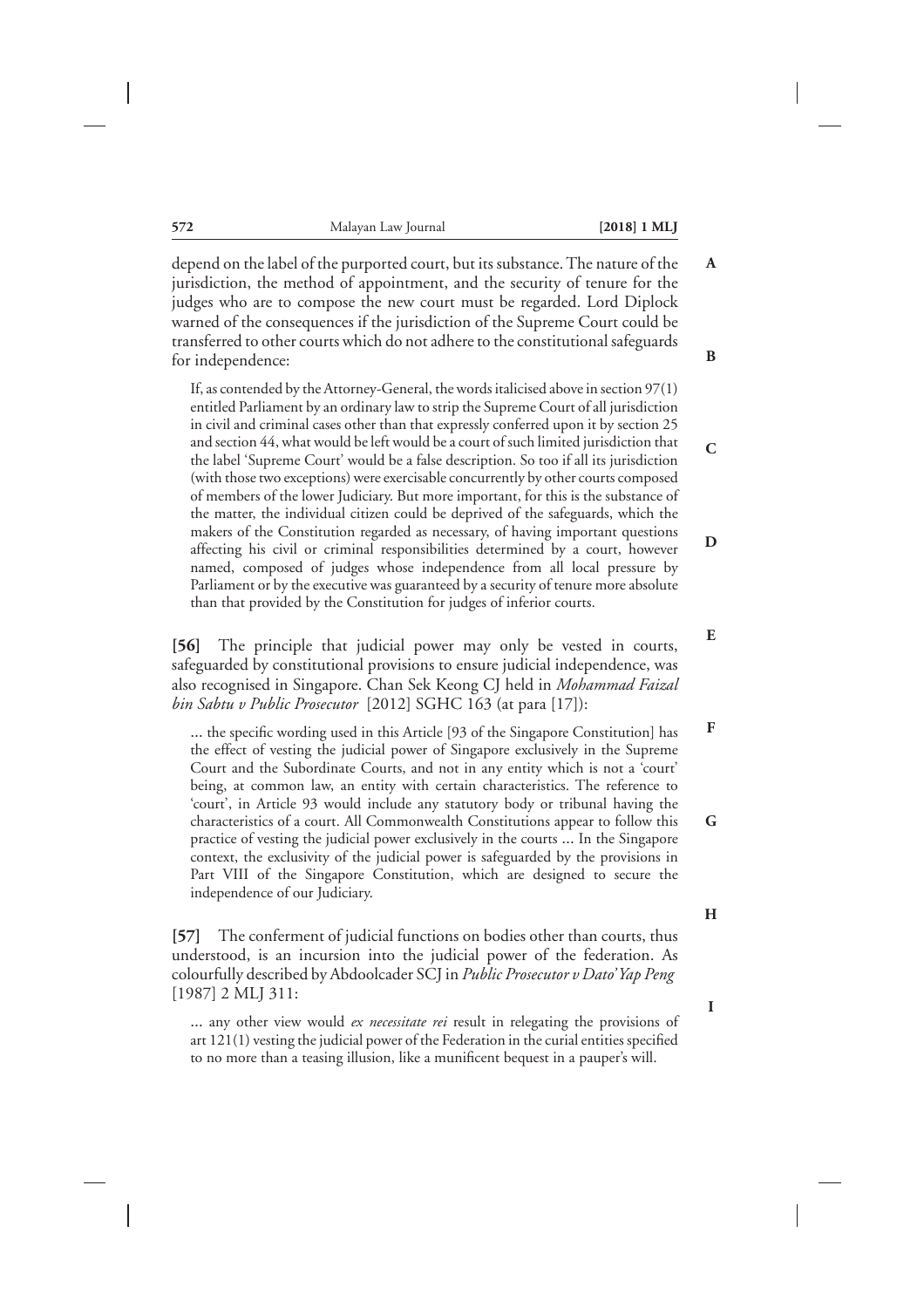|                | Indira Gandhi a/p Mutho v Pengarah Jabatan Agama Islam |     |
|----------------|--------------------------------------------------------|-----|
| $[2018]$ 1 MLJ | Perak & Ors and other appeals (Zainun Ali FCJ)         | 573 |

- **[58]** It would be instructive to now distill the principles as have been illustrated above: **A**
	- (a) under art 121(1) of the Federal Constitution, judicial power is vested exclusively in the civil High Courts. The jurisdiction and powers of the courts cannot be confined to federal law. The courts will continually and inevitably be engaged in the interpretation and enforcement of all laws that operate in this country and any other source of law recognised by our legal system;
- (b) judicial power in particular the power of judicial review, is an essential feature of the basic structure of the Constitution; **C**
	- (c) features in the basic structure of the Constitution cannot be abrogated by Parliament by way of constitutional amendment;
	- (d) judicial power may not be removed from the High Courts; and
		- (e) judicial power may not be conferred upon bodies other than the High Courts, unless such bodies comply with the safeguards provided in Part IX of the Constitution to ensure their independence.

#### STATUS OF SYARIAH COURTS **E**

**B**

**D**

**F**

**G**

**[59]** By way of comparison, in as much as the civil courts are ensconsed within the Constitutional framework, Syariah Courts are as yet non-existent, until such time when the State Legislature makes law to establish them, pursuant to the powers given it under Item 1 of the List II (State List) in the Ninth Schedule of the Constitution. In other words, the status of Syariah Courts is dependent on the State Legislature. As the Federal Court expressed in *Latifah bte Mat Zin v Rosmawati bte Sharibun & Anor* [2007] 5 MLJ 101 (at paras [32]–[33]):

- …The Legislature of a State may make law to set up or constitute the Syariah Courts in the State. Until such law is made such courts do not exist. The position is different from the case of the Civil High Courts, the Court of Appeal and the Federal Court. In the case of those civil courts, there is a whole Part in the Constitution (Part IX) with the title 'the Judiciary'.
- So the civil High Courts, the Court of Appeal and the Federal Court are established by the Constitution itself. But, that is not the case with the Syariah Courts. A Syariah Court in a state is established or comes into being only when the Legislature of the State makes law to establish it, pursuant to the powers given to it by item 1 of the State List. *In fact the position of the Syariah Courts, in this respect, is similar to the Sessions Courts and the Magistrates' Courts*. In respect of the last two mentioned courts, which the Constitution call 'inferior courts', art 121(1) merely says, omitting the irrelevant parts: **H I**

121(1) There shall be … such inferior courts as may be provided by federal law … (Emphasis added.)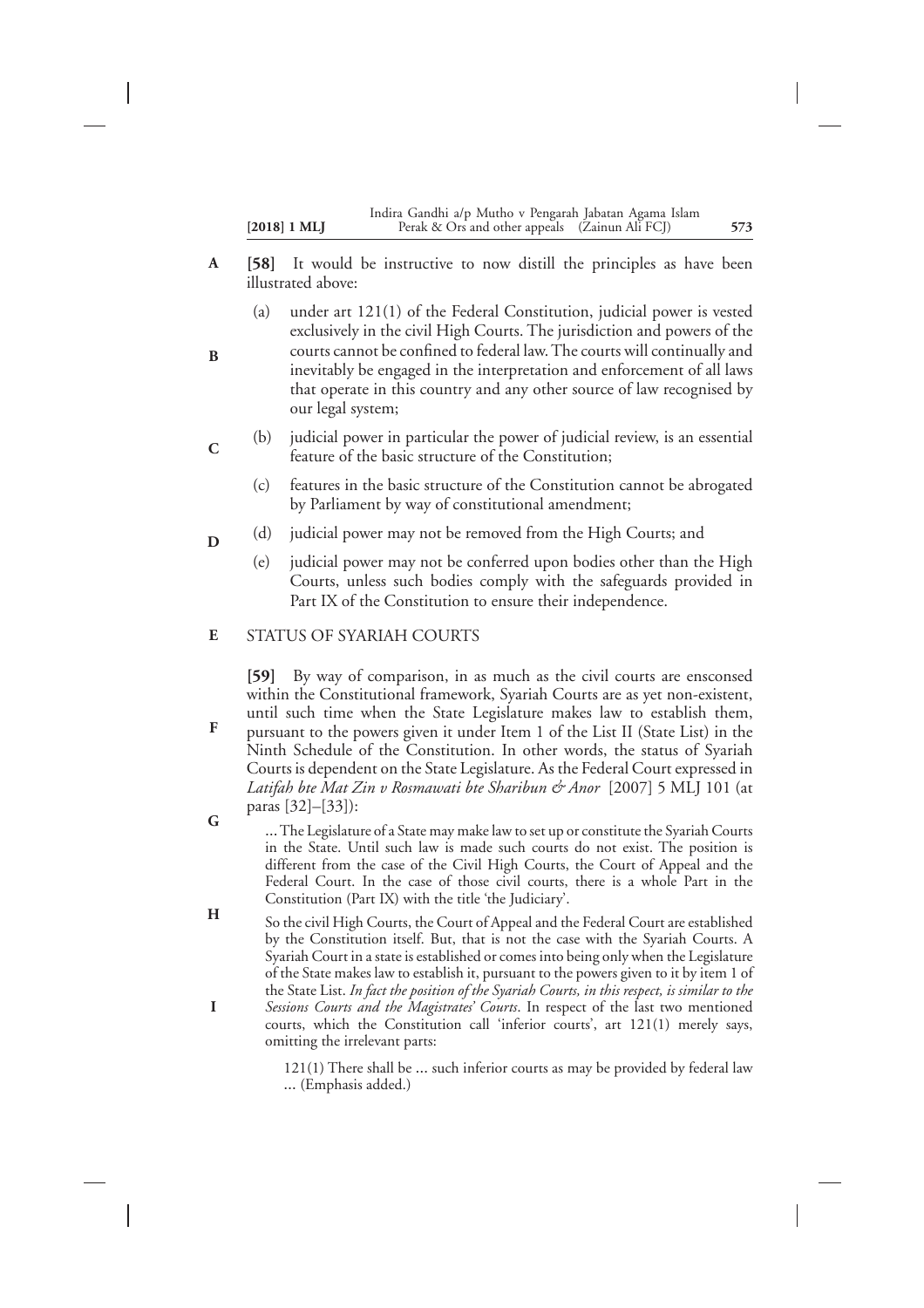**B**

**C**

**D**

**E**

**F**

**G**

**H**

**I**

**[60]** Article 74 of the Federal Constitution confers powers on the Legislature of a state to make laws, with respect to any of the matters enumerated in the State List or the Concurrent List. Of relevance to the present appeals is Item 1 of the State List, which reads as follows:

1 Except with respect to the Federal Territories of Kuala Lumpur, Labuan and Putrajaya, Islamic Law and personal and family law of persons professing the religion of Islam, including the Islamic Law relating to succession, testate and intestate, betrothal, marriage, divorce, dower, maintenance, adoption, legitimacy, guardianship, gifts, partitions, and non-charitable trusts; Wakafs and the definition and regulation of charitable and religions trusts, the appointment of trustees and the incorporation of persons in respect of Islamic religious and charitable endowments, institutions, trusts, charities and charitable institutions operating wholly within the State: Malay customs; Zakat, Fitrah and Baitulmal or similar Islamic religious revenue; mosques or any Islamic public place of worship, creation and punishment of offences by persons professing the religion of Islamic against precepts of that religion, except in regard to matters included in the Federal List; *the constitution, organization and procedure of Syariah Courts, which shall have jurisdiction only over persons professing the religion of Islam and in respect only of any of the matters included in this paragraph, but shall not have jurisdiction in respect of offences except in so far as conferred by federal law*; the control of propagating doctrines and beliefs among persons professing the religion of Islam; the determination of matters of Islamic law and doctrine and Malay custom. (Emphasis added.)

**[61]** The jurisdiction of Syariah Courts must be provided for by the State Legislature within the limits of Item 1; the courts do not have automatic jurisdiction over all the matters mentioned (see *Latifah bte Mat Zin* para [43]), in that its jurisdiction must be expressly conferred by state legislations. In other words, the *state must claim ownership over the subject matters that fall within the jurisdiction of the syariah courts by providing for it expressly in its legislation;* because otherwise, the syariah courts could be excluded from deciding on a subject matter which falls within Item 1 of List II (State List) in the Ninth Schedule to the Federal Constitution. This is an important point which in the past had affected the full effect of the Syariah Court's power when there is no express and clear provision enacted in the state enactment. A case in point is *Soon Singh a/l Bikar Singh v Pertubuhan Kebajikan Islam Malaysia (PERKIM) Kedah & Anor* [1999] 1 MLJ 489. In that case, the Federal Court held that in the absence of any express provision (in the then Kedah Administration of Muslim Law Enactment 1962 conferring jurisdiction on the Syariah Court to decide on questions of apostasy), the *Syariah Court has jurisdiction by implication*; the court held that this is to be inferred from the language of the relevant provisions of the state enactments with regard to the conversion of Islam. (Emphasis added.)

**[62]** Speaking through Mohd Dzaiddin FCJ (as he then was) in *Soon Singh*, His Lordship said at p 501: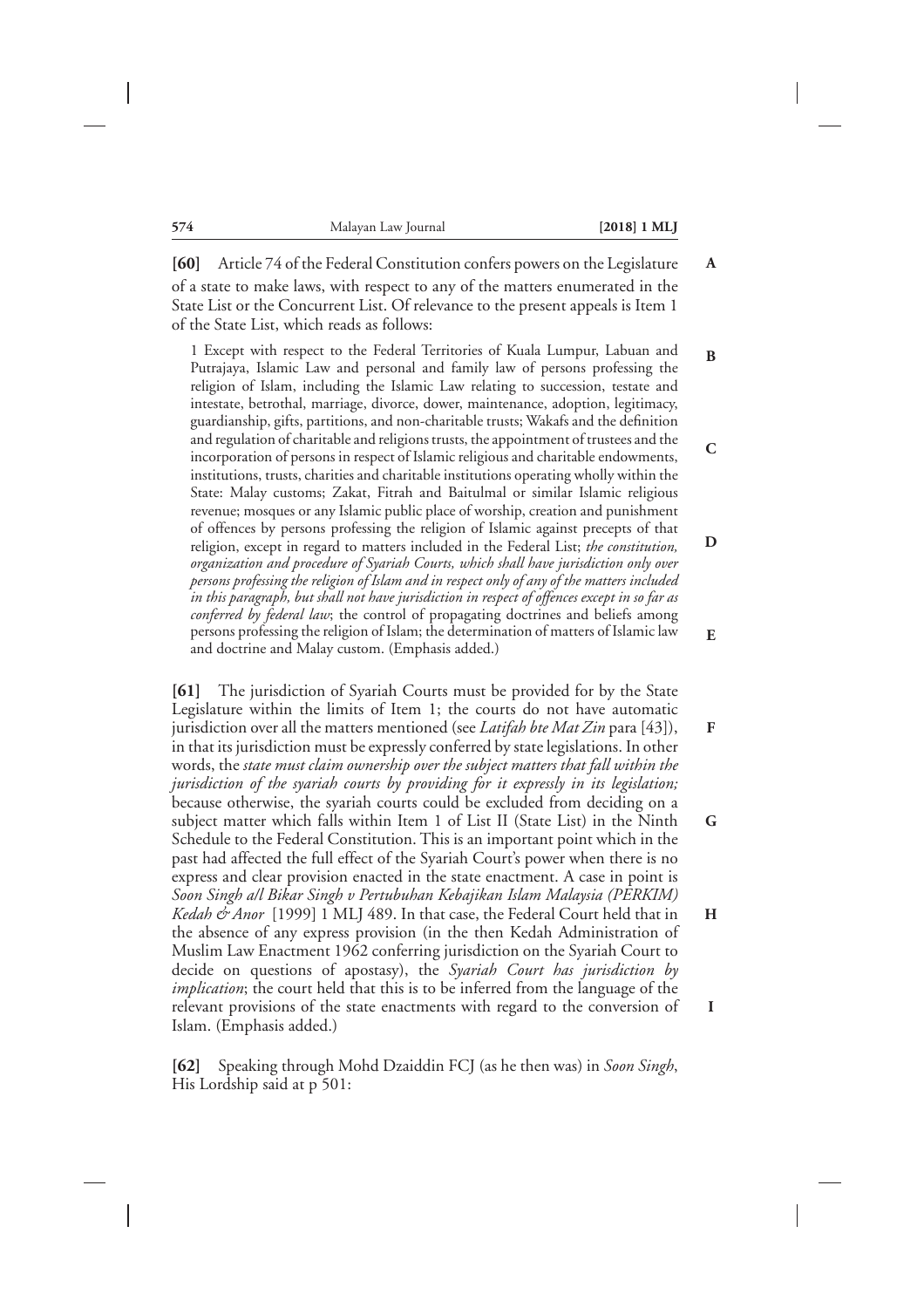|                | Indira Gandhi a/p Mutho v Pengarah Jabatan Agama Islam |     |
|----------------|--------------------------------------------------------|-----|
| $[2018]$ 1 MLJ | Perak & Ors and other appeals (Zainun Ali FCJ)         | 575 |

From the analysis of the State Enactments, it is clear that all State Enactments and the Federal Territories Act contain express provisions vesting the syariah courts with jurisdiction to deal with conversion to Islam. On the other hand, only some State Enactments expressly confer jurisdiction on the syariah courts to deal with conversion out of Islam. In this regard, we share the view of Hashim Yeop A Sani CJ (Malaya) in *Dalip Kaur* p 7 that *'clear provisions should be incorporated in all State Enactments to avoid difficulties of interpretation by the civil courts', particularly in view of the new cl (1A) of art 121 of the Constitution which as from 10 June 1988 had taken away the jurisdiction of the civil courts in respect of matters within the jurisdiction of the syariah courts*. Be that as it may, in our opinion, the jurisdiction of the syariah courts to deal with the conversion out of Islam, although not expressly provided in the State Enactments, can be read into them by implication derived from the provisions concerning conversion into Islam. (Emphasis added.) **A B C**

**[63]** The above view was approved in *Latifah bte Mat Zin*.The jurisdiction of the syariah courts to determine a subject matter of a dispute must be expressly conferred by the state legislation. **D**

**[64]** Coming back to the present appeals, the jurisdiction of the Syariah Court is expressed under s 50(3)(b) of the Administration of the Religion of Islam (Perak) Enactment (the Perak Enactment):

(3) The Syariah High Courts shall —

(a) …

…

**F**

**G**

**H**

**I**

**E**

(b) in its civil jurisdiction hear and determine all actions and proceedings if all the parties to the actions or proceedings are Muslims and the actions and proceedings relate to —

(x) a declaration that a person is no longer a Muslim

(xi) a declaration that a deceased person was a Muslim or otherwise at the time of his death; and

Thus in the present appeals the question is *whether there is an express provision in the Perak Enactment conferring jurisdiction on the Syariah Court to determine the validity of a person's conversion to Islam.*

**[65]** The Court of Appeal, by majority answered this issue in the affirmative. It held that such powers are derived from the provisions of sub-ss  $50(3)(b)(x)$ and (xi) of the Perak Enactment. It held at para [37] that:

Deliberating further on the issue of the jurisdiction of the Syariah Court, one has to look in the provisions of s 50 of the Perak Enactment. Specifically, sub-ss  $(3)(b)(x)$ and (xi) of s 50 confers jurisdiction on the Syariah High Court.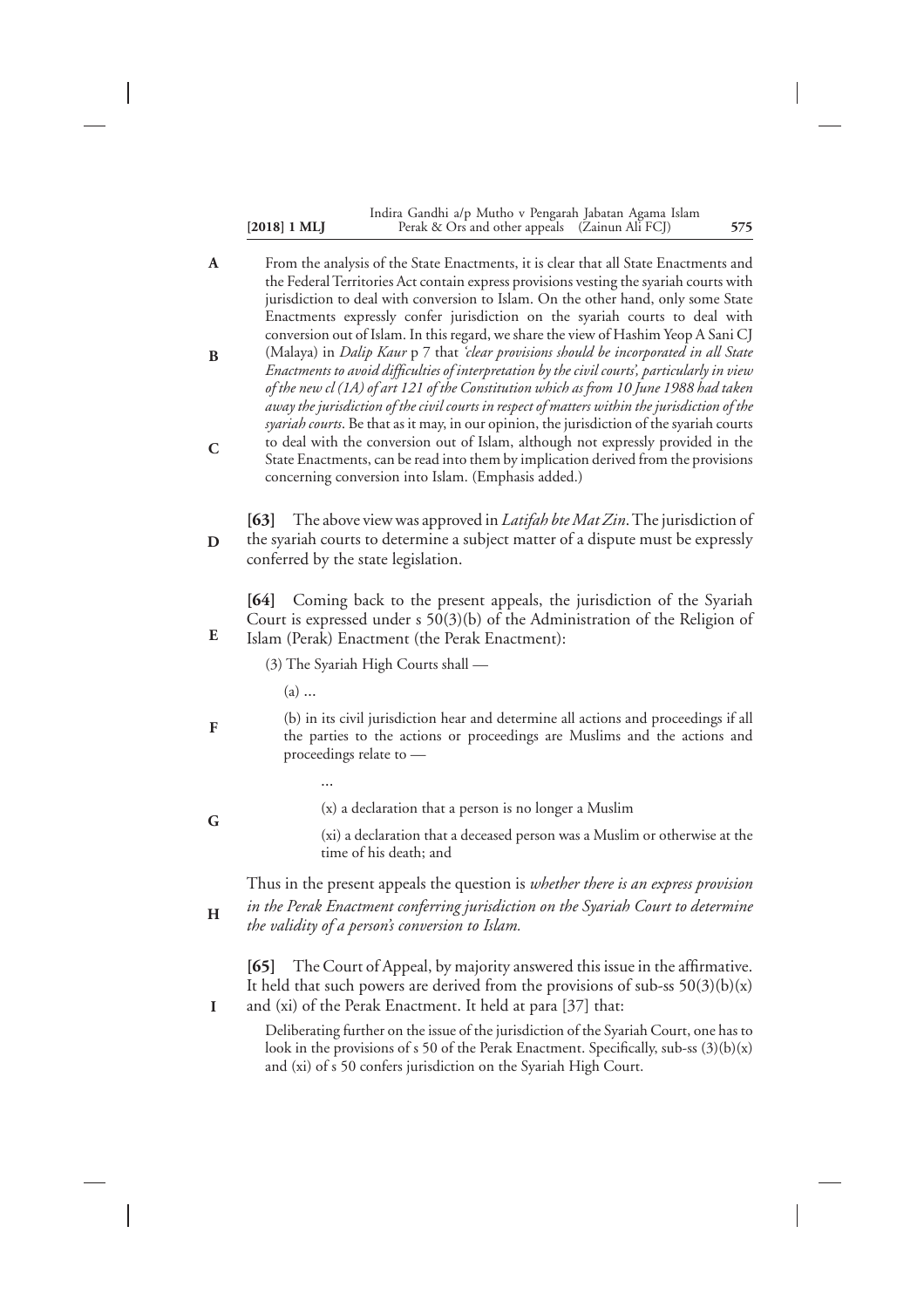A plain reading of the aforesaid provisions puts it beyond doubt that the power to decide the status of a Muslim person is within the exclusive jurisdiction of the Syariah High Court. The order of the High Court declaring that the conversion is null and void is a transgression of s  $50(3)(b)(x)$  of the abovesaid provision.

**[66]** Is this observation correct? Undoubtedly, s 50 of the Perak Enactment is viewed as a specific provision, expressly conferring jurisdiction on the Syariah Courts. It contains a list of subject matter that can be brought before the Syariah Courts.

**[67]** However, our view is that s 50(3)(b)(x) is not applicable to the facts of the present appeals. As is explicit,  $s \frac{50(3)(b)}{x}$  specifically confers jurisdiction on the Syariah Courts to issue a declaration that 'a person is no longer Muslim'. This would be applicable in a case where a person renounces his Islamic faith. But the issue in the present appeals concerns the *validity of the certificates of conversion issued by the Registrar of Muallaf in respect of the children's conversion to Islam*. If a finding is made by a court that a certificate (issued in respect of a person's conversion to Islam) is invalid, it can only mean that the said person has never at any time been a Muslim.Thus the question of him being 'no longer a Muslim' does not arise. (Emphasis added.)

**[68]** It is observed that, save for the determination of the faith of a deceased person (s 50(3)(b)(xi) of the Perak Enactment), *nowhere is there any express provision in s 50(3)(b) which confers jurisdiction on the Syariah Court to determine the validity of a person's conversion to Islam. Thus, the majority decision of the Court of Appeal had misdirected itself on the construction of s 50(3)(b) of the Perak Enactment.* (Emphasis added.)

#### SYARIAH COURT JUDGES

**[69]** Syariah Court judges are appointed by the Rulers of the respective state after consultation with the relevant state religious council. Notably, Syariah Courts are not constituted in accordance with the provisions of Part IX of the Federal Constitutions entitled 'The Judiciary'. The constitutional safeguards for judicial independence, including the mechanism for the qualifications, appointment, removal, security of tenure and remuneration of judges, do not apply in respect of Syariah Courts.

**[70]** It is evident from the marked differences in the establishment and constitution of the civil and Syariah Courts that the two courts operate on a different footing altogether (as was described in *Subashini a/p Rajasingam v Saravanan a/l Thangathoray and other appeals* [2008] 2 MLJ 147 (at para [23]). Thus the perception that both courts (civil courts and Syariah Courts) should exercise a mutually reciprocal policy of non-interference (see *Sukma*

**D**

**A**

**B**

**C**

**E**

**F**

**G**

**H**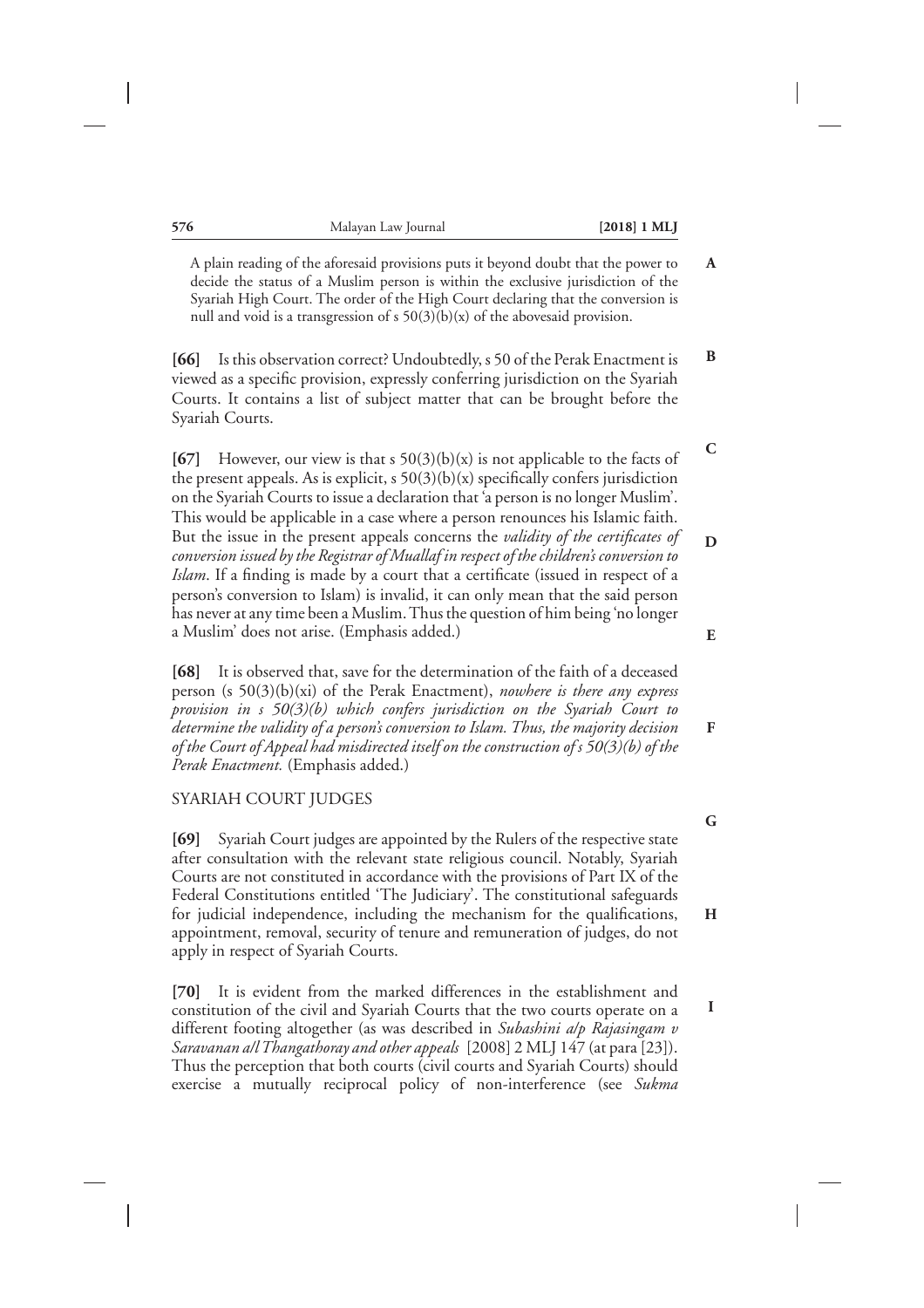|                       | Indira Gandhi a/p Mutho v Pengarah Jabatan Agama Islam |     |
|-----------------------|--------------------------------------------------------|-----|
| $[2018] 1 \text{ ML}$ | Perak & Ors and other appeals (Zainun Ali FCJ)         | 577 |

- *Darmawan Sasmitaat Madja v Ketua Pengarah Penjara, Malaysia & Anor* [1999] 2 MLJ 241 at p 246) may be somewhat misconceived and premised on an erroneous understanding of the constitutional framework in Malaysia. **A**
- **[71]** Clearly then, both cll (1) and (1A) of art 121 of the Federal Constitution illustrate the respective regimes in which each court operates. Thus issues of jurisdiction and conferment of powers in the civil courts and the syariah courts are clearly drawn. What they (cll (1) and (1A) art 121 of the Federal Constitution) illustrate is that, both the civil and syariah courts co-exist in their respective spheres, even if they are dissimilar in the extent of their powers and jurisdiction, in that the civil courts are possessed of powers, **B C**

fundamental and intrinsic, as outlined in the Federal Constitution.

- **[72]** In this it is emphasised that, if the relief sought by a plaintiff is in the nature of the 'inherent powers' of the civil court (for example judicial review) or if it involves constitutional issues or interpretation of the law, then the civil courts would be seised with jurisdiction to determine the issue, regardless of its subject matter and especially if it comes within the scope and ambit of judicial powers as outlined above. **D**
- **E**

*Limits on jurisdiction of Syariah Court*

- **[73]** The jurisdiction of the Syariah Court is limited by the following:
- (a) it may not exercise the inherent judicial powers of the civil courts including the power of judicial review; **F**
	- (b) it is confined to the persons and subject matters listed in the State List; and
- (c) it must be provided for under the relevant state legislation. **G**

**[74]** It is not open for the Syariah Courts to enlarge their own jurisdiction by agreements: 'it is a fundamental principle that no consent or acquiescence can confer on a court or tribunal with limited statutory jurisdiction any power to

- act beyond that jurisdiction' (*Federal Hotel Sdn Bhd v National Union of Hotel, Bar & Restaurant Workers* [1983] 1 MLJ 175). **H**
- **[75]** Where the subject matter is within the purview of the Syariah Court but the party appearing before it is not, the matter cannot be brought before the Syariah Court. It is trite that the Syariah Court has no jurisdiction over non-Muslim parties and non-Muslim parties have no locus before the Syariah Court. The conundrum presented itself when one of the parties being a non-Muslim was highlighted in *Latifah bte Mat Zin*: **I**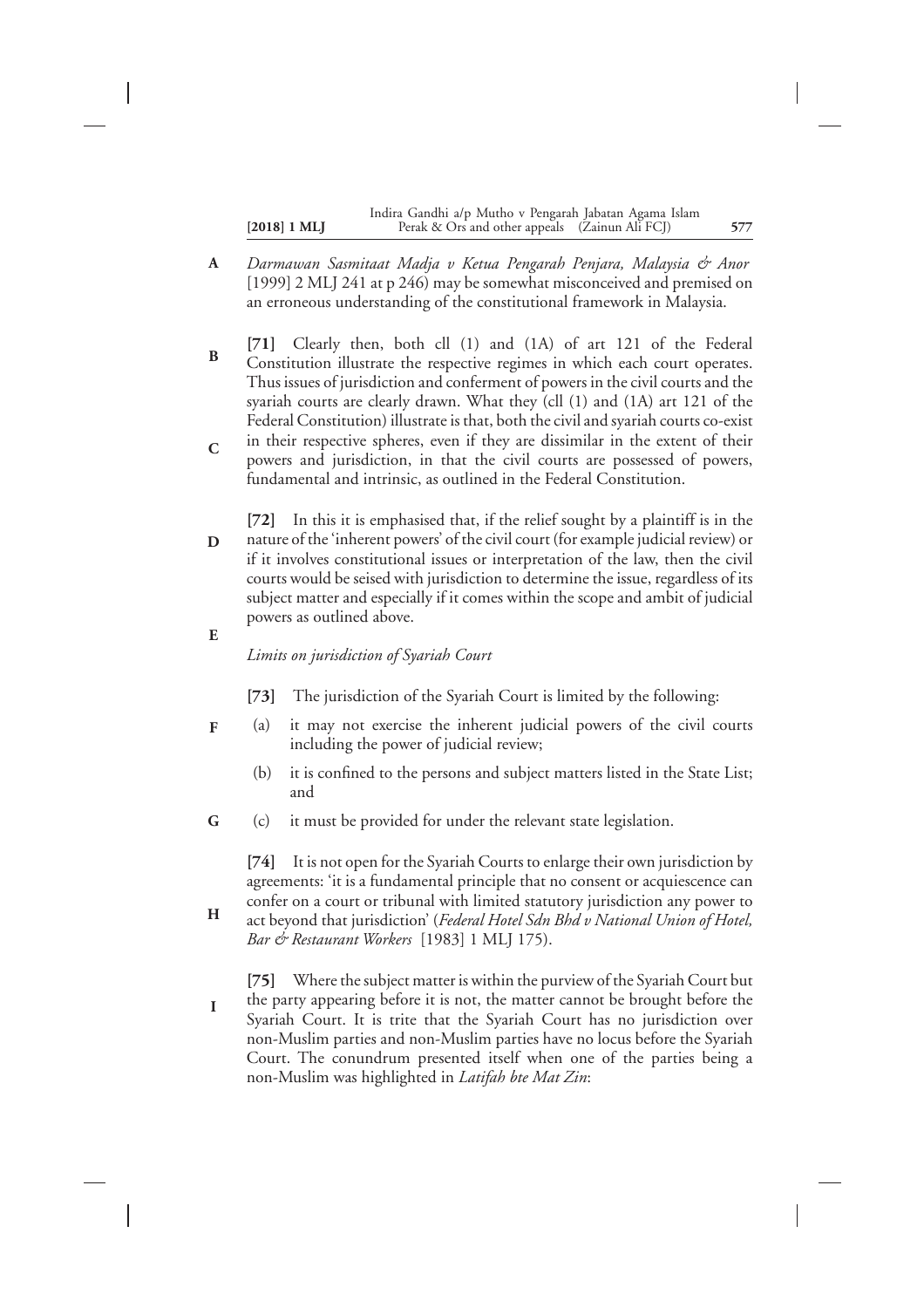**B**

**C**

**D**

**E**

**F**

**G**

**H**

**I**

… If one of the parties is not a Muslim such an application to the Syariah Court cannot be made. If the non-Muslim party is the would-be plaintiff, he is unable even to commence proceedings in the Syariah Court. If the non-Muslim party is the would-be defendant, he would not be able to appear to put up his defence.

**[76]** Conversely, where the party appearing before the Syariah Court is Muslim but the subject matter is not within the exclusive purview of the court, the Syariah Court likewise has no jurisdiction over the matter. In *Sukma Darmawan*, the appellant was convicted by a civil court for sodomy, an offence under both federal and Syariah law. The appellant contended that he ought to have been tried by the Syariah Court, since the parties involved were Muslims and the offence was triable by the Syariah Court. The Federal Court rejected the appellant's contention. In view of the jurisdiction conferred by law upon civil courts to try Penal Code offences, to exclude the jurisdiction of civil courts because the accused is a Muslim would lead to 'grave inconvenience and absurd result'.

**[77]** Islam is often understood as an all-embracing concept, consisting of 'not only the ritualistic aspect but also a comprehensive system of life'. In this vein, it has been suggested that the dichotomy between the private and public aspects of Islam is likely to give rise to legal difficulties (see Azahar Mohamed FCJ, *The Impact of Parallel Legal Systems on Fundamental Liberties in Multi-Religious Societies* (Journal of the Malaysian Judiciary July, [2016] JMJ 57). In fact, this dichotomy has long been resolved by the Federal Court in *Che Omar bin Che Soh v Public Prosecutor;Wan Jalil binWan Abdul Rahman & Anor v Public Prosecutor* [1988] 2 MLJ 55. After tracing the history of British intervention in the Malay States, Salleh Abas LP summarised the notion of Islam as understood by the framers of the Constitution:

… The religion of Islam became separated into two separate aspects, viz the public aspect and the private aspect. The development of the public aspect of Islam had left the religion as a mere adjunct to the ruler's power and sovereignty … By ascribing sovereignty to the ruler, ie to a human, the divine source of legal validity is severed and thus the British turned the system into a secular institution. Thus all laws including administration of Islamic laws had to receive this validity through a secular fiat … Because of this, only laws relating to family and inheritance were left to be administered and even this was not considered by the court to have territorial application binding all persons irrespective of religion and race living in the state. The law was only applicable to Muslims as their personal law. Thus, it can be seen that during the British colonial period, through their system of indirect rule and establishment of secular institutions, Islamic law was rendered isolated in a narrow confinement of the law of marriage, divorce and inheritance only.

**[78]** It is clear therefore that the jurisdiction of the Syariah Courts, in so far as the operation of Islamic law is concerned, is confined to the private aspect and does not extend to its public one. Ultimately the subject matter is one of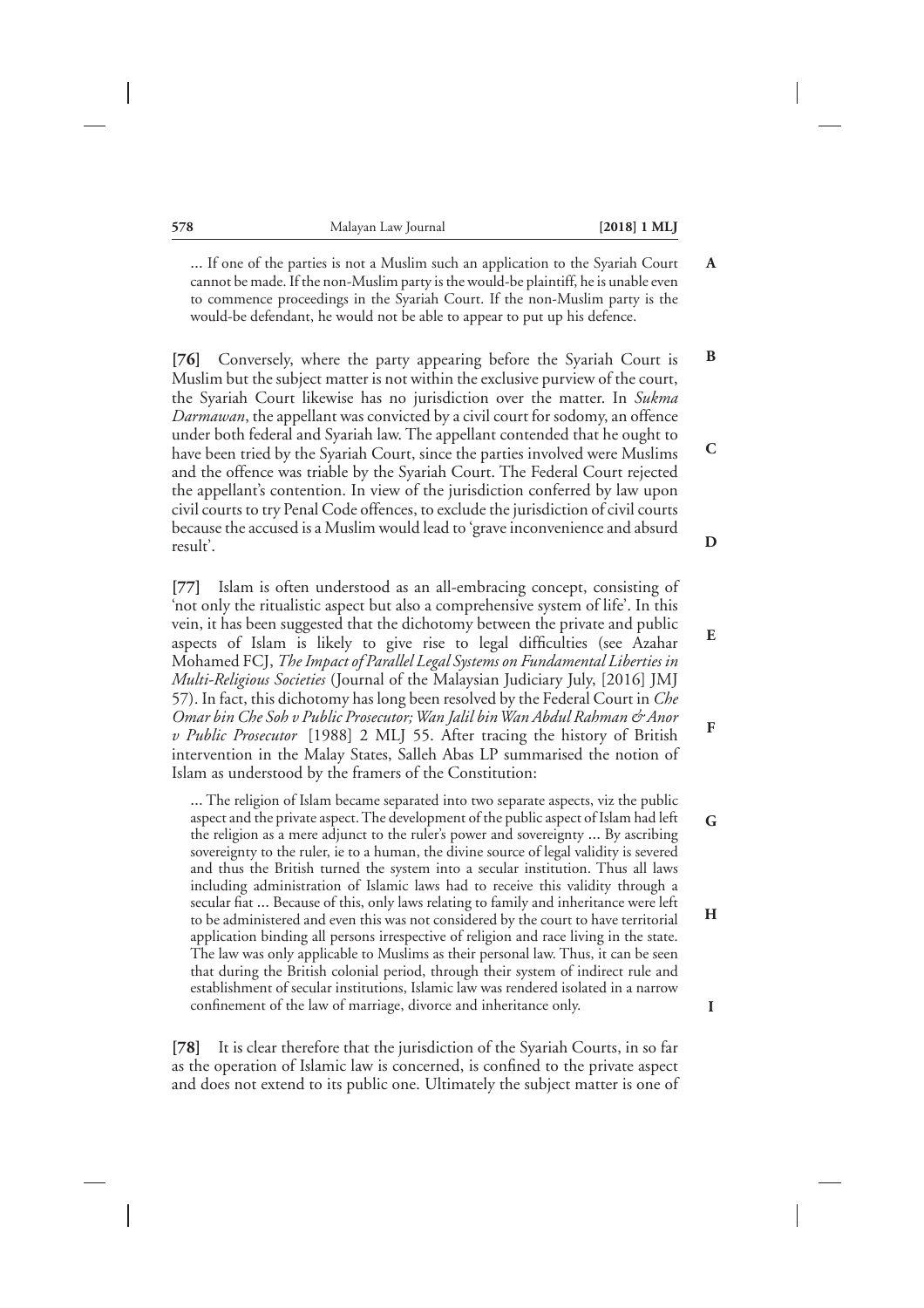| $[2018] 1 \text{ ML}$ | Indira Gandhi a/p Mutho v Pengarah Jabatan Agama Islam<br>Perak & Ors and other appeals (Zainun Ali FCJ) | 579 |
|-----------------------|----------------------------------------------------------------------------------------------------------|-----|
|                       |                                                                                                          |     |

personal rather than constitutional law; 'constitutional law requires that the jurisdiction of the ordinary courts to rule finally on matters of legality should be preserved' (see *A Harding, Law, Government and the Constitution in Malaysia* (Kuala Lumpur: Malayan Law Journal, [1966] at 137). **A**

*Interpretation of art 121(1A)* **B**

**C**

**F**

**H**

**I**

**[79]** Thus we come to the crux of the matter at hand. As the issue in this case concerns the interpretation of art 121(1A), in particular whether the clause has the effect of granting exclusive jurisdiction on the Syariah Court in all matters of Islamic Law including those relating to judicial review, a close scrutiny of the same is in order.

**[80]** In this regard, the Canadian approach offers a useful guide. A good starting point would be to take the position that art 121(1A) must not be interpreted in isolation, but read together with other provisions such as art 121(1) and against the backdrop of the principles underpinning the Constitution. As has been illustrated, civil and syariah courts are distinct in nature and status: the former are established under the Federal Constitution and vested with inherent judicial powers; whereas the latter are creatures of **D E**

state legislation under the State List, and akin to inferior tribunals.

**[81]** Parallels may be drawn with the scheme in Canada, where s 96 provides for the appointment of judges to the courts of general jurisdiction. Section 92(14) allows provincial legislatures exclusively to make laws in respect of the administration of justice in the provinces. The ambit and limits of s 92(14) were considered by the Supreme Court in *Trial Lawyers Association of British Columbia v British Columbia (Attorney General)* [2014] 3 SCR 31; 2014 SCC 59 (at paras [25]–[27]): **G**

First, particular constitutional grants of power must be read together with other grants of power so that the constitution operates as an internally consistent harmonions whole. Thus s 92(14) does not operate in isolation. Its ambit must be determined, not only by reference to its bare wording, but with respect to other power conferred by the Constitution. In this case, this requires us to consider s 96 of the Constitution Act, 1867.

Second, the interpretation of s 92(14) must be consistent not only with other express terms of the Constitution, but with requirements that 'flow by necessary implication from those terms': *British Columbia v Imperial Tobacco Canada Ltd* 2005 SCC 49; [2005] 2 SCR 473 at para 66, per Major J. *As this Court has recently stated, 'the Constitution mu st be interpreted with a view to discerning the structure of government that it seeks to implement. The assumptions that underlie the text and the manner in which the constitutional provisions are intended to interact with one another must inform our interpretation, understanding and application of the text'*; *Reference re Senate Reforms* 2014 SCC 32; [2014] 1 SCR 704 para 26.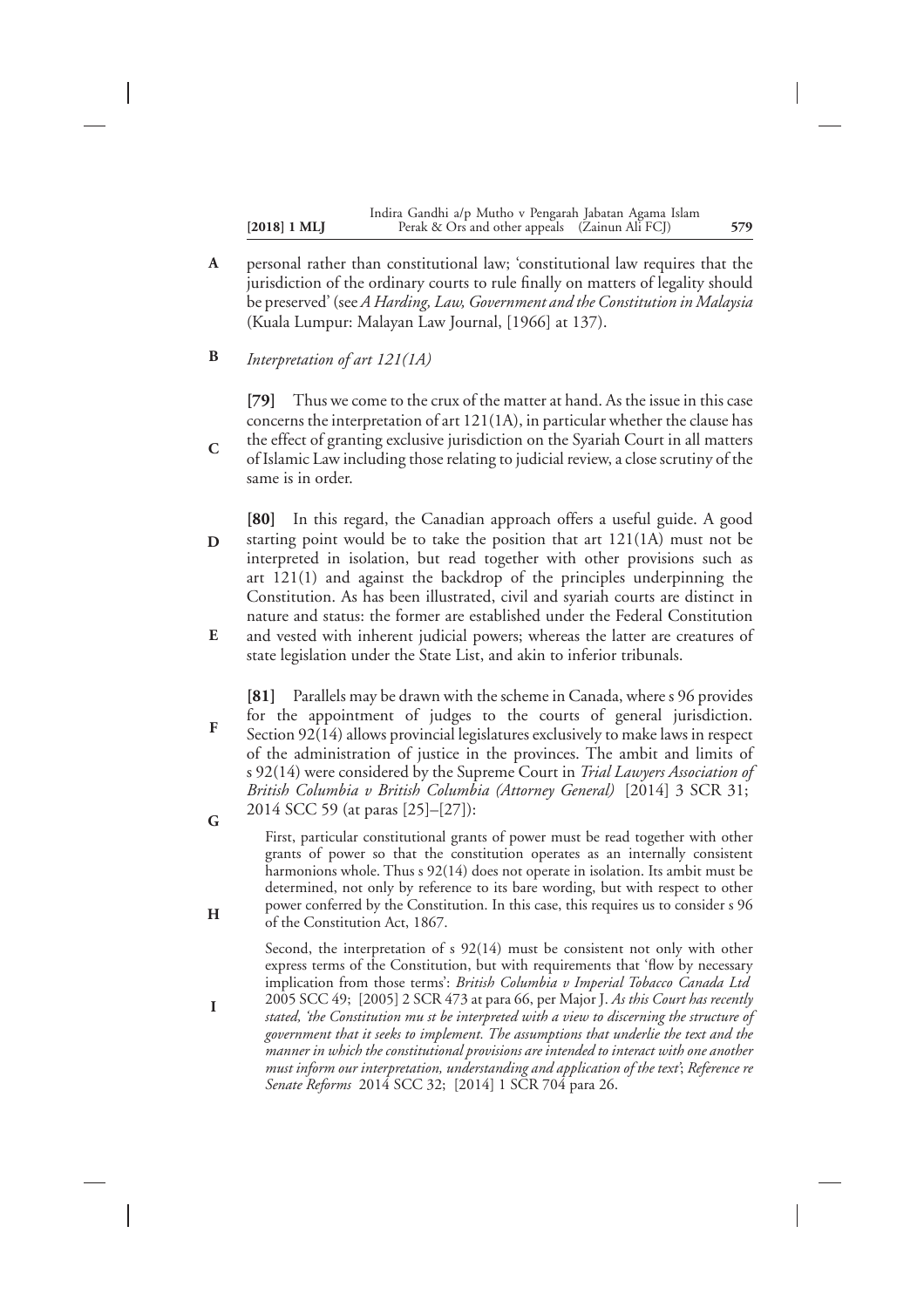It follows that in determining the power conferred on the province over the administration of justice, including the imposition of hearing fees, by s 92(14), *the court must consider not only the written words of that provision, but how a particular interpretation fits with other constitutional powers and the assumptions that underlie the text*. (Emphasis added.)

**[82]** The significance of judicial review as part of basic structure as outlined in the previous paragraphs above are similarly countenanced in Canada, in that:

- (a) judicial power cannot be removed from the civil courts; and
- (b) judicial power cannot be conferred on another body which does not enjoy the same level of constitutional protection.

**[83]** In fact Canadian courts have developed a two-part test in determining the constitutionality of an exclusive grant of jurisdiction to provincially-created court or tribunal. The test was outlined by the Supreme Court in *MacMillan Bloedel Ltd v Simpson* [1995] 4 SCR 725 (at para [9]):

… I find that our jurisprudence on this question mandates a two-part analysis. After reviewing our s 96 jurisprudence, therefore, I will first consider whether this grant of jurisdiction can be made and next consider whether the superior court's jurisdiction can be ousted. The first inquiry involves examining the nature of the contempt power; the second necessitates elaboration of the inherent jurisdiction of superior courts and recognition of their importance to our constitutional structure.

**[84]** We will now elaborate on the first stage.

Stage 1: Grant of jurisdiction to inferior court

The jurisdiction of a superior court cannot be vested in a body not constituted in accordance with the provisions protecting the independence of its judges. In *Toronto City Corporation v York (Township) and Attorney-General for Ontario* [1938] AC 415, the Privy Council considered whether the jurisdiction of a superior court can validly be vested in the Ontario Municipal Board, a creature of provincial legislation. Lord Atkin held (at pp 425–426):

The first question touches a matter of first importance to the people of Canada. While legislative power in relation to the constitution, maintenance and organization of Provincial Courts of Civil Jurisdiction, including procedure in civil matters, is confided to the Province, *the independence of the judges is protected by provisions that the judges of the Superior, District, and County Courts shall be appointed by the Governor-General (s 96 of the British North America Act, 1867), that the judges of the Superior Courts shall hold office during good behaviour (s 99), and that the salaries of the judges of the Superior, District, and County Courts shall be fixed and provided by the Parliament of Canada (s 100). These are three principal pillars in the* **B**

**A**

**C**

**D**

**E**

**F**

**G**

**H**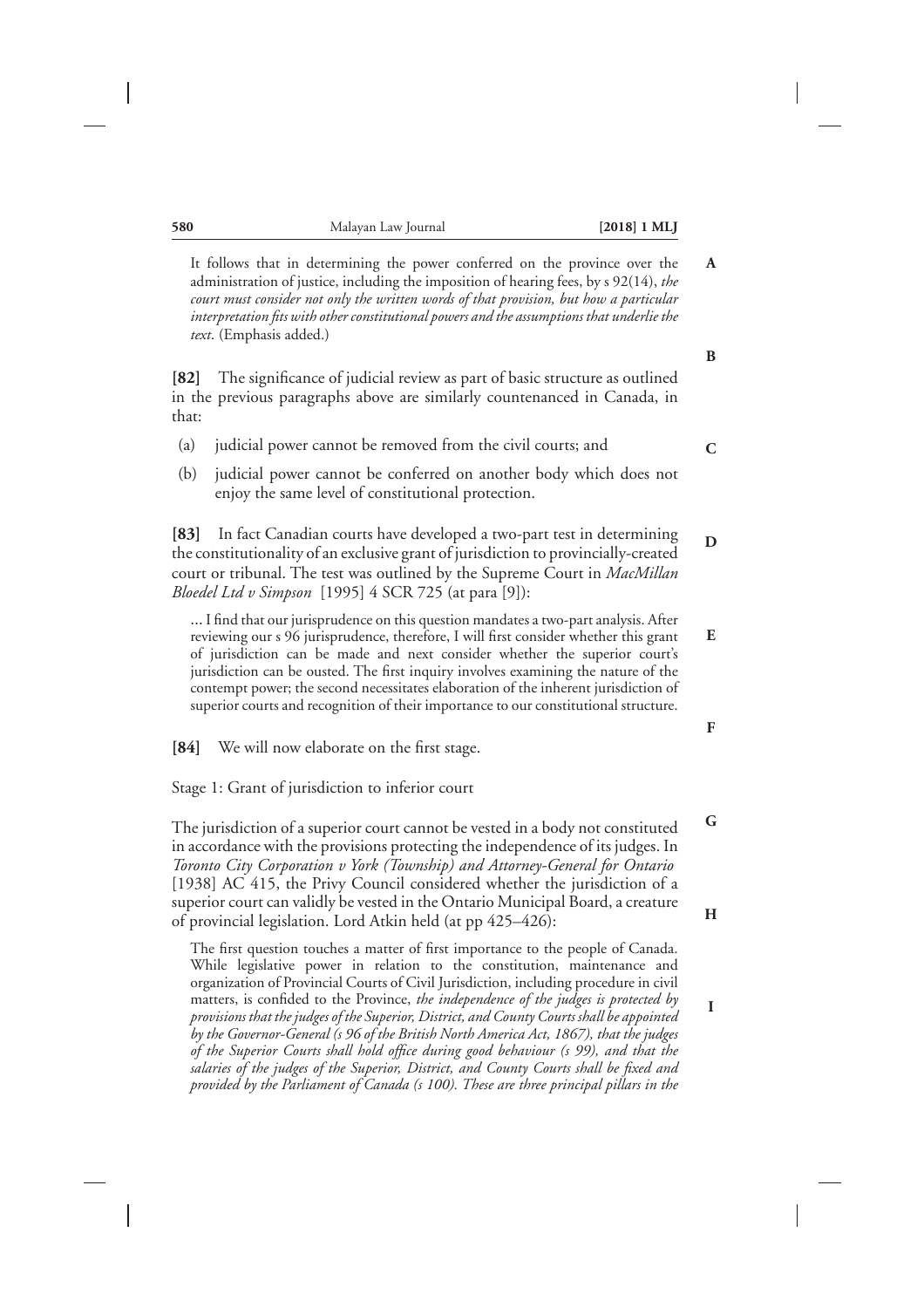|                       | Indira Gandhi a/p Mutho v Pengarah Jabatan Agama Islam |     |
|-----------------------|--------------------------------------------------------|-----|
| $[2018] 1 \text{ ML}$ | Perak & Ors and other appeals (Zainun Ali FCJ)         | 581 |

- *temple of justice, and they are not to be undermined*. Is, then, the Municipal Board of Ontario a Superior Court, or a tribunal analogous thereto? If it is, inasmuch as the Act of 1932 which sets it up observes none of the provisions of the sections above referred to, it must be invalidly constituted. (Emphasis added.) **A**
- **[85]** The Privy Council clarified that an administrative body may be validly constituted for the purposes of administrative functions, but cannot receive judicial authority, but may nevertheless be validly constituted for the purposes of administrative functions (at p 427): **B**
- It is difficult to avoid the conclusion that whatever be the definition given to Court of Justice, or judicial power, the sections in question do purport to clothe the Board with functions of a Court, and to vest in it judicial powers. But in making that assumption, their Lordships are not prepared to accept the further proposition that the Board is therefore for all purposes invalidly constituted. *It is primarily an administrative body; so far as legislation has purported to give it judicial authority that attempt must fail; It is not validly constituted to receive judicial authority so far, as the Act purports to constitute the Board a Court of Justice analogous to a Superior, District or Country Court it is pro tanto invalid*; not because the Board is invalidly constituted, for as an administrative body its constitution is within the Provincial powers: nor because the Province cannot give the judicial powers in question to any court, for to a court complying with the requirements of ss 96, 99 and 100 of the BNA Act the Province may entrust such judicial duties as it thinks fit; but because to entrust these duties to an administrative Board appointed by the Province would be to entrust them to a body not qualified to exercise them by reason of the sections referred to. The result is that such parts of the Act as purport to vest in the Board the functions of a Court have no effect. (Emphasis added.) **C D E F**

**[86]** A similar approach was adopted in Singapore. In *Mohammed Faizal* (at para [17]) the High Court held that:

Although art 93 of the Singapore Constitution sets out two different sources of judicial power, what is important to note for present purposes is that the specific wording used in *this Article has the effect of vesting the judicial power of Singapore exclusively in the Supreme Court and the subordinate courts and not in any entity which is not a 'court' being, at common law, an entity with certain characteristics*. The reference to 'court' in art 93 would include any statutory body or tribunal having the characteristics of a court. All Commonwealth Constitutions appear to follow this practice of vesting the judicial power exclusively in the courts. Reference may be made to the decision of the Privy Council in *Hinds* … *In the Singapore context, the exclusivity of the judicial power is safeguarded by the provisions in Part VIII of the Singapore Constitution which are designed to secure the independence of our Judiciary.* (Emphasis added.) **G H I**

Stage 2: Ousting of core jurisdiction of Superior Court

**[87]** The core jurisdiction of the Superior Courts cannot be removed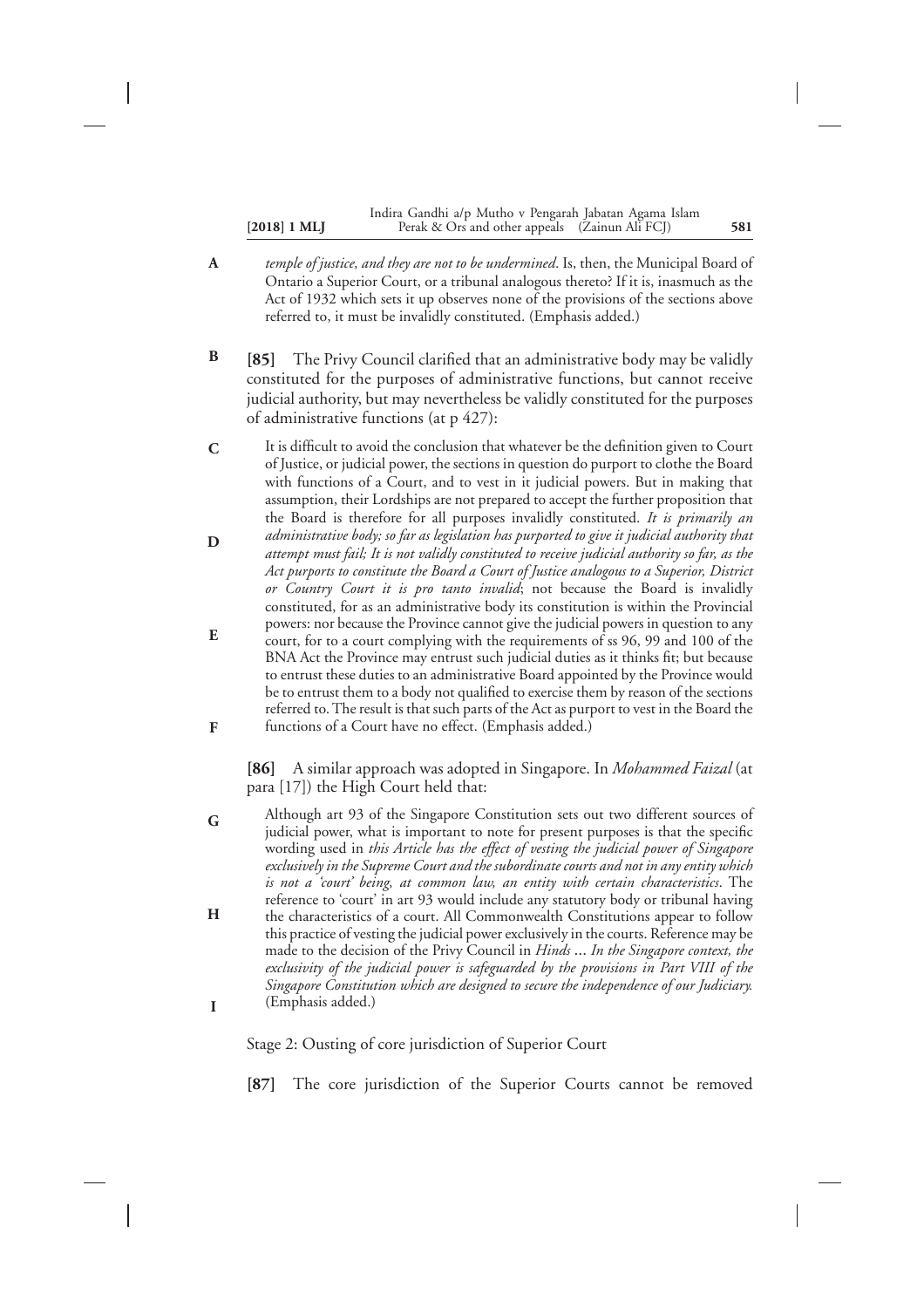| Essential historic functions of superior courts cannot be removed from those courts<br>and granted to other adjudicative bodies to meet social policy goals if the resulting<br>transfer contravenes our Constitution.                                                                                                                                                                                                                                                                                                                                                                                                                             |                  |
|----------------------------------------------------------------------------------------------------------------------------------------------------------------------------------------------------------------------------------------------------------------------------------------------------------------------------------------------------------------------------------------------------------------------------------------------------------------------------------------------------------------------------------------------------------------------------------------------------------------------------------------------------|------------------|
| In stage 2 of the analysis, the court must first consider the contents of<br>[88]<br>the 'core' or 'inherent' jurisdiction of superior courts. Noting the historic basis<br>of the Canadian system in the English judicial system, the Supreme Court in<br>MacMillan Bloedel found that the superior courts of general jurisdiction are as<br>much the cornerstone of the judicial system in Canada as it is in England. The<br>court expressed strong approval for the elucidation of 'inherent jurisdiction' IH<br>Jacob, The inherent jurisdiction of the Court (1970); 23 Current Legal Problem<br>(at para [29]):                             | B<br>$\mathbf C$ |
| Regarding the basis of inherent jurisdiction Jacob states (at p 27):                                                                                                                                                                                                                                                                                                                                                                                                                                                                                                                                                                               | D                |
| The jurisdiction to exercise these powers was derived, not from any statute or<br>rule of law, but from the very nature of the court as a superior court of law, and<br>for this reason such jurisdiction has been called 'inherent.' This description has<br>been criticized as being 'metaphysical' [cite omitted] but I think nevertheless that<br>it is apt, to describe the quality of this jurisdiction. For the essential character of a<br>superior court of law necessarily involves that it be invested with a power to maintain<br>its authority and to prevent its process being obstructed and abused.                                | E                |
| Such a power is intrinsic in a superior court; it is its very life-blood, its immanent<br>attribute. Without such a power, the court would have form but would lack<br>substance. The jurisdiction which is inherent in a superior court of law is that which<br>enables it to fulfil itself as a court of law.                                                                                                                                                                                                                                                                                                                                    | F                |
| While inherent jurisdiction may be difficult to define, it is of paramount<br>importance to the existence of a superior court. The full range of powers which<br>comprise the inherent jurisdiction of a superior court are, together, its 'essential character'<br>or 'immanent attribute'. To remove any part of this core emasculates the court, making it<br>something other than a superior court. (Emphasis added.)                                                                                                                                                                                                                          | G                |
| [89] Thus laws impinging on or transferring out the core jurisdiction of<br>superior courts have been held unconstitutional in a number of cases. These<br>cases are helpfully summarised by in Trial Lawyers Association of British<br>Columbia (at paras [33]-[34]):                                                                                                                                                                                                                                                                                                                                                                             | H                |
| The jurisprudence under s 96 supports this conclusion. The cases decided under<br>s 96 have been concerned either with legislation that purports to transfer an aspect<br>of the core jurisdiction of the Superior Court to another decision-making body or<br>with privative clauses that would bar judicial review: Re Residential Tenancies Act,<br>1979 [1981] 1 SCR 714; MacMillan BloedelCrevier v Attorney General of Quebec<br>[1981] 2 SCR 220. The thread throughout these cases is that laws may impinge on the<br>core jurisdiction of the Superior Courts by denying access to the powers traditionally<br>exercised by those courts. | L                |

**582** Malayan Law Journal **[2018] 1 MLJ**

(*MacMillan Bloedel* at para [13]):

**A**

 $\overline{\phantom{a}}$ 

**G**

**H**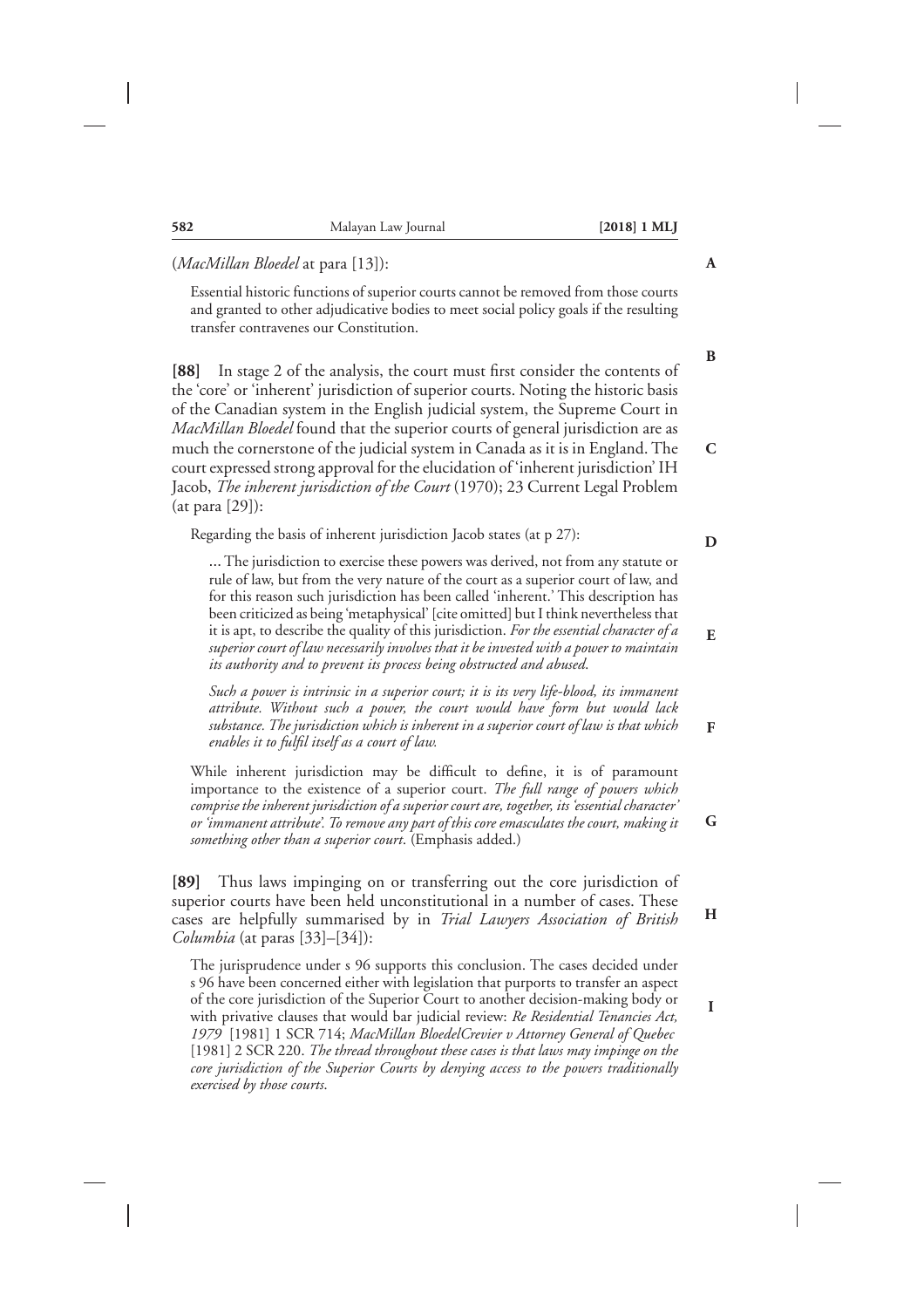| $[2018]$ 1 ML |  |  |
|---------------|--|--|
|---------------|--|--|

#### **[2018] 1 MLJ 583** Perak & Ors and other appeals (Zainun Ali FCJ) Indira Gandhi a/p Mutho v Pengarah Jabatan Agama Islam

In *Residential Tenancies, the law at issue unconstitutionally denied access to the Superior Courts, by requiring that a* certain class of cases be decided by an administrative tribunal. In *Crevier*, the law at issue unconstitutionally denied access to the Superior Courts by imposing a privative clause excluding the supervisory jurisdiction of Superior Courts. In *MacMillan Bloedel*, the legislation at issue unconstitutionally barred access to the superior courts for a segment of society — young persons — by conferring an exclusive power on youth courts to try youth for contempt in the face of superior courts. This court, per Lamer CJ, relied on *Crevier*, concluding that '[it] establishes … that powers which are 'hallmarks of Superior Courts' cannot be removed from those courts' (*MacMillan Bloedel* at para 35). (Emphasis added.) **[90]** Thus based on the principles distilled from the above discussion, the effect of art 121(1A) in the Malaysian context can be outlined as follows: (a) the Federal Constitution is premised on certain underlying principles. In a Westminster model Constitution, these principles include the separation of powers, the rule of law, and the protection of minorities; (b) these principles are part of the basic structure of the Constitution. Hence, they cannot be abrogated or removed; (c) the role of the civil courts as established by virtue of art 121 is fundamental to these principles. The judicial power of the civil courts is inherent in the basic structure of the Constitution; (d) cl (1A) of art 121 of the Federal Constitution recognises the power of the Syariah Courts when it exercises its power within jurisdiction; (e) art 121(1A) must be interpreted against the background of the foundational principles and other provisions in the Constitution; (f) the Canadian two-stage test may be applied to determine whether art 121(1A) can have the effect of granting jurisdiction to the Syariah Courts in judicial review applications to the exclusion of the civil courts: (i) applying stage 1 of the test, judicial power cannot be vested in the Syariah Courts, because such courts are not constituted as a 'superior court' in accordance with the constitutional provisions safeguarding the independence of judges in Part IX; and (ii) applying stage 2 of the test, judicial power cannot be removed from the civil courts, because such powers are part of the core or inherent jurisdiction of the civil courts; (g) the present appeals arose from an application for judicial review of the administrative actions of an executive body (the Registrar of Muallafs) in exercise of its statutory powers (under the Perak Enactment). Regardless **A B C D E F G H I**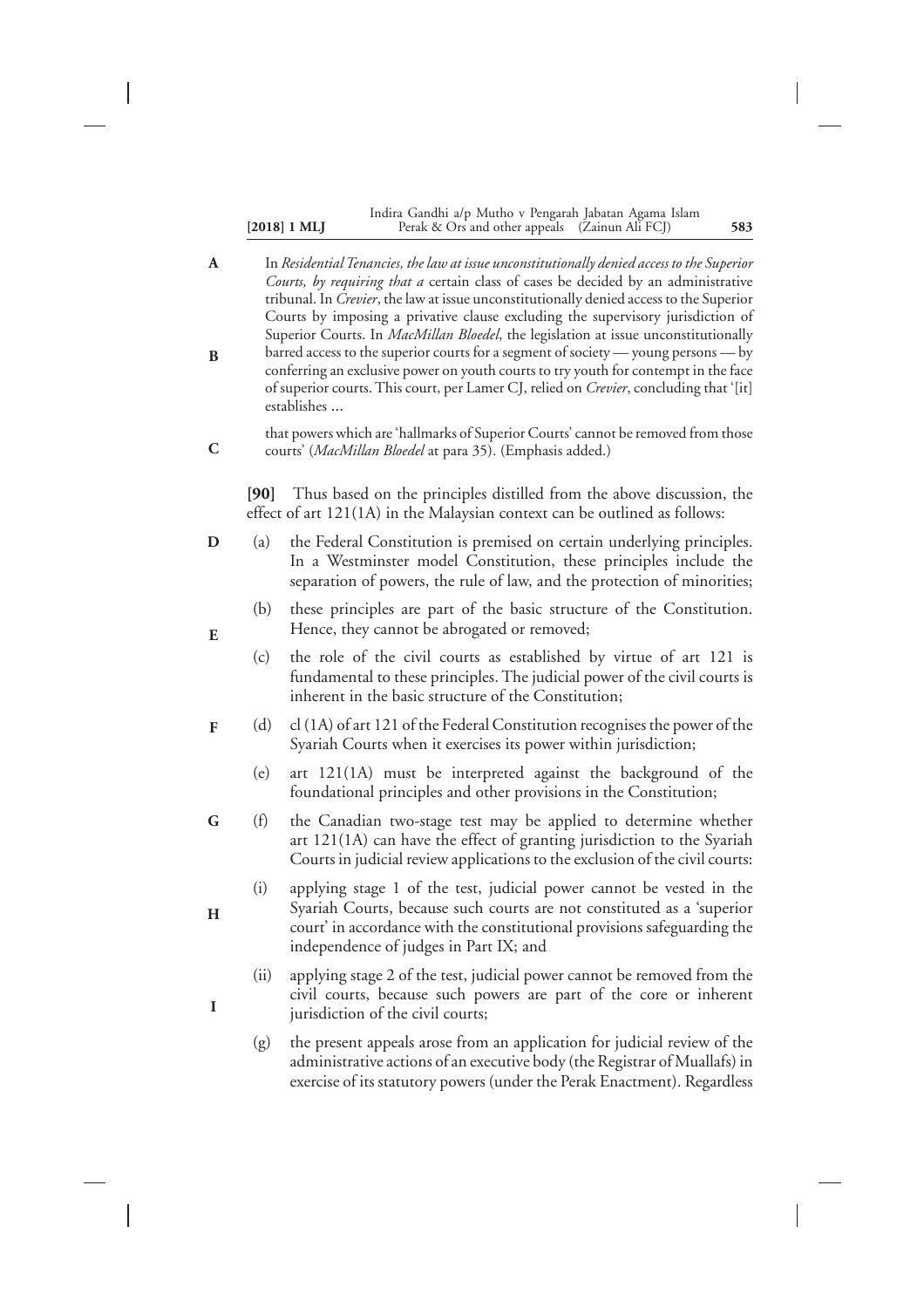**B**

**C**

**E**

**F**

**G**

**H**

**I**

of the label that may be applied to the subject matter, the power to review the lawfulness of executive action rests solely with the civil courts. **A**

**[91]** Therefore, viewed in its proper constitutional context, the effect of art 121(1A) on the jurisdiction of the civil courts is apparent. Article 121(1A) should not be dismembered and then interpreted literally and in isolation of, but construed together with, art 121(1), for a construction consistent with the smooth working of the system (see *Sukma Darmawan*).

**[92]** Thus the amendment inserting cl (1A) in art 121 does not oust the jurisdiction of the civil courts nor does it confer judicial power on the Syariah Courts. More importantly, Parliament does not have the power to make any constitutional amendment to give such an effect; it would be invalid, if not downright repugnant, to the notion of judicial power inherent in the basic structure of the constitution. The purport and effect of art 121(1A) is eloquently explained by *Harding* as follows: **D**

The amendment does not purport to oust the jurisdiction of the High Court to review decisions of the Syariah Courts. It merely says, in effect, that the ordinary courts cannot exercise the Syariah Court's jurisdiction, a position which it should be noted, applies to any inferior jurisdiction; it is indeed a cardinal principle of judicial review that the court cannot substitute its decision for that of the inferior jurisdiction whose decision is reviewed. It does not therefore seem possible that the Syariah Courts, by this small amendment, have been converted into a totally separate legal system … As things stand the civil courts exercise the power of judicial review and this is of course part of the judicial power. Nothing in clause 1A attempts to interfere with this proposition … For these reasons it seems that clause 1A was enacted for the avoidance of doubt. It seeks to ensure that decisions made within jurisdiction by the Syariah Courts are not reversed by the civil courts. *The qualification 'made with in jurisdiction' is important; the ordinary courts can still decide whether a given decision is within jurisdiction, just as they can with any inferior court. In this sense the primacy of the civil courts has not been disturbed*. (Emphasis added.)

**[93]** The operation of art 121(1A) in practice illustrates this proposition. Clause (1A) does not remove the jurisdiction of civil courts where constitutional interpretation is concerned. Per Abdul Hamid Mohamed FCJ in *Latifah bte Mat Zin*: 'Interpretation of the Federal Constitution is a matter for this court, not the syariah court'. This is the case even where the determination of Islamic law is required for the purpose of such interpretation, as firmly reiterated by the Federal Court in *Abdul Kahar bin Ahmad v Kerajaan Negeri Selangor (Kerajaan Malaysia, intervener) & Anor* [2008] 3 MLJ 617:

Nowhere in the Constitution does it say that interpretation of the Constitution, federal or state is a matter within the jurisdiction of the Syariah Court to do. The jurisdiction of Syariah Courts are confined to the limited matters enumerated in the State List and enacted by the respective state enactments …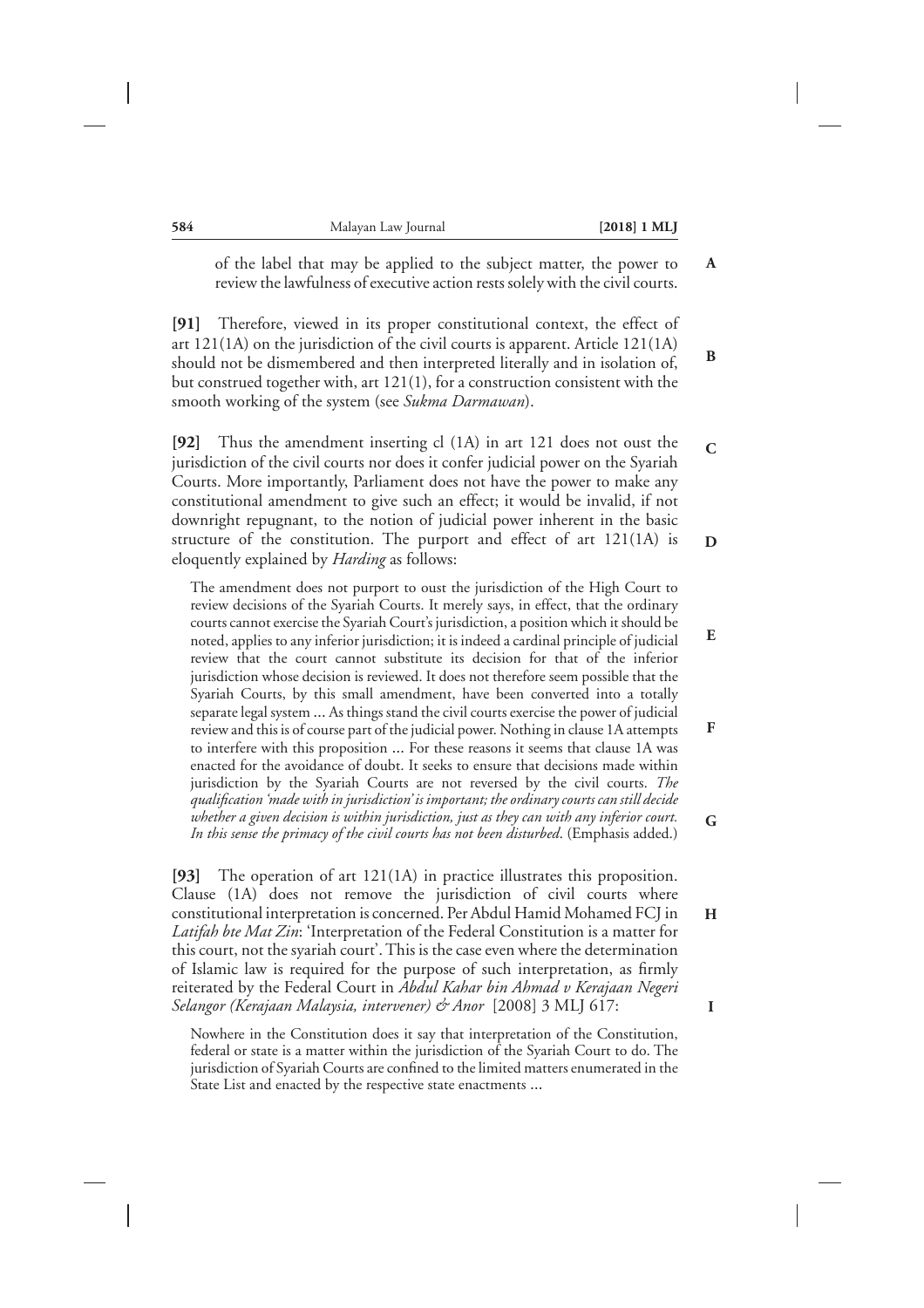|                       | Indira Gandhi a/p Mutho v Pengarah Jabatan Agama Islam |     |
|-----------------------|--------------------------------------------------------|-----|
| $[2018] 1 \text{ ML}$ | Perak & Ors and other appeals (Zainun Ali FCJ)         | 585 |

Nowhere in the Constitution is there a provision that the determination by Islamic law for the purpose of interpreting the Federal Constitution is a matter for the State Legislature to make law to grant such jurisdiction to the Syariah Court. Hence, there is no such provision in the State Enactments to grant such jurisdiction to Syariah Courts. In fact, it cannot be done. **A**

**B**

**F**

**G**

**H**

**I**

**[94]** In *Lina Joy lwn Majlis Agama Islam Wilayah Persekutuan dan lain-lain* [2007] 4 MLJ 585, Richard Malanjum Chief Judge (Sabah and Sarawak) expressed a similar view in his dissenting judgment:

Since constitutional issues are involved especially on the question of fundamental rights as enshrined in the Constitution it is of critical importance that the civil superior courts should not decline jurisdiction by merely citing art 121(1A). In my view the said article only protects the Syariah Court in matters within their jurisdiction which does not include the interpretation of the provisions of the Constitution. Hence when jurisdictional issues arise civil courts are not required to abdicate their constitutional function. **C D**

**[95]** Clause (1A) also does not remove the jurisdiction of civil courts in the interpretation of legislation. This is the case even in relation to legislation

enacted for the administration of Muslim law, as was held in *Dalip Kaur v Pegawai Polis Daerah, Balai Polis Daerah, Bukit Mertajam & Anor* [1992] 1 MLJ 1: **E**

The new cl 1A of Art 121 of the Constitution effective from 10 June 1988 has taken away the jurisdiction of the civil courts in respect of matters within the jurisdiction of the Syariah Courts. But that clause does not take away the jurisdiction of the civil court to interpret any written laws of the states enacted for the administration of muslim law … *If there are clear provisions in the State Enactment the task of the civil court is made easier when it is asked to make a declaration relating to the status of a person whether such person is or is not a Muslim under the Enactment*. (Emphasis added.)

**[96]** Neither does cl (1A) exclude the jurisdiction of civil courts in determining the constitutionality of state legislation for the establishment of Syariah Courts. Where state laws infringe on matters within the Federal List in

- the Constitution, the Federal Court explained in *Latifah bte Mat Zin* (at para [53]) that:
	- In such a situation the civil court will be asked to apply the provision of cl (1A) of art 121 to exclude the jurisdiction of the civil court. *The civil court should not be influenced by such an argument. Clause (1A) of art 121 was not introduced for the purpose of ousting the jurisdiction of the civil courts*. The question to be asked is: Are such laws constitutional in the first place? And the constitutionality of such laws are a matter for the Federal Court to decide — art 128. (Emphasis added.)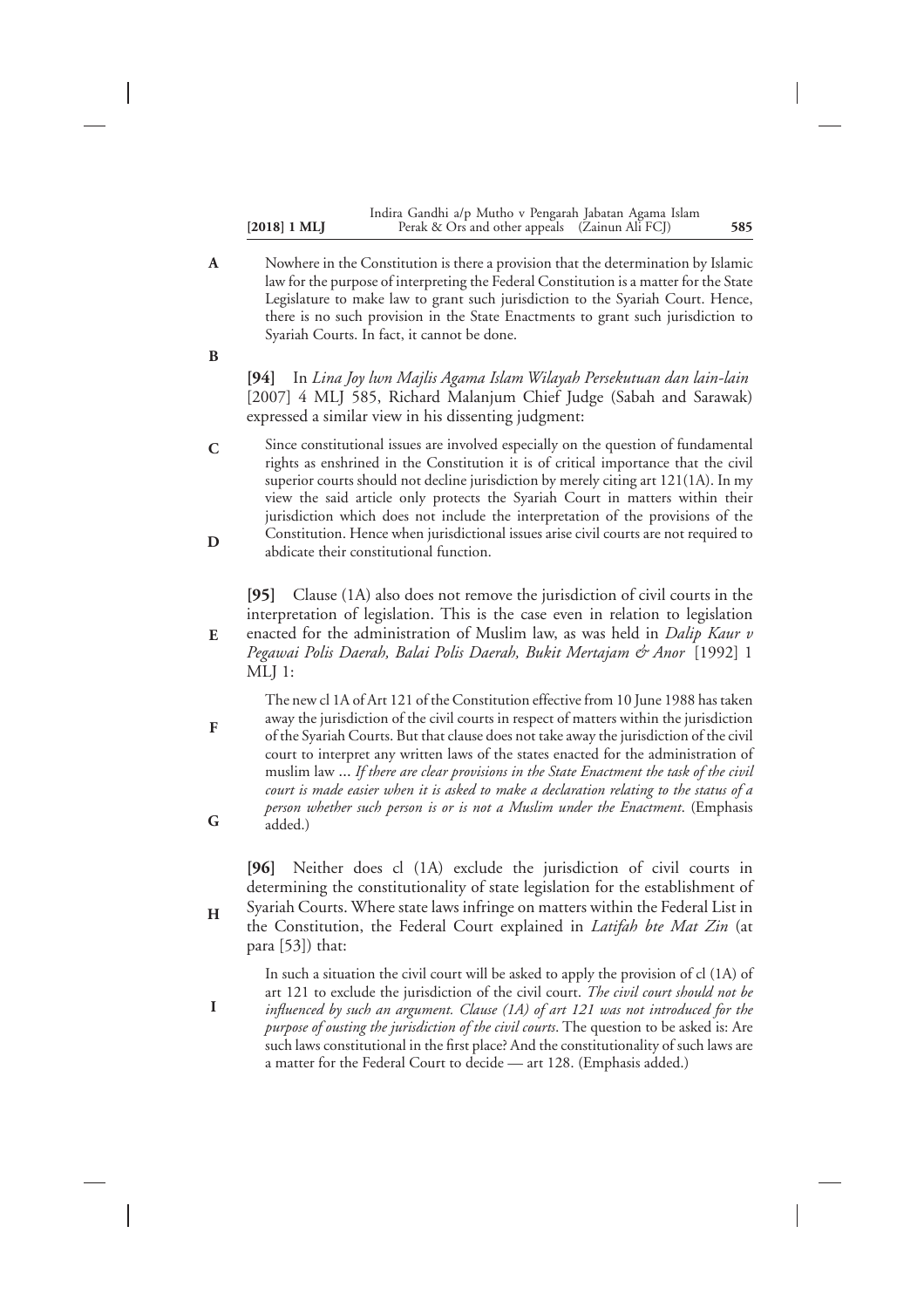**[97]** Further, cl (1A) does not prevent civil courts from continuing to exercise jurisdiction in determining matters under federal law, notwithstanding the conversion of a party to Islam. The Federal Court in *Subashini* and recently in *Viran a/l Nagapan v Deepa a/p Subramaniam and other appeals* [2016] 1 MLJ 585 confirmed the jurisdiction of civil courts in determining divorce and custody matters under the LRA in relation to parties who contracted a civil marriage but one of whom has since converted to Islam. **A B**

**[98]** As the above authorities demonstrate, the approach that art 121(1A) excludes or oust the jurisdiction of civil courts (see for instance *Subashini* (at para [23]) and *Mohamed Habibullah bin Mahmood v Faridah bte Dato Talib* [1992] 2 MLJ 793 at p 800, is flawed. Article 121(1A) does not constitute a blanket exclusion of the jurisdiction of civil courts whenever a matter relating to Islamic law arises. The inherent judicial power of civil courts in relation to judicial review and questions of constitutional or statutory interpretation is not and cannot be removed by the insertion of cl (1A).

**[99]** The confusion as to the purport of art 121(1A) has now been laid to rest by the lucid pronouncement of Raus Sharif PCA (as His Lordship then was) in *Viran*:

It is clear that art 121(1A) was introduced not for the purpose of ousting the jurisdiction of the civil courts. It was introduced in order to avoid any conflict between the decision of the Syariah Courts and the civil courts which had occurred in a number of cases before.

#### *Issue of conversion*

[100] At the risk of repetition, it has been shown that there have been instances where the Federal Court has held that questions of conversion and the determination of whether a person is a Muslim or not fall under the exclusive jurisdiction of the Syariah Court. In *Soon Singh*, the state legislation in question conferred jurisdiction on the Syariah Courts to adjudicate on matters relating to conversion to Islam. The court held that conversion out of Islam (apostasy) could be read also to fall within the jurisdiction of the Syariah Courts by necessary implication, on the basis that:

… the determination of a Muslim convert's conversion out of Islam involves inquiring into the validity of his purported renunciation of Islam under Islamic law in accordance with hukum syarak (*Dalip Kaur*). As in the case of conversion to Islam, certain requirements must be complied with under hukum syarak for a conversion out of Islam to be valid, which only the Syariah Courts are the experts and appropriate to adjudicate. In short, it does seem inevitable that since matters on conversion to Islam come under the jurisdiction of the Syariah Court, by implication conversion out of Islam should also fall under the jurisdiction of the same courts.

**E**

**C**

**D**

**F**

**G**

**H**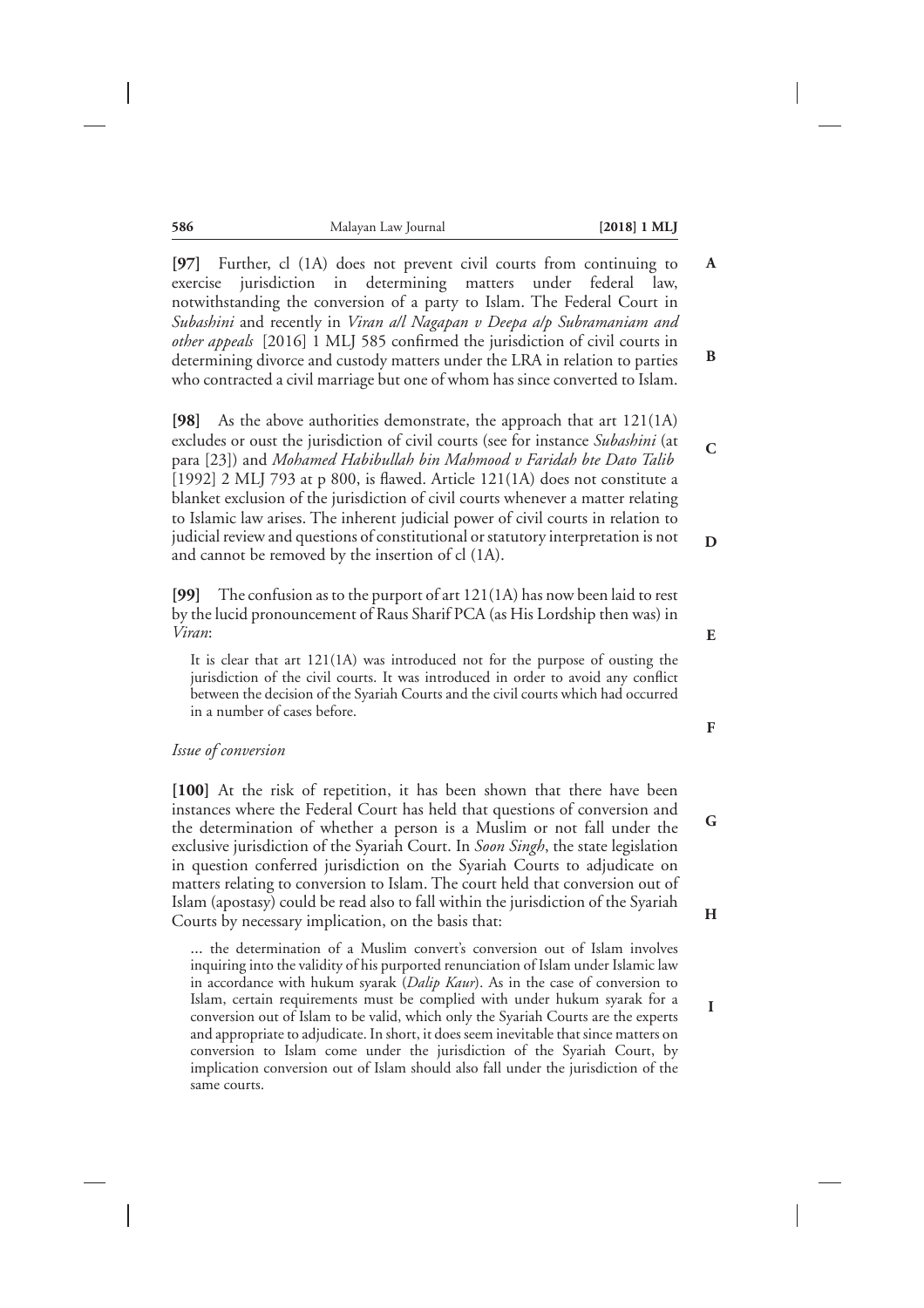| $[2018]$ 1 MLJ | Indira Gandhi a/p Mutho v Pengarah Jabatan Agama Islam<br>Perak & Ors and other appeals (Zainun Ali FCJ) | 587 |
|----------------|----------------------------------------------------------------------------------------------------------|-----|
|                |                                                                                                          |     |

- **[101]** The notion that conversion out of Islam falls within the jurisdiction of Syariah Courts was reiterated by the majority in *Lina Joy*. By an originating summons, the plaintiff, who had renounced Islam for Christianity applied to the High Court for various declaratory orders on the basis of cl (1) of art 11 of the Federal Constitution, which guarantees to every person 'the right to profess **A**
- and practise his religion'. The plaintiff also sought an order that the Director-General of the National Registration Department enters her name in the registry book as having converted out of Islam. **B**
- **[102]** The majority in *Lina Joy* held that apostasy was within the jurisdiction of the Syariah Court. The majority also took the view that common sense dictates that a person professing a particular religion would be bound by the laws and practices of that religion, including in its renunciation. However the court made no final determination on whether the appellant was a Muslim or **C**
- not; the court held that the jurisdiction of the Syariah Court cannot be excluded on the grounds that such jurisdiction extends only to those professing the religion of Islam. **D**
- **[103]** Premised on the above authorities, the Federal Court in *Hj Raimi bin Abdullah v Siti Hasnah Vangarama bt Abdullah and another appeal* [2014] 3 MLJ 757 reaffirmed that 'it is settled law that the question of whether a person is a Muslim or not is a matter falling under the exclusive jurisdiction of the Syariah Court'. **E**
- **[104]** In essence, the position taken in *Siti Hasnah* is that since matters of conversion involves Islamic law and practice, which are areas within the Syariah Court's expertise, it must follow that the Syariah Courts must have jurisdiction over such matters to the exclusion of civil courts. With respect, this approach is **F**
- unduly simplistic. It ignores the broader constitutional context in which art 121(1A) is framed. It is worth reiterating that the effect of art 121(1A) is not to oust the jurisdiction of the civil courts as soon as a subject matter relates to the Islamic religion. The powers of judicial review and of constitutional or statutory interpretation are pivotal constituents of the civil courts' judicial **G**
- power under art 121(1). Such power is fundamentally inherent in their constitutional role as the bulwark against unlawful legislation and executive action. As part of the basic structure of the constitution, it cannot be abrogated from the civil courts or conferred upon the Syariah Courts, whether by constitutional amendment, Act of Parliament or state legislation. **H**

**I**

**[105]** We take a firm stand on this — in that before a civil court declines jurisdiction premised on the strength of art 121(1A), it should first examine or scrutinise the nature of the matter before it. If it involves constitutional issues, it should not decline to hear merely on the basis of no jurisdiction.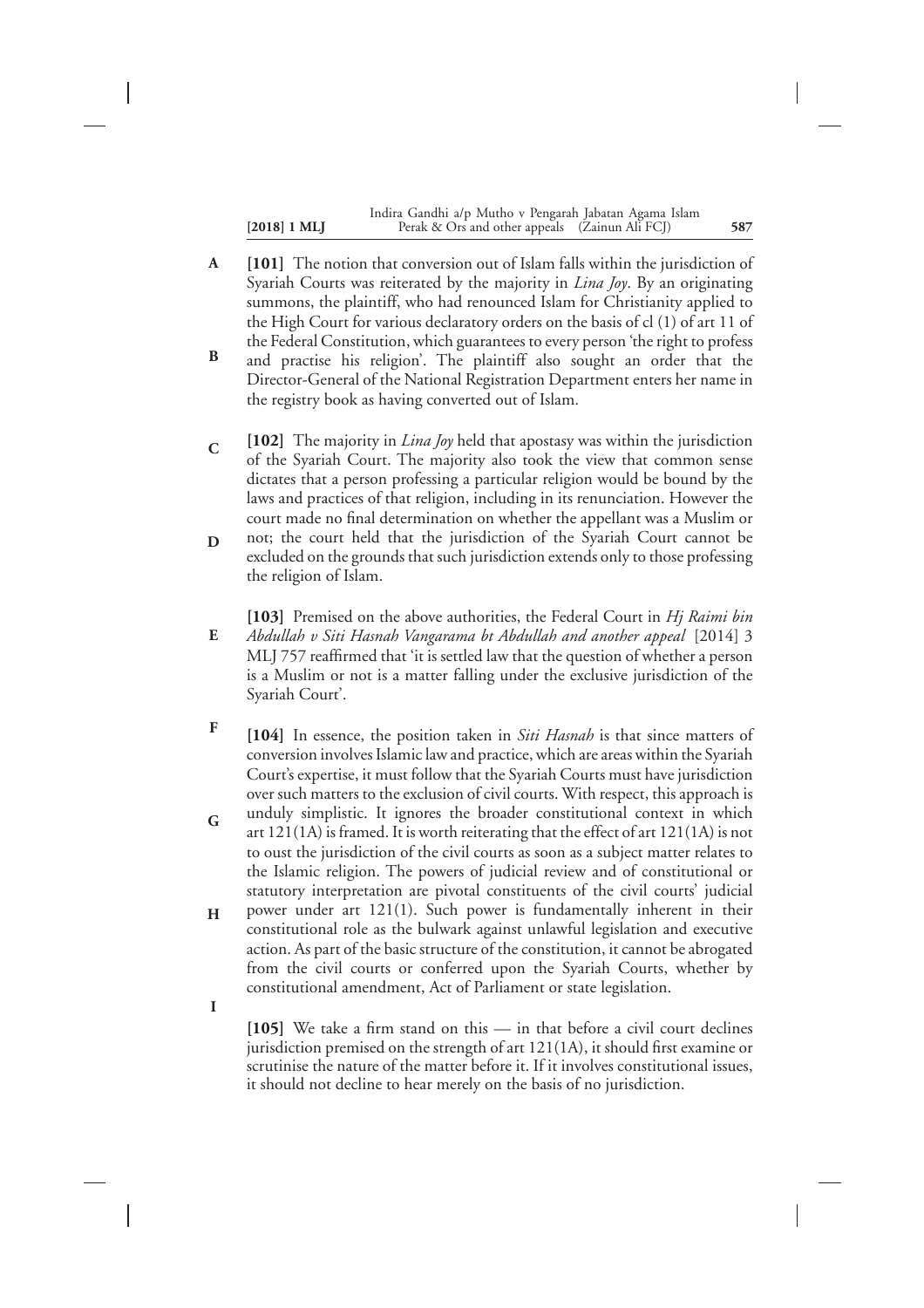| 588 | Malayan Law Journal | $[2018]$ 1 MLJ |
|-----|---------------------|----------------|
|     |                     |                |

#### *The present appeals*

**[106]** We now turn again to the facts of the present appeals. The appellant's application is for judicial review of the actions of the Registrar of Muallafs in issuing the certificates of conversion, on the basis that the certificates were ultra vires, contrary to, or inconsistent with certain provisions in:

- (a) the Perak Enactment;
- (b) the Guardianship of Infants Act 1961; or
- (c) the Federal Constitution.

**[107]** It is not disputed that the Registrar of Muallafs was exercising a statutory function as a public authority under the Perak Enactment in issuing the said certificates. As had been clearly manifested earlier, the jurisdiction to review the actions of public authorities, and the interpretation of the relevant state or federal legislation as well as the Constitution, lie squarely within the jurisdiction of the civil courts. This jurisdiction, which constitutes the judicial power essential in the basic structure of the Constitution, is not and cannot be excluded from the civil courts and conferred upon the Syariah Courts by virtue of art 121(1A).

**[108]** We need to emphasise this. *That the determination of the present appeals does not involve the interpretation of any Islamic personal law or principles*. This has to be made clear. The yardstick to determine the validity of the conversion is the administrative compliance with the express conditions stated in ss 96 and 106 of the Perak Enactment, namely the utterance of the affirmation of faith (the *Kalimah Syahadah*) and the consent of the parent. *The subject matter in the appellant's applic ation is not concerned with the status of her children as Muslims converts or with the questions of Islamic personal law and practice, but rather with the more prosaic questions of the legality and constitutionality of administrative action taken by the registrar in the exercise of his statutory powers*. This is the pith of the question at hand. (Emphasis added.)

**[109]** Since the appellant is a non-Muslim and so has no locus to appear before the Syariah Court for the present application, the matter is now before us, seeing as the Syariah Court does not have the power to expand its own jurisdiction to choose to hear the appellant's application. **H**

**[110]** In these circumstances and in view of the views expressed, we have no difficulty in concluding that the High Court is seised with jurisdiction, to the exclusion of the Syariah Court, to hear the matter, and has rightly done so. Thus the first question is answered in the affirmative.

**A**

**B**

**C**

**D**

**E**

**F**

**G**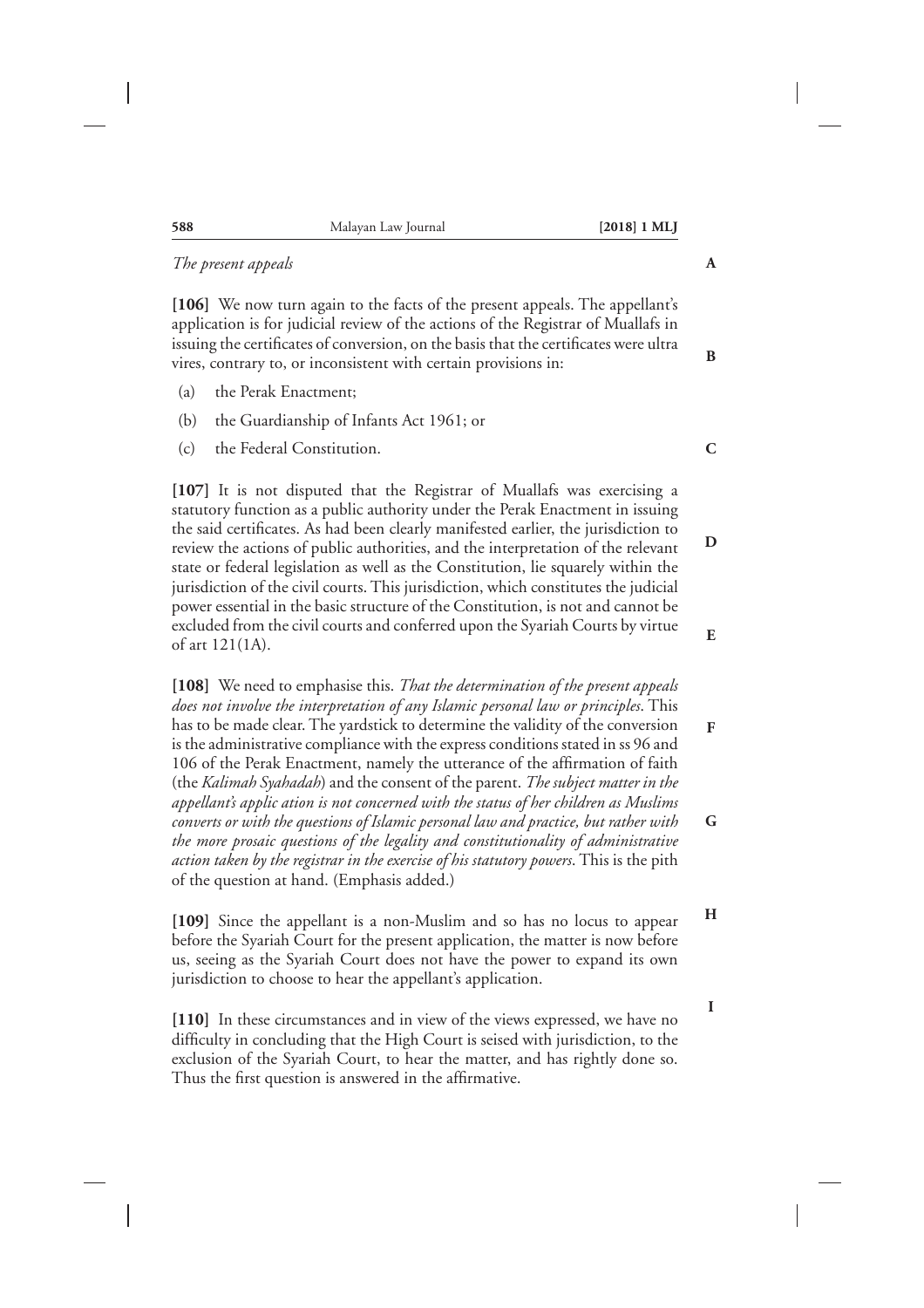#### QUESTION 2 **A**

**B**

#### **[111]** The second question is repeated here for convenience and it reads:

- Whether a child of a marriage registered under the Law Reform (Marriage and Divorce) Act 1976 ('a civil marriage') who has not attained the age of eighteen years must comply with both ss 96(1) and 106(b) of the administration of the Religion of Islam (Perak) Enactment 2004 (or similar provisions in state law throughout the country) before the Registrar of Muallafs or his delegate may register the conversion to Islam of that child.
- *Proceedings in the courts below* **C**

**[112]** The High Court held that it had jurisdiction to interpret state enactments, even those relating to the administration of Muslim law. The learned JC declared that the requirements in ss 96 and 106 of the Perak Enactment must be complied with by the Registrar of Muallafs in issuing the certificates of conversion. On the facts, it was undisputed that the appellant's children were not present before the registrar and did not utter the two clauses of the affirmation of faith (the *Kalimah Syahada*) as required under s 96. The **D**

learned JC expressed that the repeated non-compliance with the requirement of presence to utter the affirmation of faith does not make such non-compliance proper. Section 101(2), which states that the certificate shall be conclusive proof of the fact stated therein, was held not to oust the jurisdiction of the court where there is patent non-compliance with the statutory requirements. **E F**

**[113]** The Court of Appeal took a contrary view on this point. Having found that the issue of the validity of conversion fell within the jurisdiction of the Syariah Court, the Court of Appeal held that the High Court had no power to question the decision of the Registrar of Muallafs or to consider the registrar's compliance with the requirements in ss 96 and 106 of the Perak Enactment. Reference was made to the powers of the registrar in registering muallafs (Muslim converts) under s 100, and the conclusiveness of the certificates of

conversion as proof of the facts stated in s 101(2).The Court of Appeal took the position that the fact that a person has been registered in the Register of Muallafs as stated in his certificate of conversion is proof that the conversion process had been done to the satisfaction of the registrar. **H**

#### *Submissions in the Federal Court*

**I**

**G**

**[114]** It was submitted by learned counsel for the appellant that the only possible interpretation of ss 96 and 106 of the Perak Enactment is that both sections must be complied with, in order for a valid certificate of conversion to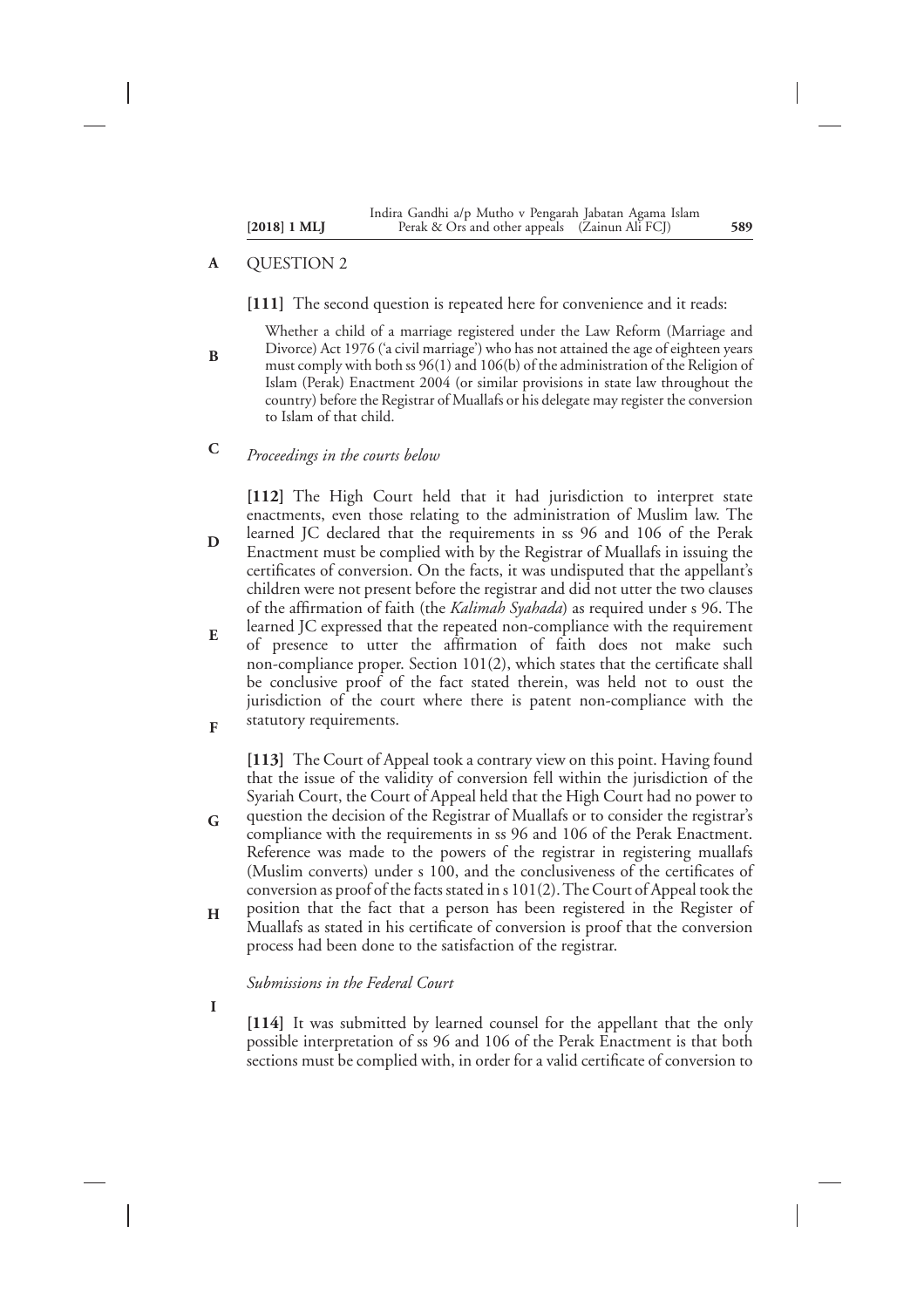**B**

**C**

**D**

**E**

**F**

be issued for children of non-Muslim marriages. The undisputed evidence is that the conditions in s 96 were not fulfilled in this case, and that the registrar had also failed to require the appellant's children to be present before him under s 100. In the circumstances, it was argued that the decision of the Registrar of Muallafs was thus ultra vires the Enactment and the certificates issued ought to be quashed. Learned counsel further added that sub-s 101(2) of the Enactment does not oust the court's jurisdiction in this case; the 'conclusive evidence clause' applies only where the certificate has been issued lawfully. **A**

**[115]** The submissions by the learned state legal adviser and the learned senior federal counsel on this question are broadly similar and may be outlined as follows. Section 96 of the Perak Enactment is a general provision for conversion into Islam. Subsection 106(b) is the specific provision applicable for the conversion of persons under the age of 18, for which the written consent of the parent or guardian will suffice. Further, the conclusiveness of the certificate of conversion issued by the registrar is provided under sub-s 101(2) of the Enactment. Since the certificate states that the persons named therein have been converted and entered in the Register of Muallafs, it follows that the process of conversion must have been done to the satisfaction of the registrar. Any challenge to the certificates would amount to a transgression into the issue of the validity of the conversion, which lie within the exclusive jurisdiction of the Syariah Court.

**[116]** On behalf of the appellant's husband, learned counsel reiterated the view that the civil High Courts do not have jurisdiction to question the validity of the certificates of conversion, for it is the Syariah Court that has exclusive jurisdiction to decide the status of a person as a Muslim. According to counsel's submissions, the issue should be brought before the Syariah Court, and persons not subject to the compulsive authority of the Syariah Court are not precluded from trying to obtain relief from the court.

#### *The Perak Enactment*

**[117]** We have explained that the civil High Court is vested with jurisdiction to the exclusion of the Syariah Courts in the present case, for reasons elaborated in the above section. We will now deal with the remaining issues of whether both ss 96 and 106(b) must be complied with for the conversion of children, and whether s 101(2) of the Perak Enactment has the effect of excluding the High Court's power to review the issuance of the certificates of conversion by the Registrar of Muallafs.

**[118]** The relevant provisions in the Perak Enactment are these. Section 100 provides for the power of the registrar in respect of the registration of muallafs:

**G**

**H**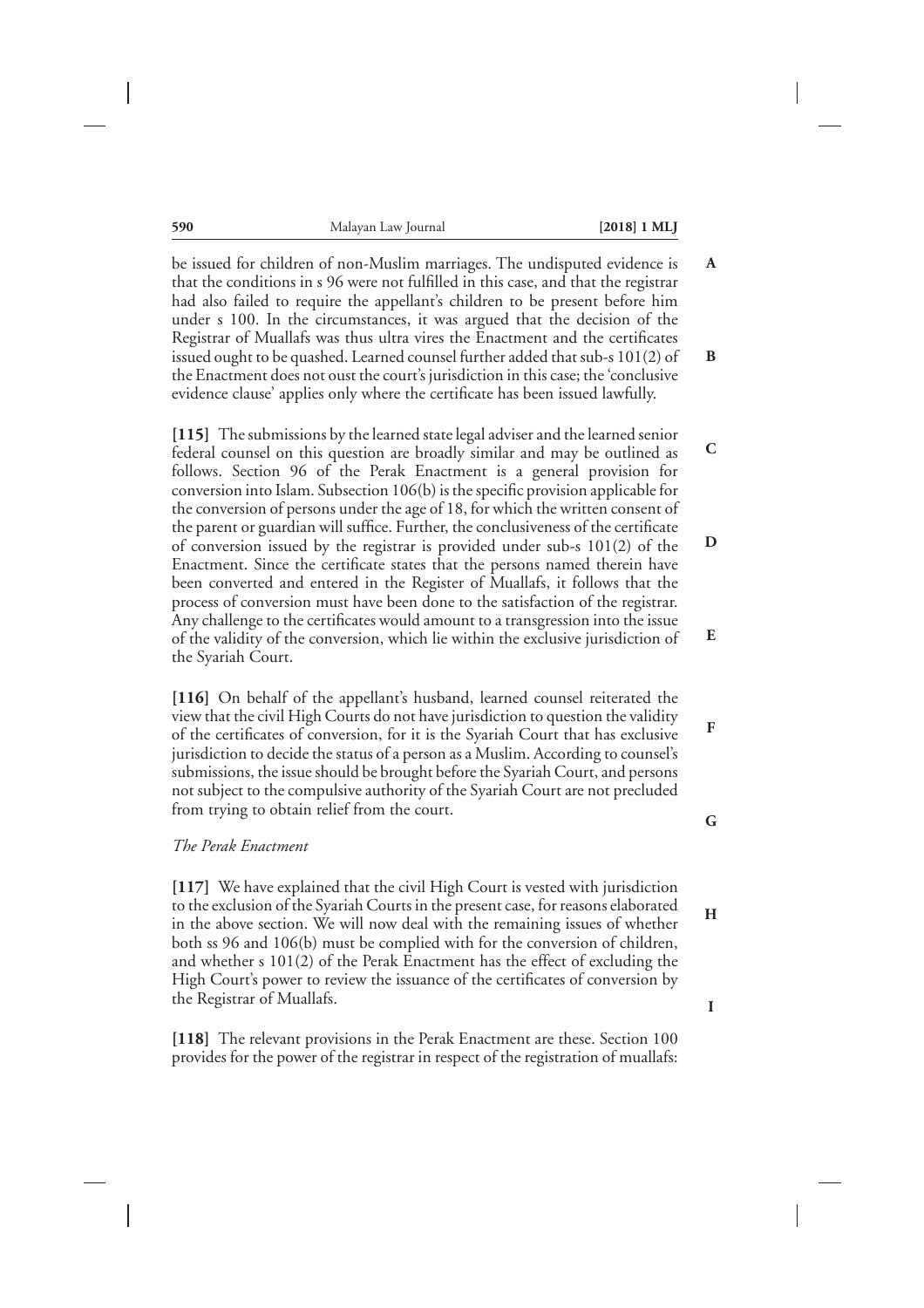| $[2018]$ 1 MLJ | Indira Gandhi a/p Mutho v Pengarah Jabatan Agama Islam<br>Perak & Ors and other appeals (Zainun Ali FCJ)<br>591                                                                                                                                                                                                                                                                                                |
|----------------|----------------------------------------------------------------------------------------------------------------------------------------------------------------------------------------------------------------------------------------------------------------------------------------------------------------------------------------------------------------------------------------------------------------|
|                | 100 REGISTRATION OF MUALLAFS                                                                                                                                                                                                                                                                                                                                                                                   |
| (1)            | A person who has converted to the religion of Islam may apply to the<br>Registrar in the prescribed form for registration as a muallaf.                                                                                                                                                                                                                                                                        |
| (2)            | If the Registrar is satisfied that the requirements of section 96 have been<br>fulfilled in respect of the applicant, the Registrar may register the<br>applicant's conversion to the religion of Islam by entering in the Registrar<br>of Muallafs the name of the applicant and other particulars as indicated in<br>the Registrar of Muallafs.                                                              |
| (3)            |                                                                                                                                                                                                                                                                                                                                                                                                                |
| (4)            |                                                                                                                                                                                                                                                                                                                                                                                                                |
| (5)            | If the Registrar is not satisfied that the requirements of section 96 have<br>been fulfilled in respect of the applicant, he may permit the applicant to<br>utter, in his presence or in the presence of any of his officers, the two<br>clauses of the Affirmation of Faith in accordance with the requirements of<br>that section.                                                                           |
|                | [119] In registering an applicant's conversion to Islam, the registrar must first<br>be satisfied that the requirements of $s$ 96 have been fulfilled ( $s$ 101(2)),<br>otherwise the registrar may permit the applicant to utter the affirmation of<br>faith in accordance with the requirements of that section ( $s$ 101(5)). The<br>requirements for a valid conversion are prescribed in s 96 as follows: |
|                | 96 REQUIREMENT FOR CONVERSION TO THE RELIGION OF ISLAM                                                                                                                                                                                                                                                                                                                                                         |
| (1)            | The following requirements shall be complied with for a valid conversion<br>of a person to Islam:                                                                                                                                                                                                                                                                                                              |
|                | The person must utter in reasonably intelligible Arabic the two<br>(a)<br>clauses of the Affirmation of Faith;                                                                                                                                                                                                                                                                                                 |
|                | (b)<br>At time of uttering the two clauses of the Affirmation of Faith the<br>person must be aware that they mean 'I bear witness that there is no<br>god but Allah and I bear witness that the Prophet Muhammad SAW<br>is the Messenger of Allah'; and                                                                                                                                                        |
|                | (c)<br>The utterance must be made of the person's own free will.                                                                                                                                                                                                                                                                                                                                               |
| (2)            | A person who is incapable of speech may, for the purpose of fulfilling the<br>requirement of paragraph (1)(a), utter the 2 clauses of the Affirmation of<br>Faith by means of signs that convey the meaning specified in paragraph (b)<br>of the subsection.                                                                                                                                                   |
|                | [120] Section 106 provides additional conditions for the conversion of<br>persons under the age of 18:                                                                                                                                                                                                                                                                                                         |

 $\overline{\phantom{a}}$ 

 $\overline{\phantom{a}}$ 

 $\overline{\phantom{a}}$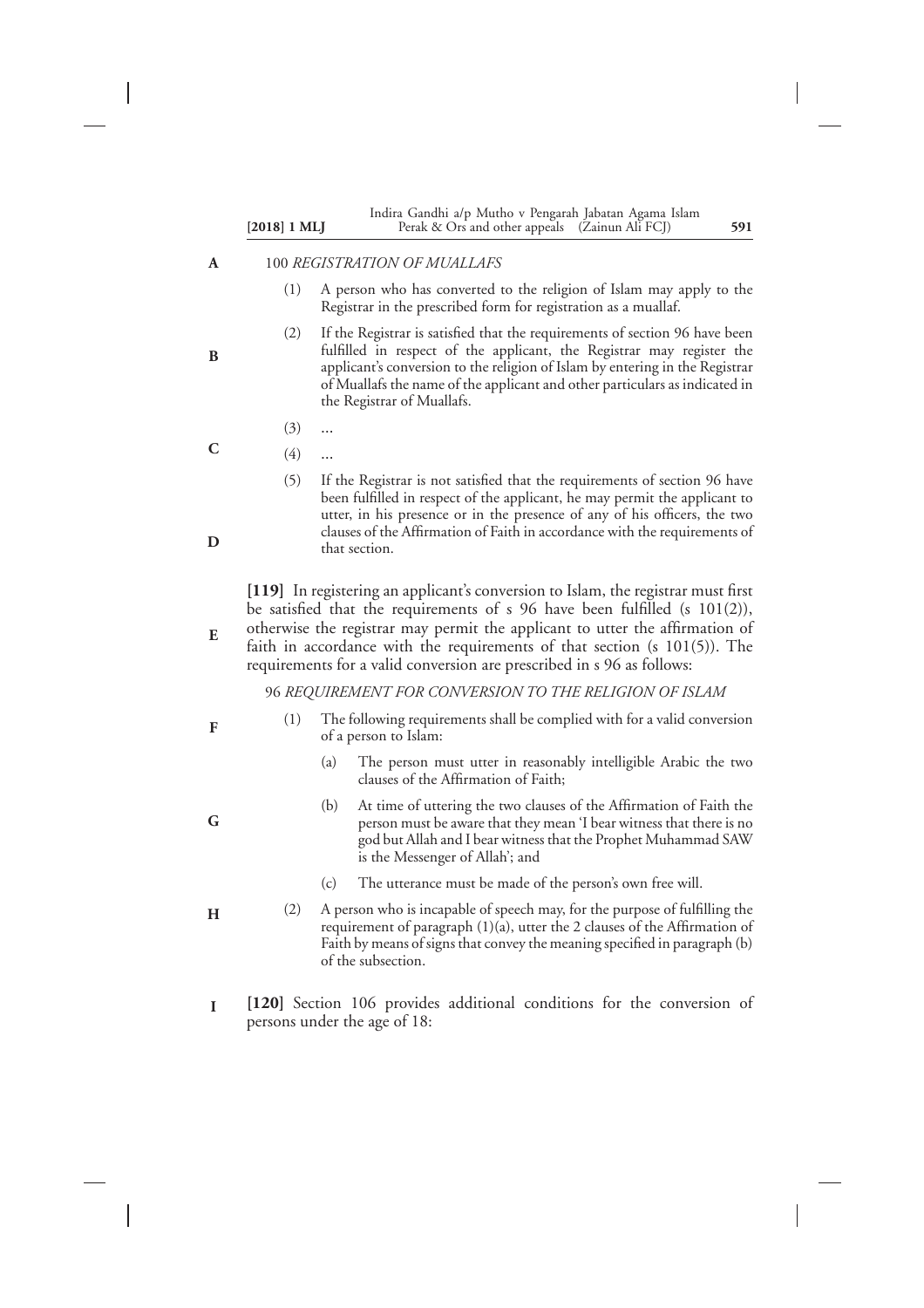|     | 106 CAPACITY TO CONVERT TO THE RELIGION OF ISLAM                                                                                                                                                                                                                                                                                                                                                                                                                                                                                                                                                                                     | A           |
|-----|--------------------------------------------------------------------------------------------------------------------------------------------------------------------------------------------------------------------------------------------------------------------------------------------------------------------------------------------------------------------------------------------------------------------------------------------------------------------------------------------------------------------------------------------------------------------------------------------------------------------------------------|-------------|
|     | For the purpose of the Part, a person who is not a Muslim may convert to the<br>religion of Islam if he is of sound mind and -                                                                                                                                                                                                                                                                                                                                                                                                                                                                                                       |             |
| (a) | has attained the age of eighteen years; and                                                                                                                                                                                                                                                                                                                                                                                                                                                                                                                                                                                          |             |
| (b) | if he has not attained the age of eighteen years, his parent or guardian<br>consents in writing to his conversion.                                                                                                                                                                                                                                                                                                                                                                                                                                                                                                                   | B           |
|     | [121] The issuance and the effect of the certificate of conversion issued by the<br>Registrar of Muallafs are set out in s 101:                                                                                                                                                                                                                                                                                                                                                                                                                                                                                                      | $\mathbf C$ |
|     | 101 CERTIFICATE OF CONVERSION TO THE RELIGION OF ISLAM                                                                                                                                                                                                                                                                                                                                                                                                                                                                                                                                                                               |             |
| (1) | The Registrar shall furnish every person whose conversion to the religion<br>of Islam has been registered a Certificate of Conversion to the Religion of<br>Islam in the prescribed form.                                                                                                                                                                                                                                                                                                                                                                                                                                            | D           |
| (2) | A Certificate of Conversion to Religion of Islam shall be conclusive proof<br>of the facts stated in the Certificate.                                                                                                                                                                                                                                                                                                                                                                                                                                                                                                                |             |
|     | LEGAL LIMITS OF STATUTORY POWER                                                                                                                                                                                                                                                                                                                                                                                                                                                                                                                                                                                                      |             |
|     |                                                                                                                                                                                                                                                                                                                                                                                                                                                                                                                                                                                                                                      | ${\bf E}$   |
|     | [122] The Registrar of Muallafs is appointed by the Majlis Agama Islam, a<br>body corporate established pursuant to the Perak Enactment, to maintain the<br>Register of Muallafs (s 99 of the Perak Enactment). The issuance of certificates<br>of conversion by the registrar is an exercise of a statutory power under the<br>Enactment. At the outset, it is axiomatic that any exercise of legal power,<br>including discretionary power, is subject to legal limits. In the celebrated<br>pronouncement of Raja Azlan Shah CJ (as His Royal Highness then was) in<br>Pengarah Tanah dan Galian, Wilayah Persekutuan (at p 148): | F           |
|     | Every legal power must have legal limits, otherwise there is dictatorship. In<br>particular, it is a stringent requirement that a discretion should be exercised for a<br>proper purpose, and that it should not be exercised unreasonably. In other words,<br>every discretion cannot be free from legal restraint; where it is wrongly exercised, it                                                                                                                                                                                                                                                                               | $\mathbf G$ |
|     | becomes the duty of the courts to intervene. The courts are the only defence of the<br>liberty of the subject against departmental aggression. In these days when<br>government departments and public authorities have such great powers and<br>influence, this is a most important safeguard for the ordinary citizen; so that the<br>courts can see that these great powers and influence are exercised in accordance with<br>law. I would once again emphasise what has often been said before, that 'public                                                                                                                     | Н           |
|     | bodies must be compelled to observe the law and it is essential that bureaucracy<br>should be kept in its place' (per Danckwertts LJ in Bradbury v London Borough of                                                                                                                                                                                                                                                                                                                                                                                                                                                                 | $\mathbf I$ |

**[123]** In that case, the Federal Court held that the Land Executive Committee, being a creature of statute, possess only such power as conferred by

*Enfield* [1967] 3 All ER 434 at p 442).

 $\overline{\phantom{a}}$ 

# **592** Malayan Law Journal **[2018] 1 MLJ**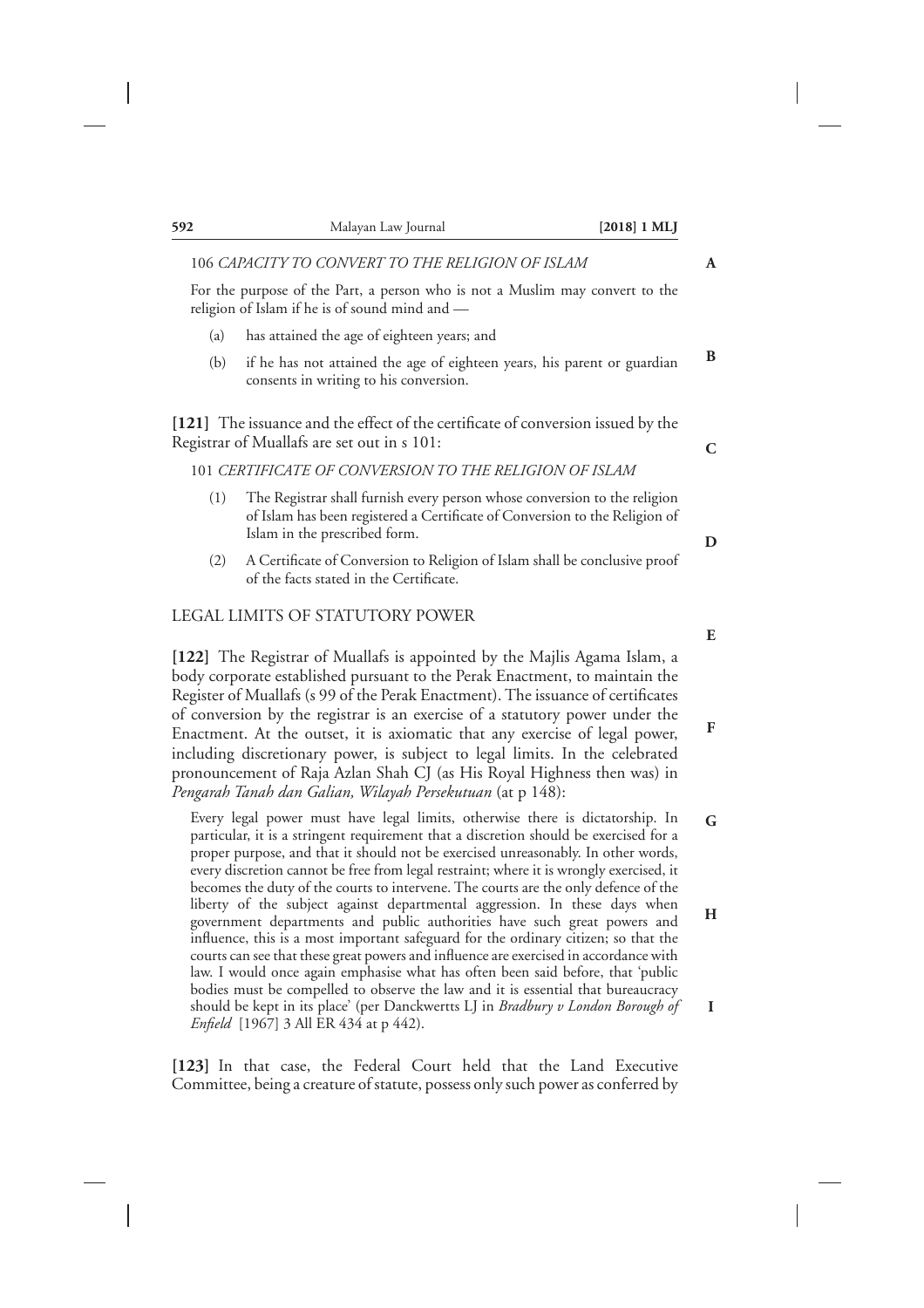Parliament; 'therefore when a power vested in it is exceeded any act done in excess of the power is invalid as being ultra vires' (at p 148). **A**

**[124]** Thus it is clear to us that the boundaries of the exercise of powers conferred by legislation is solely for the determination by the courts. If an exercise of power under a statute exceeds the four corners of that statute, it would be ultra vires and a court of law must be able to hold it as such (see the Singapore Court of Appeal decision in *Chng Suan Tze v Minister of Home Affairs & Ors and other appeals* [1988] 1 SLR 132 at para [86]. In *Tan Seet Eng* Sundaresh Menon CJ in the Singapore Court of Appeal discussed the legal limits of power (at para [1]): **B C**

However, one of its core ideas (of the Rule of Law) is the notion that the power of the state is vested in the various arms of government and that such power is subject to legal limits. But it would be meaningless to speak of power being limited were there is no recourse to determine whether, how, and in what circumstances those limits had been exceeded. Under our system of government, which is based on the Westminster model, that task falls upon the Judiciary. Judges are entrusted with the task of ensuring that any exercise of state power is done within legal limits.

*Ouster of jurisdiction*

**E**

**H**

**D**

**[125]** Section 101 of the Perak Enactment operates as a finality clause. It declares that the decision of the Registrar of Muallafs is final.

**[126]** The power of the Judiciary to ensure the legality of executive action is consistent with its constitutional role in a framework based on the separation of powers, which as discussed above, forms the basic structure of the constitution. As civil courts are courts of general jurisdiction, the exclusion of their jurisdiction is not to be readily inferred. The Federal Court held in *Metramac Corp Sdn Bhd (formerly known as Syarikat Teratai KG Sdn Bhd) v Fawziah Holdings Sdn Bhd* [2006] 4 MLJ 113 (at para [36]): **F G**

> The rule that the exclusion of jurisdiction of civil courts is not to be readily inferred is based on the theory that civil courts are courts of general jurisdiction and the people have a right, unless expressly or impliedly debarred, to insist for free access to the courts of general jurisdiction of the state.

**[127]** Indeed, the courts have adopted a robust approach in reviewing the legality of decisions by public authorities even in the face of express ouster clauses. The locus classicus in this regard is *Anisminic Ltd v The Foreign Compensation Commission and Another* [1969] 2 AC 147, wherein the House of Lords held that an ouster clause in the Foreign Compensation Act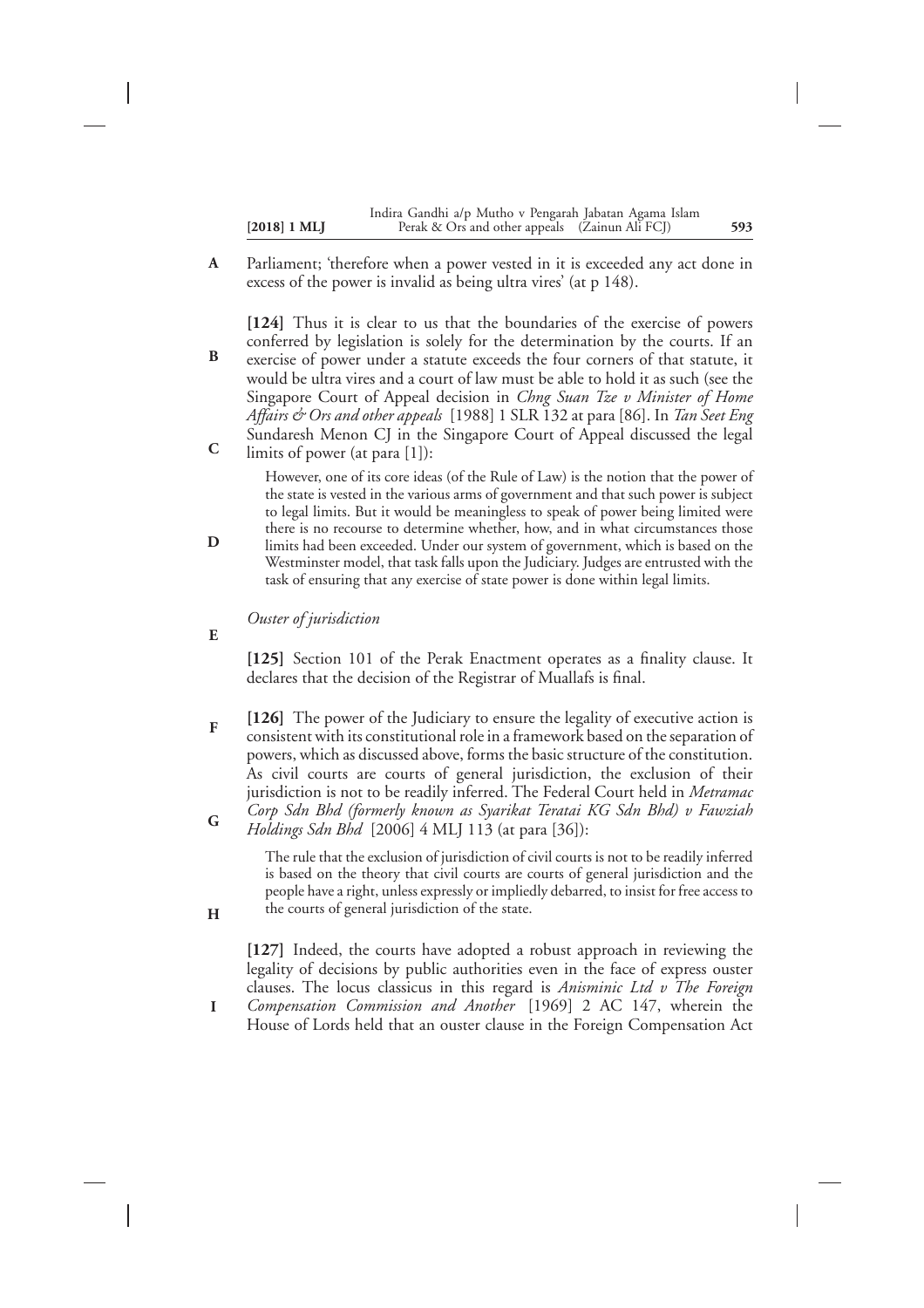**C**

**D**

**E**

**F**

**G**

1950 did not preclude the courts from reviewing the decisions of the Foreign Compensation Commission on the basis of jurisdiction. An authority would be stepping outside its jurisdiction in various ways, for instance where the conditions precedent to jurisdiction were not fulfilled, or where the tribunal took into account matters which it was not directed to take into account. Any such lack of jurisdiction would cause the purported decision of the authority to be a nullity. Per Lord Pearce (at pp 194–195): **A B**

Such tribunals must, however, confine themselves within the powers specially committed to them on a true construction of the relevant Acts of Parliament. *It would lead to an absurd situation if a tribunal, having been given a circumscribed area of inquiry, carved out from the general jurisdiction of the courts, were entitled of its own motion to extend that area by misconstruing the limits of its mandate to inquire and decide as set out in the Act of Parliament*. Again, if its instructed to give relief wherever on inquiry it finds that two stated conditions are satisfied, it cannot alter or restrict its jurisdiction by adding a third condition which has to be satisfied before it will give relief.*It is therefore, for the courts to decide the true construction of the statute which defines the area of a tribunal's jurisdiction*. This is the only logical way of dealing with the situation and it is the way in which the courts have acted in a supervisory capacity. (Emphasis added.)

**[128]** The approach in *Anisminic* has been adopted by the Federal Court. The case of *Hotel Equatorial (M) Sdn Bhd v National Union of Hotel, Bar & Restaurant Workers & Anor* [1984] 1 MLJ 363 concerned the effect of s 33B(1) of the Industrial Relations Act 1967, which states in no uncertain terms that 'the decision of the (Industrial) Court to grant or not to grant an application under s 33A(1) shall be final and conclusive and shall not be challenged, appealed against, reviewed, quashed or called in question in any court'. The Federal Court nevertheless held the clause not to preclude the High Court's power of judicial review (at p 368):

It is common ground that such a clause will not have the effect of ousting the inherent supervisory power of the High Court to quash the decision by certiorari proceedings if the Industrial Court has acted without jurisdiction or in excess of the limits of its jurisdiction or if it has done or failed to do something in the course of the inquiry which is of such a nature that its decision is a nullity.

**[129]** So too in the case of *Menteri Sumber Manusia v Association of Bank Officers, Peninsular Malaysia* [1999] 2 MLJ 337, the Federal Court held that judicial review was not precluded by the privative or ouster clause in s 9(6) of the Industrial Relations Act 1967, which states that 'A decision of the Minister under sub-s (5) shall be final and shall not be questioned in any court'. The position is succinctly put by Wade and quoted with approval by the Federal Court (at p 355): **H I**

| ×<br>۰. | i<br>I   |     |
|---------|----------|-----|
| ٧<br>٠  | ۰,<br>۰. | - - |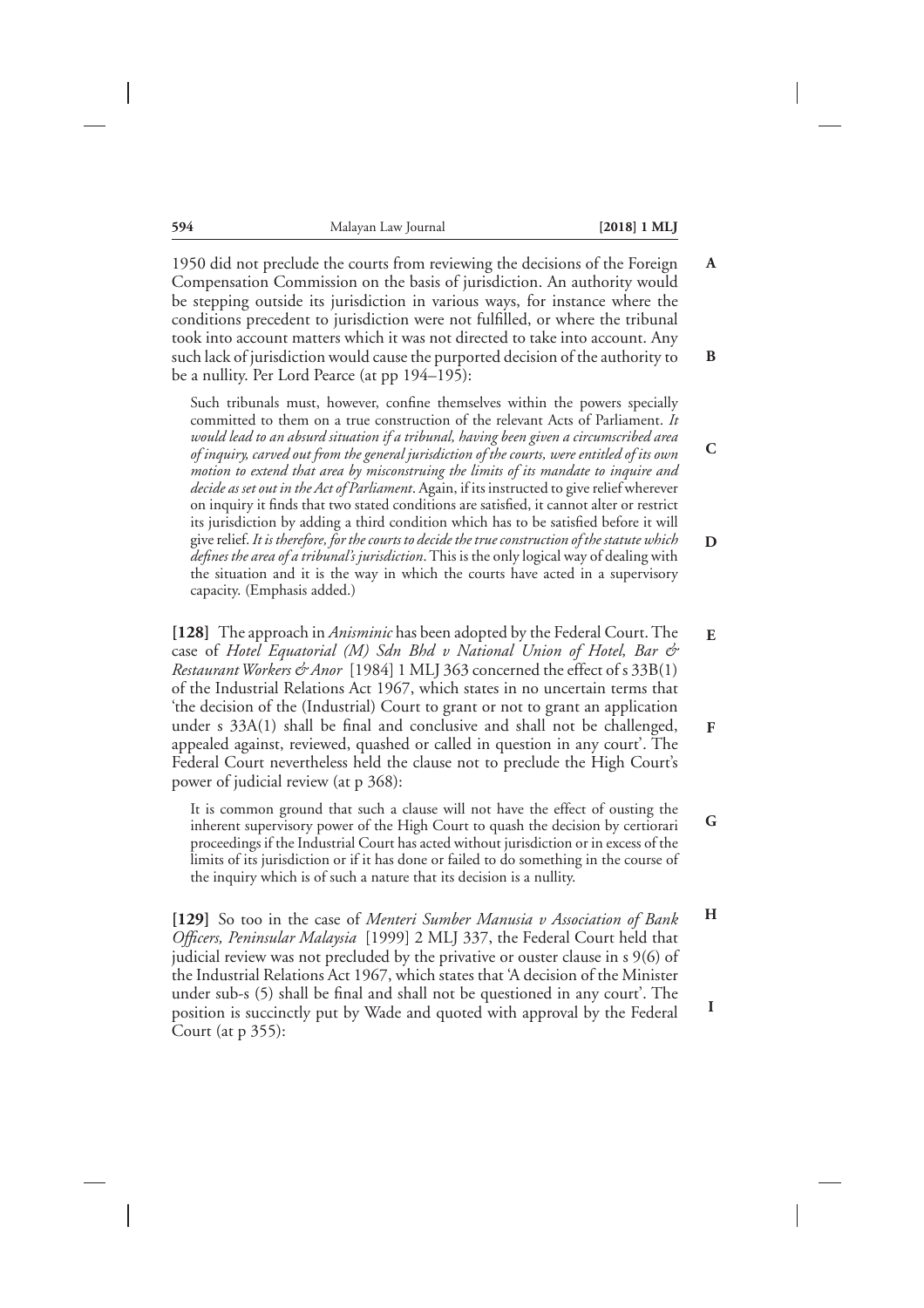| $[2018]$ 1 MLJ | Indira Gandhi a/p Mutho v Pengarah Jabatan Agama Islam<br>Perak & Ors and other appeals (Zainun Ali FCJ) | 595 |
|----------------|----------------------------------------------------------------------------------------------------------|-----|
|                |                                                                                                          |     |

The last word on the question of legality rests with the courts and not with the administration. **A**

*The present appeals*

**F**

**H**

**I**

- **[130]** The legal limits of the Registrar of Muallaf's statutory power to issue certificates of conversion are prescribed in the Perak Enactment. From a plain reading of the relevant sections, the requirements in s 96 and s 106 are cumulative: both must be complied with. Section 96 is phrased in mandatory terms, spelling out the requirements that 'shall be complied with for a valid conversion of a person to Islam'. Nowhere in that section or anywhere else in **B C**
- the Perak Enactment was it suggested that the s 96 requirement may be dispensed with for any category of applicants; nor does the Enactment confer any discretion upon the Registrar of Muallafs to dispense with the requirement in respect of an applicant under the age of 18. In fact the provisions of s 100 sets
- out the procedure clearly: if the s 96 requirement is fulfilled in respect of an applicant, he may proceed to register the applicant's conversion; if s 96 is not fulfilled, he may permit the applicant to utter the two clauses of the affirmation of faith in his presence or that of his officers, 'in accordance with the requirements of that section', ie to ensure that s 96 is fulfilled. **D E**
	- **[131]** The undisputed evidence is that the appellant's children did not utter the two clauses of the affirmation of faith and were not present before the Registrar of Muallafs before the certificate of conversion was issued. The requirement in s 96(1) has not been fulfilled. The issuance of the certificates *despite* the non-fulfilment of the mandatory statutory requirement is an act which the registrar had no power to do under the Enactment. In so doing, the
- registrar had misconstrued the limits of his power and acted beyond its scope. In this regard, the minority judgment in the appeals (per Hamid Sultan JCA) gave a strong dissent. **G**

**[132]** In our view therefore, *based on the principles in Anisminic, the lack of jurisdiction by the registrar renders the certificates issued a nullity. Section 101(2) cannot have the effect of excluding the court's power of judicial review over the registrar's issuance of the certificate. It is settled law that the supervisory jurisdiction of courts to determine the legality of administrative action cannot be excluded even*

*by an express ouster clause*. It would be repugnant to the rule of law and the judicial power of the courts if the registrar's decision is immune from review, even in light of uncontroverted facts that the registrar had no jurisdiction to make such a decision. (Emphasis added.)

**[133]** In any case, the language of s 101(2) itself does not purport to oust judicial review. The section merely states that a certificate of conversion to the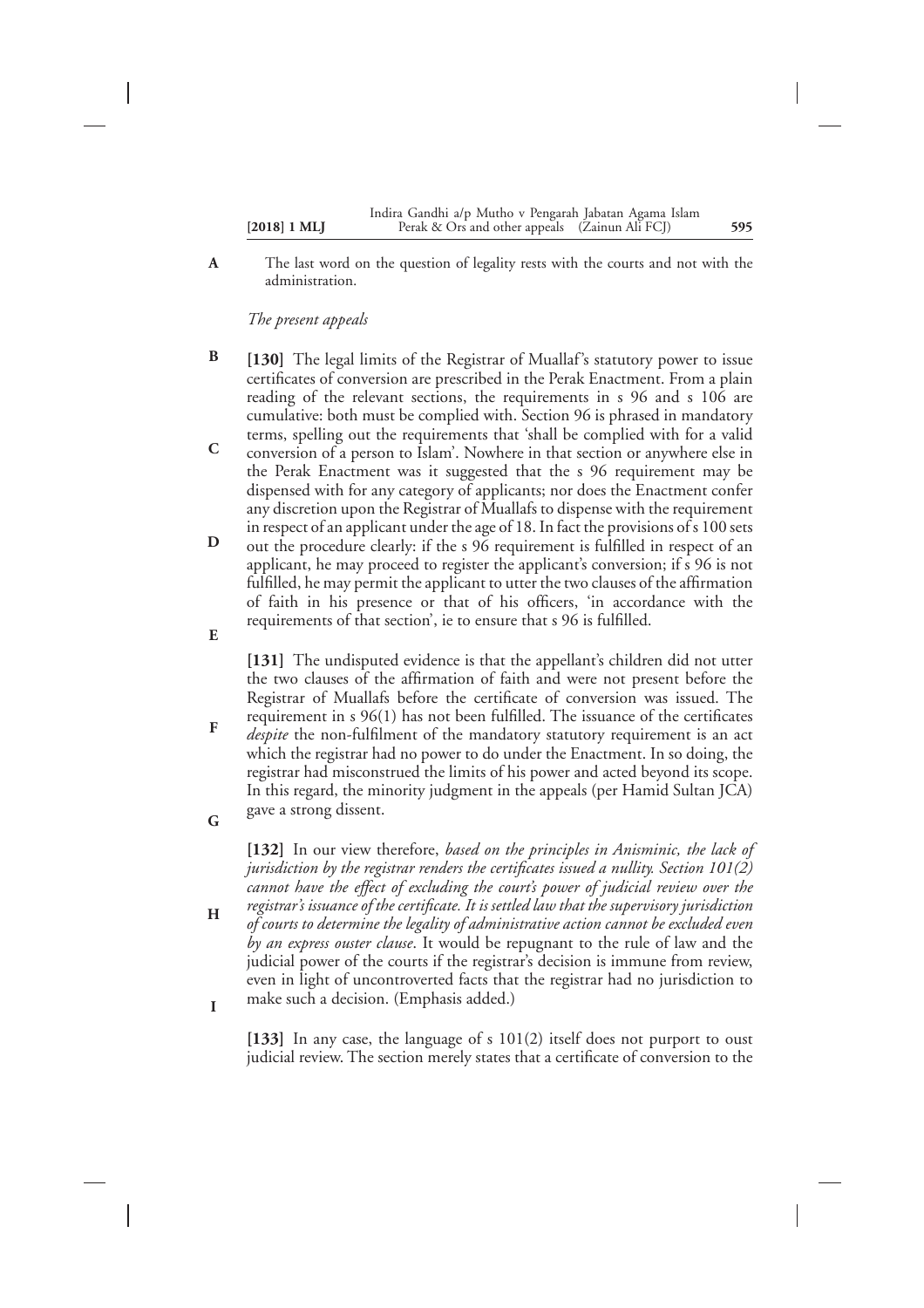religion of Islam shall be conclusive proof of the facts stated therein. The facts stated in the certificate are that the persons named have been converted to the religion of Islam, and that their names have been registered in the Registrar of Muallafs. In the instant appeals, the*fact* of the conversion or the registration of the appellant's children are not challenged. What is challenged is the *legality* of the conversion and registration.

**[134]** At this point, it may be instructive to note that Islam enjoins two fundamental principles:

- (a) *Al Adl Justice*; and
- (b) *Al Syura Consultation*

There was no consultation if the reverting parent has absolute right to change the original religion of the children without consulting the non-reverting parent.

**[135]** Due process of justice will only be upheld if both parents are given the right to be heard by a single competent authority.

**[136]** The reverting parent should demonstrate true Islamic character and sincere niyyat for conversion, hence children or the non-converting spouse will be attracted to the Deen without duress or coercion.

**[137]** The respondents have cited the Court of Appeal decision in *Saravanan a/l Thangathoray v Subashini a/p Rajasingam* [2007] 2 MLJ 705 in support of their contention that s 101(2) *precludes* the court from reviewing the registrar's issuance of the certificate. Pursuant to s 112 of the Administration of the Religion of Islam (State of Selangor) Enactment 2003, which is equipollent with s 101(2) of the Perak Enactment, the Court of Appeal held that the date of the husband's conversion stated in the certificate has been conclusively determined. As such, it is not open for the civil court to question the date stated.

**[138]** However, the Court of Appeal decision on this point failed to be affirmed on appeal to the Federal Court. In *Subashini*, the Federal Court, in considering the conclusiveness of the date of conversion as stated in the certificate, highlighted the absence of evidence pointing against the date of the husband's conversion (at para [69]):

There is nothing in the evidence to warrant even a suspicion that the PERKIM certificates were issued fraudulently, in that, for example, the husband and Dharvin did not convert at PERKIM Headquarters as stated in the Certificates, or that the conversion was not on 18 May 2006, or that the husband, after knowing of the wife's petition dated 4 August 2006, in order to ensnare the wife in the proviso to

**C**

**A**

**B**

**D**

**E**

**F**

**H**

**I**

**G**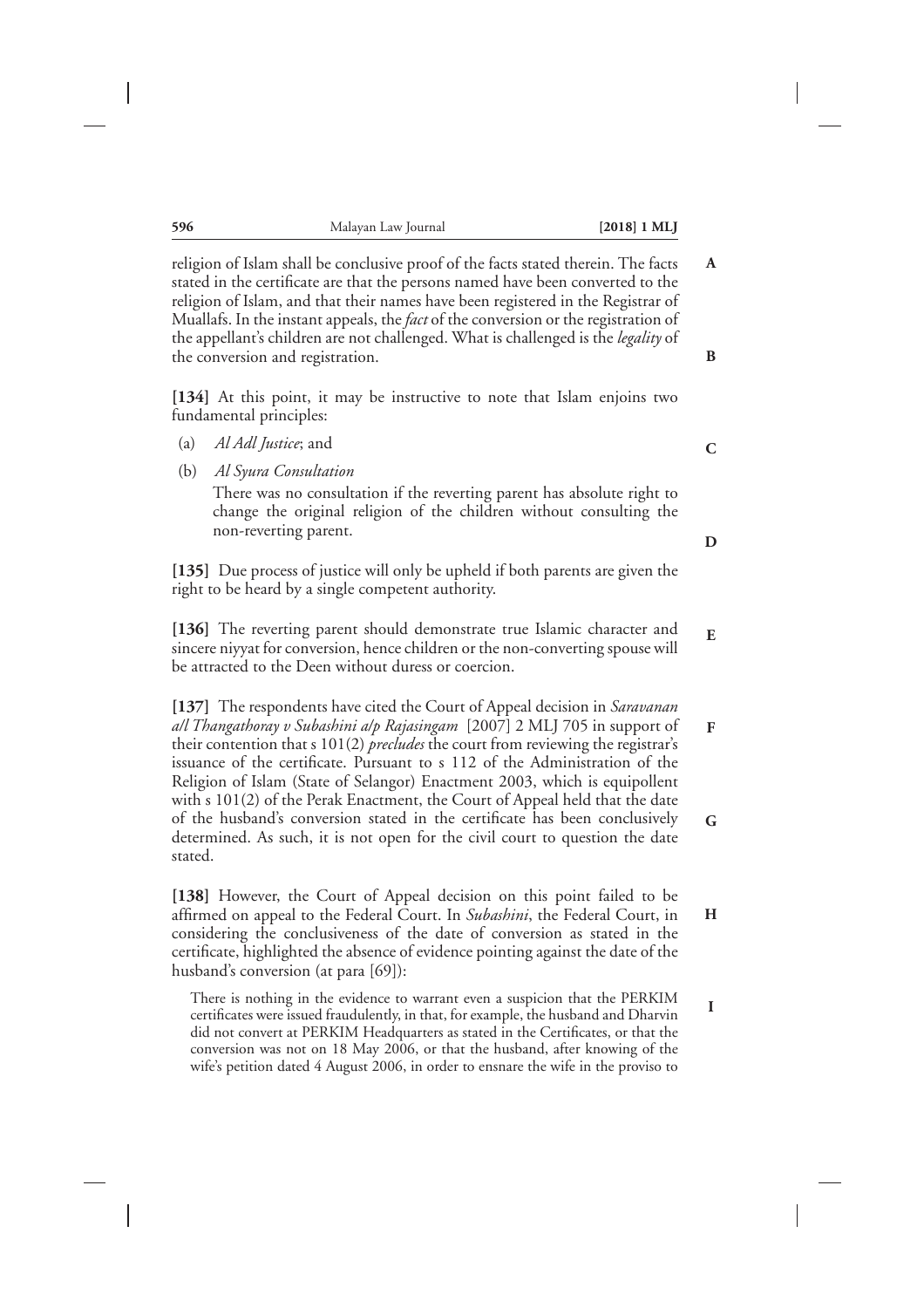|                | Indira Gandhi a/p Mutho v Pengarah Jabatan Agama Islam |     |
|----------------|--------------------------------------------------------|-----|
| $[2018]$ 1 MLJ | Perak & Ors and other appeals (Zainun Ali FCJ)         | 597 |

- s 51(1), contrived to have PERKIM and the Registrar of Muallafs create evidence that he had converted on 18 May 2006. The evidence must be taken at its face value as genuine and as good evidence of the conversion of the husband on 18 May 2006. **A**
- **[139]** The present appeals are easily distinguishable from the facts of *Subashini*. As explained above, the crux of the appellant's challenge is against the legality of the registrar's act in issuing the certificate of conversion, not the facts stated in the certificate. Further, there is uncontroverted evidence that the requirement in s 96 was not complied with in respect of the applicant's children prior to their conversion. In these circumstances, the contention that since the certificate conclusively states that the registrar had registered the conversion of the children, the process of conversion must have been done to the satisfaction **B C**
- **[140]** Nevertheless, the Federal Court in *Subashini* went on to hold that despite s 112(2), the wife is not precluded from establishing a different date for the husband's conversion (at paras [70]–[71]): **D**

of the registrar in accordance with the Enactment, is untenable at best.

But what s 112(2) of the Selangor Enactment says is that the certificate of conversion 'shall be conclusive proof of the facts stated in the Certificate'. It means that the fact stated in it that the husband converted to Islam on 18 June 2006 cannot be disputed. But it does not mean that it cannot be shown that although on 18 June 2006 the husband converted to Islam, presumably in a formal ceremony at PERKIM in the presence of witnesses, he had even earlier converted to Islam by reciting the affirmation of faith in accordance with s 107.

- I therefore feel that, despite appearances from the submissions, this court ought not to decide the question of the date of conversion as a matter of choice between the two dates and that the wife ought to be given a chance in the trial of the petition to prove her belief that the husband had converted to Islam in February 2006 or earlier. **F**
- **[141]** As such, the respondent's reliance on s 101(2) of the Perak Enactment and the Court of Appeal decision in *Saravanan* is wholly misconceived. For the reasons stated above, we answer the second question in the affirmative. **G**
- QUESTION 3 **H**

**E**

**I**

**[142]** The third question in these appeals reads as follows:

Whether the mother and the father (if both are still surviving) of a child of a civil marriage must consent before a certificate of conversion to Islam can be issued in respect of that child?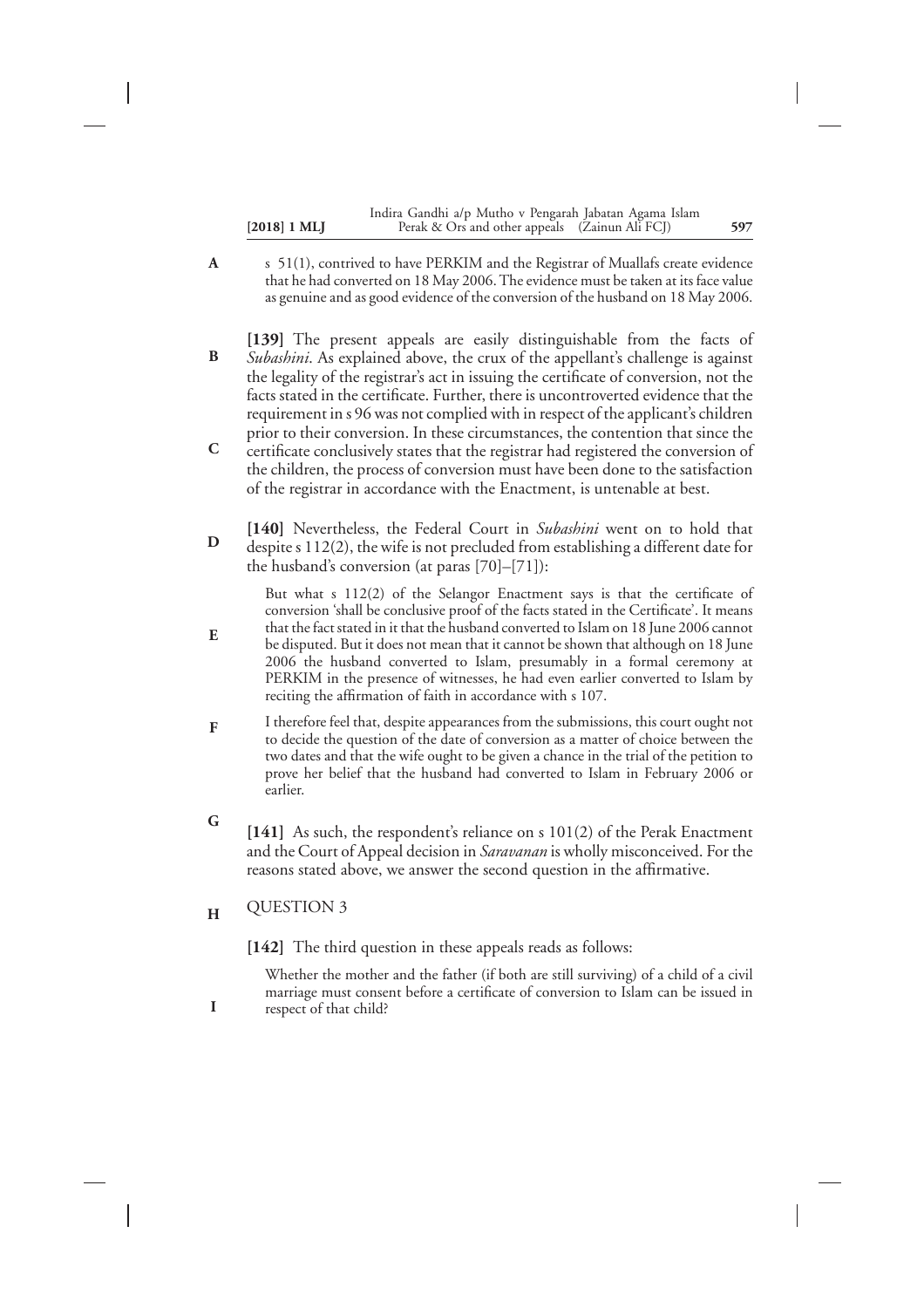| 598 | Malayan Law Journal | $[2018]$ 1 MLJ |
|-----|---------------------|----------------|
|     |                     |                |

#### *Proceedings in the courts below*

**[143]** The High Court considered the constitutionality of the conversion of a child to civil marriage to Islam by a converted parent without the consent of the other non-converting parent. The word 'parent' in the English version of art 12(4) is understood by the learned JC to cover both father and mother, for 'it envisages and enjoins parents to act as a united whole in unison'. The learned JC opined that sense and sensibility require that where parents cannot agree on the child's religious upbringing, the status quo should be maintained until the child reaches the age of majority. However, the learned JC held that he was bound by the obiter statements of the Federal Court in *Subashini* to the effect that under art 12(4) either parent has the right to convert a child to the marriage to Islam.

**[144]** The High Court preferred an interpretation of art 12(4) and the Perak Enactment which is consistent with the other fundamental provisions in the Constitution, namely arts 5, 8 and 11. On the learned JC's view, the interpretation of art 12(4) should also be consistent with international norms and conventions vesting equal rights in both parents, such as the Universal Declaration of Human Rights (UDHR), the Convention of the Rights of the Child (CRC) and the Convention on the Elimination of All Forms of Discrimination Against Women (CEDAW). It was concluded that the unilateral conversion of minor children to Islam by one parent without the consent of the other is unconstitutional. By depriving the appellant and her children of the right to be heard prior to the conversion, the conversion was in breach of natural justice.

**[145]** The decision of the High Court on this point was reversed by the Court of Appeal. Following the Federal Court decision in *Subashini* which involved a similar complaint, the Court of Appeal held that the word 'parent' in art 12(4) means a single parent. Article 12(4), the Court of Appeal explained, must not be read as entrenching the right to a child's choice of religion in both parents, and the exercise of one parent's right thereunder does not mean a deprivation of another parent's right to profess and practice their religion under art 11. With regard to international norms and convention, the Court of Appeal emphasised that such conventions do not form part of the local law unless incorporated. According to the Court of Appeal, it was not for the court to pervert the language of the Constitution in favour of any legal or constitutional theory, or to determine whether an Act contravenes principles of international law.

*Submissions in the federal law*

**[146]** Learned counsel for the appellant submitted that a purposive reading of

**A**

**B**

**D**

**C**

**E**

**F**

**G**

**H**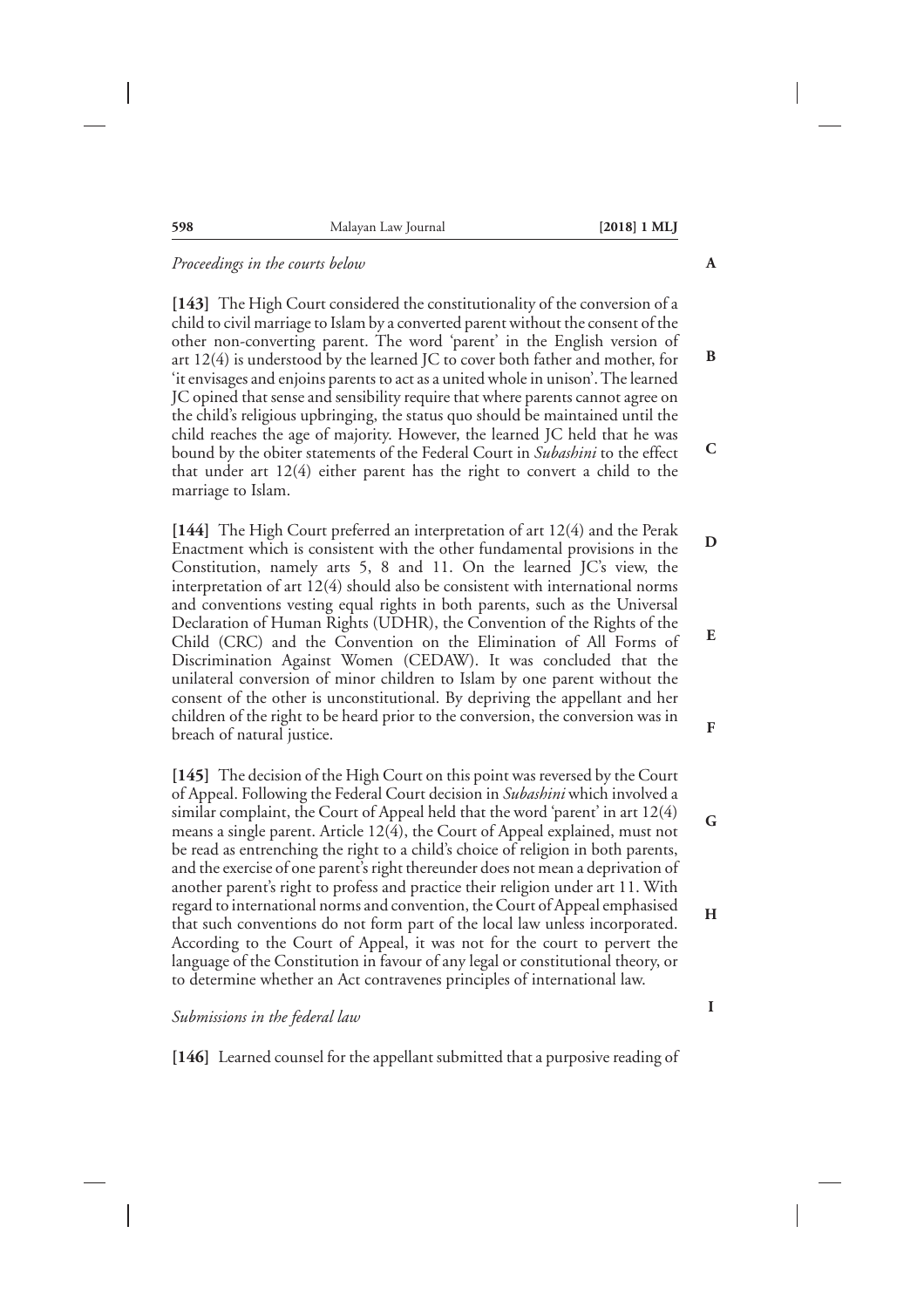|                | Indira Gandhi a/p Mutho v Pengarah Jabatan Agama Islam |     |
|----------------|--------------------------------------------------------|-----|
| $[2018]$ 1 MLJ | Perak & Ors and other appeals (Zainun Ali FCJ)         | 599 |

s 106(b) of the Perak Enactment should be preferred. The section, it was submitted, should be interpreted in the context of the Federal Constitution, the Guardianship of Infants Act 1961, and international conventions. Counsel argued that the word 'parent' in art 12(4) should be read with the Eleventh Schedule of the Constitution, which provides for singular terms to include the plural. Articles 3, 5, 8 and 11 were asserted to contain the right of a mother to withhold her consent to a unilateral change in her child's religion. Counsel also referred to ss 5 and 11 of the Guardianship of Infants Act 1961, which provided for equal guardianship rights between parents. In the circumstances, it was argued that the words 'ibu atau bapa' in s 106(b) of the Perak Enactment should be read to require both parents' consent for the conversion of a child. The Federal Court is urged to depart from the decision in *Subashini*. **A B C**

**[147]** The respondents assert the right of one single parent to convert a child. Common points were raised by learned counsel for the respondents; art 12(4) uses the word 'parent' in a singular sense, and has been interpreted as such by the Federal Court in a number of cases including *Subashini*. In addition, the learned state legal adviser noted that the national language translation of art 12(4) refers to 'ibu atau bapa' in the singular and contended that the national language version is the authoritative text pursuant to art 160B. The **D E**

- learned state legal adviser and learned counsel for the appellant's husband further submitted that art 8 is not violated, for the right to convert the child applies whether the converting spouse is the husband or the wife. It was also contended that reliance cannot be placed on the Guardianship of Infants Act
- 1961, which is expressly prohibited from application to Muslims. **F**

**[148]** The central contention in relation to this question involves around the interpretation of art 12(4) of the Federal Constitution. The English version of art 12(3) and (4) read as follows:

Article 12(4) of the Federal Constitution

12 Right in respect of education

- $(1)$  ... **H**
	- $(2)$  ...
		- (3) No person shall be required to receive instruction in or to take part in any ceremony or act of worship of a religion other than his own.
		- (4) For the purposes of Clause (3) the religion of a person under the age of eighteen years shall be decided by his *parent* or guardian. (Emphasis added.)

**[149]** The pertinent provision in the Eleventh Schedule, read together with art 160(1), provides that in interpreting the Constitution:

**I**

**G**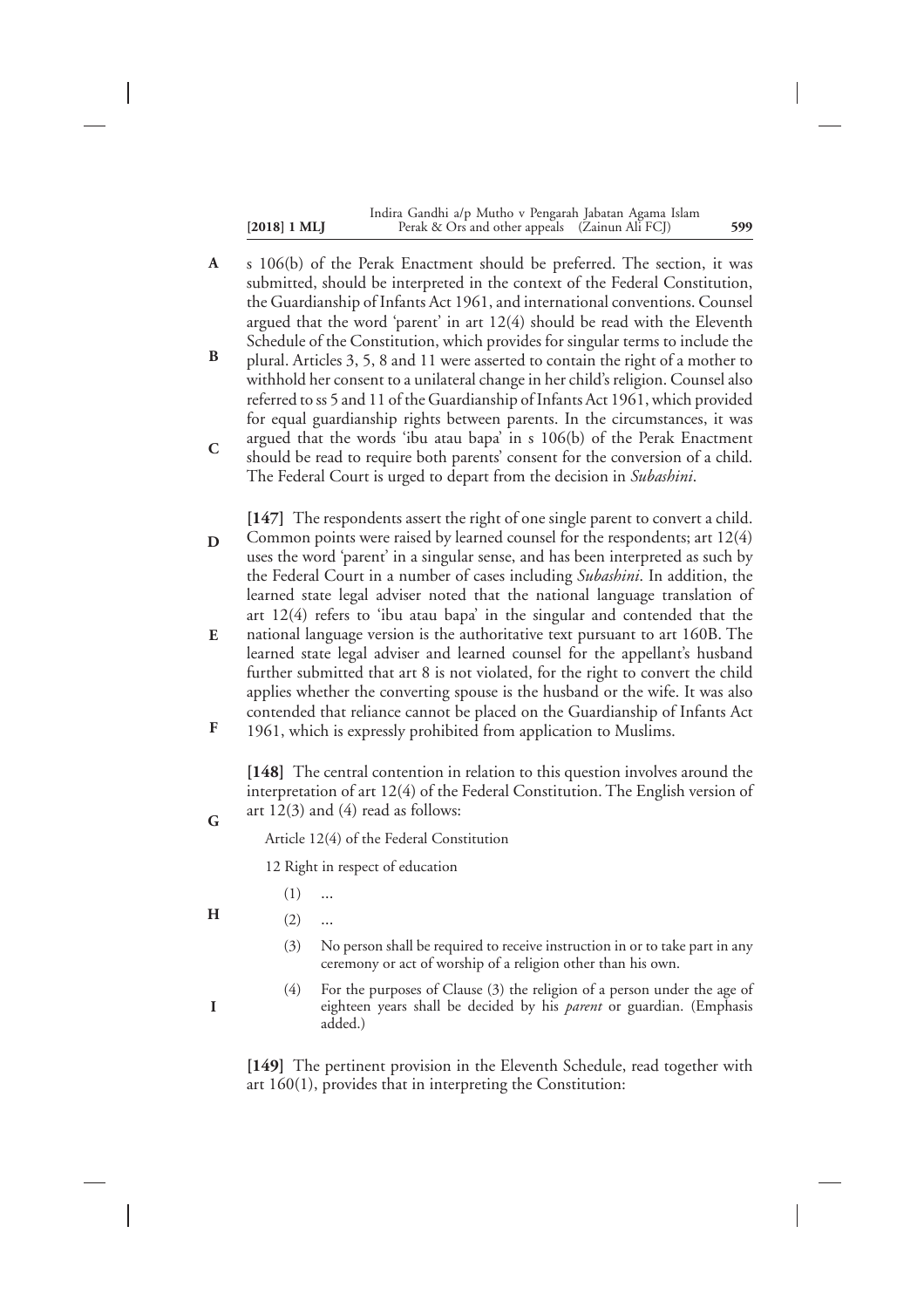| Construction of singular or plural -                                                                                                                                                                                                                                                                                                                                                                                                                                        | A           |
|-----------------------------------------------------------------------------------------------------------------------------------------------------------------------------------------------------------------------------------------------------------------------------------------------------------------------------------------------------------------------------------------------------------------------------------------------------------------------------|-------------|
| words in the singular include the plural, and words in the plural include to singular.                                                                                                                                                                                                                                                                                                                                                                                      |             |
| [150] Applying the guide to interpretation to art $12(4)$ , the position is fairly<br>clear: the singular word 'parent' includes the plural 'parents'. The religion of the<br>minor child is to be decided by his 'parent' or 'parents' as the case may be.                                                                                                                                                                                                                 | B           |
| [151] However, the formulation in art $12(4)$ is differently worded in the<br>national language translation of the Federal Constitution, which reads as<br>follows:                                                                                                                                                                                                                                                                                                         | $\mathbf C$ |
| (4) Bagi maksud Fasal (3) agama seseorang yang di bawah umur lapan belas tahun<br>hendaklah ditetapkan oleh ibu atau bapanya atau penjaganya. (Emphasis added.)                                                                                                                                                                                                                                                                                                             |             |
| [152] The phrase 'ibu atau bapa' or 'his father or mother' denotes a parent in<br>the singular, and appears to preclude an interpretation requiring the religion to<br>be determined by both father and mother. In light of the apparent<br>inconsistency between the Bahasa Malaysia and English version of art 12(4), it<br>was contended that the former is authoritative and prevails over the latter<br>pursuant to art 160B of the Constitution. Article 160B states: | D<br>E      |
| 160B Authoritative text                                                                                                                                                                                                                                                                                                                                                                                                                                                     |             |
| Where this Constitution has been translated into the national language, the Yang<br>di-Pertuan Agong may prescribe such national language text to be authoritative, and<br>thereafter if there is any conflict or disagreeing between such national language text<br>and the English language text of this Constitution, the national language text shall<br>prevail over the English language text. (Emphasis added.)                                                      | F           |
| [153] The High Court held that since the requisite prescription of the<br>national language version under art 160B above has not been effected, the<br>authoritative or official text is the English version. The learned JC observed<br>that the senior federal counsel had not submitted otherwise. In the present<br>appeals, despite the learned state legal adviser's reliance on art 160B, no                                                                         | G.          |
| evidence of the necessary prescription was adduced by either of the<br>respondents. In the circumstances, we will proceed on the basis that the English<br>version to be authoritative.                                                                                                                                                                                                                                                                                     | H           |
| [154] Much emphasis has been placed on the literal meaning of the singular                                                                                                                                                                                                                                                                                                                                                                                                  |             |

noun 'parent' in art 12(4). The interpretive guide in the Eleventh Schedule aside, it must be recalled that the provisions of the Constitution are not to be interpreted literally or pedantically. The principles of constitutional interpretation were lucidly summarised by Raja Azlan Shah LP in *Dato Menteri Othman bin Baginda & Anor v Dato Ombi Syed Alwi bin Syed Idrus* [1981] 1 MLJ 29 (at p 32):

**I**

**600** Malayan Law Journal **[2018] 1 MLJ**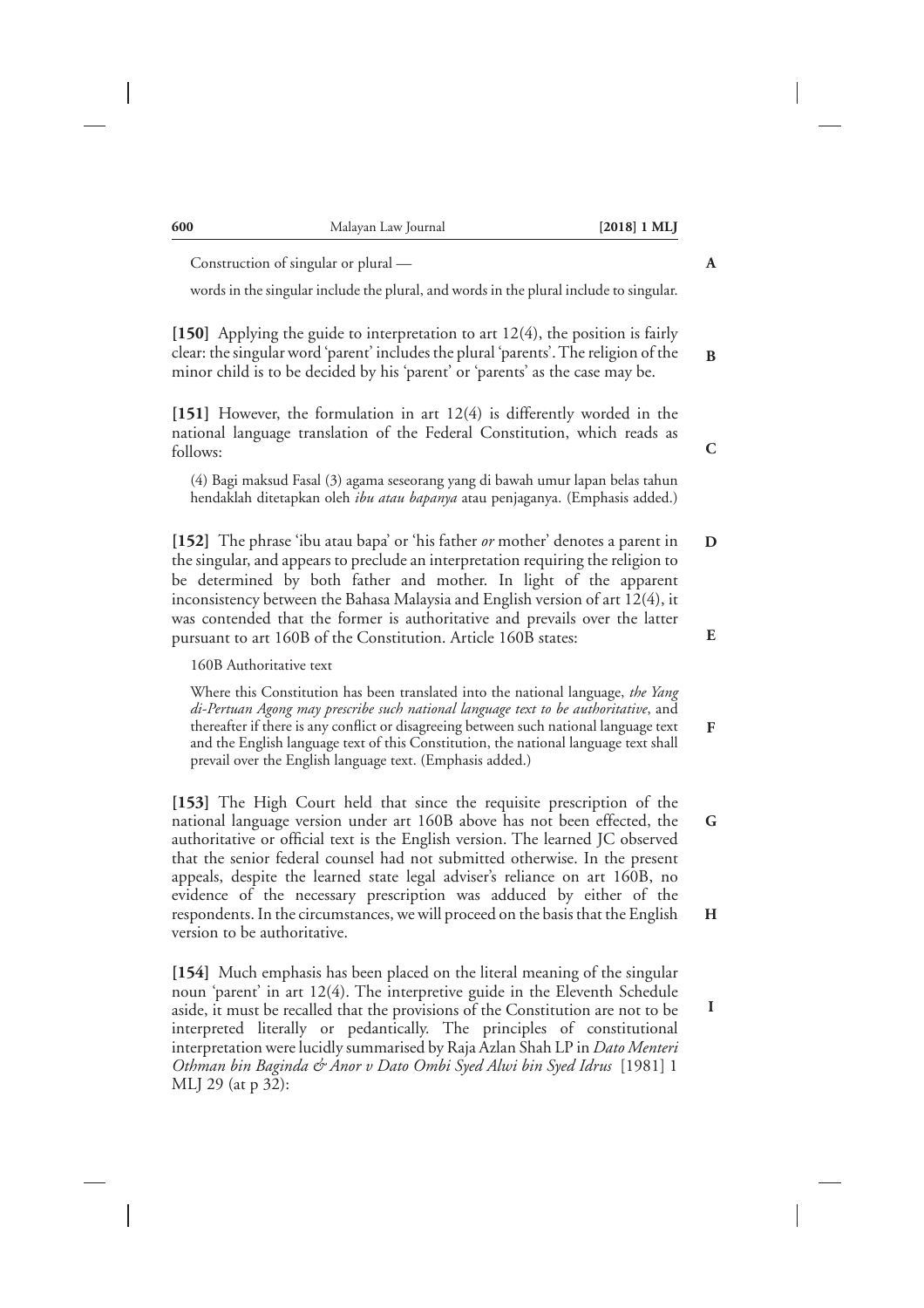#### **[2018] 1 MLJ 601** Perak & Ors and other appeals (Zainun Ali FCJ) Indira Gandhi a/p Mutho v Pengarah Jabatan Agama Islam

In interpreting a constitution two points must be borne in mind. First, judicial precedent plays a lesser part than is normal in matters of ordinary statutory interpretation. *Secondly, a constitution, being a living piece of legislation, its provision must be construed broadly and not in a pedantic way* — 'with less rigidity and more generosity than other Acts' (see *Minister of Home Affairs v Fisher* [1979] 3 All ER 21). A constitution is *sui generis*, calling for its own principles of interpretation, suitable to its character, but without necessarily accepting the ordinary rules and presumptions of statutory interpretation. (Emphasis added.) **A B**

**[155]** This is particularly so in respect of art 12(4), which falls under the fundamental liberties section in Part II of the Constitution. As was held in *Lee Kwan Woh v Public Prosecutor* [2009] 5 MLJ 301: **C**

…The Constitution is a document sui generis governed by interpretive principles of its own. In the forefront of these is the principle that its provisions should be interpreted generously and liberally. *On no account should a literal construction be placed on its language, particularly upon those provisions that guarantee to individuals the protection of fundamental rights*. In our view, it is the duty of a court to adopt a prismatic approach when interpreting the fundamental rights guaranteed under Part II of the Constitution. When light passes through a prism it reveals its constituent colours. In the same way, the prismatic interpretive approach will reveal to the court the rights submerged in the concepts employed by the several provisions under Part II. (Emphasis added.) **D E**

**[156]** It is against the backdrop of these principles that we consider the true construction of art 12(4).

## *Parental rights over children*

**F**

**[157]** A useful summary of the history of parents' rights over their children was given by Lord Guest in *J and Another v C and Others* [1970] AC 668 (at pp 692–696). In what can only be described as an illuminating review of the English authorities since 1848, Lord Guest found that the rights of the father were initially predominant. The court was not to interfere with the 'sacred right of the father', save in exceptional circumstances where the father has shown himself unfit to exercise them (*In re Agar-Ellis; Agar-Ellis v Lascelles* (1883) 24 **G**

- Ch D 317). The welfare of the infant was a subsidiary consideration; in having regard to the benefit to the infant, the court was mindful of the 'natural law which points out that the father knows far better as a rule what is good for his children than a court of justice can' (*In re Curtis* (1859) 28 LJ Ch 458). **H**
- **[158]** The rights of the mother began to be recognised with the passing of the Guardianship of Infants Act 1886, under which the mother is given equal rights as the father, and the welfare of the infant given a preferential position enshrined in statute. Subsequently, under the Custody of Children Act 1891, courts would interfere with the rights of the parents in the interests of the **I**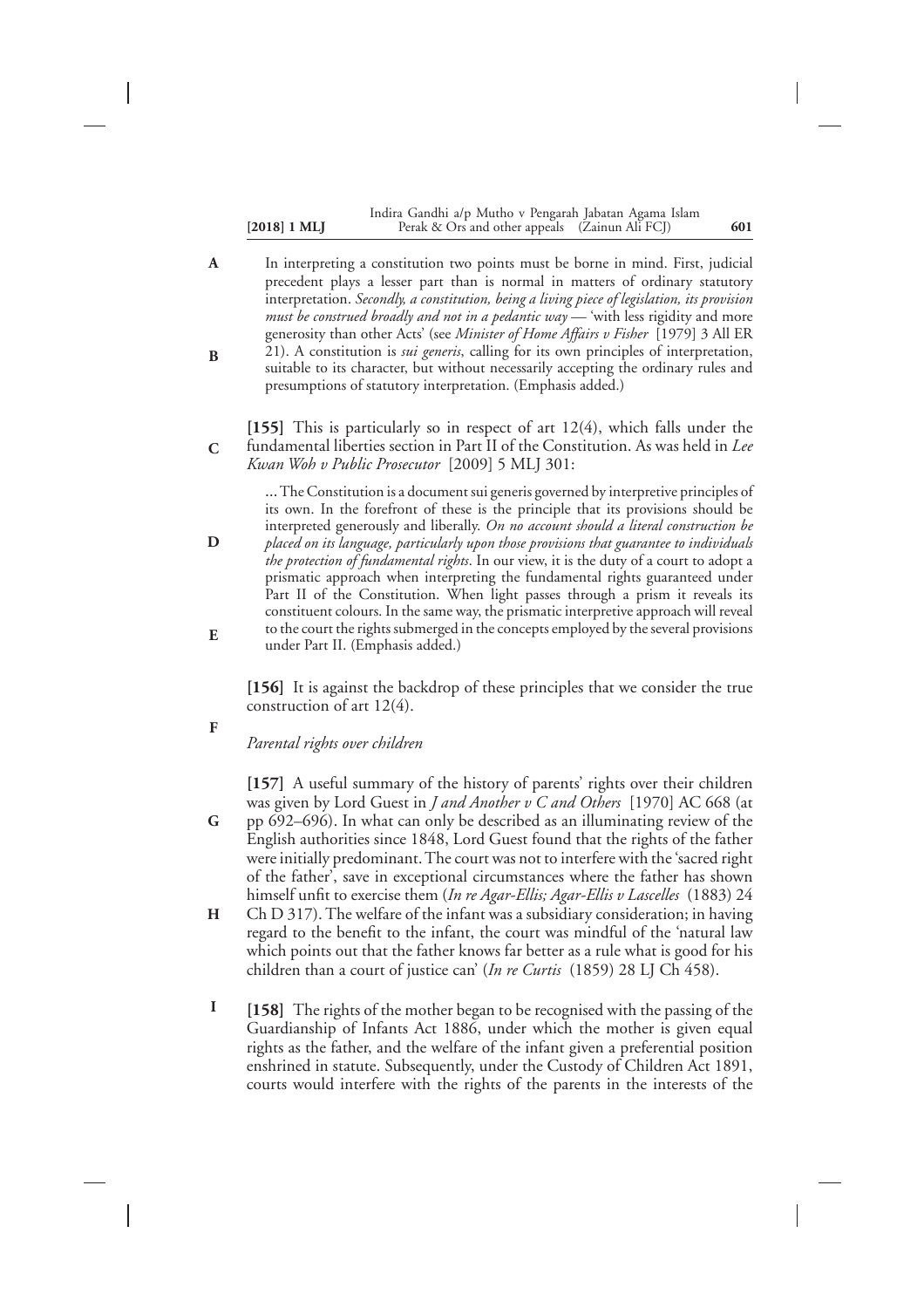welfare of the child. Attitudes have shifted; 'the welfare of the child is becoming as important as the rights of the parents'.

**[159]** The concept of welfare was explained by Lindley LJ in *In re Mcgrath (Infants)* [1893] 1 Ch 143:

The dominant matter for the consideration of the court is the welfare of the child. But the welfare of a child is not to be measured by money only, nor by physical comfort only. The word welfare must be taken in its widest sense. The moral and religious welfare of the child must be considered as well as its physical well-being. Nor can the ties of affection be disregarded.

**[160]** Lord Guest noted that by 1925, the Guardianship of Infants Act negated any claim that the rights of either parent is superior to that of the other, and provided that the welfare of the infant shall be regarded as the first and paramount consideration.

**[161]** The paramountcy of the child's welfare applies in cases involving custody or religious upbringing. The case of *Re T (minors) (Custody: religious upbringing)* (1975) 2 FLR 239 involved the religious upbringing of children to a father who is a nominal member of the Church of England, and a mother who has joined Jehovah's Witnesses. The English Court of Appeal affirmed that the welfare of the children 'must be the first and paramount consideration of the court'. The court's approach was as follows (at pp 245–246):

It is not for this court, in society as at present constituted, to pass any judgment on the beliefs of the mother or on the beliefs of the father. It is sufficient for this court that it should recognise that each is entitled to his or her own beliefs and way of life, and that the two opposing ways of life considered in this case are both socially acceptable and certainly consistent with a decent and respectable life …

It seems to me that when one has, as in this case, such as conflict, all that the court can do is to *look at the detail of the whole circumstances of the parents and determine where lies the true interest of the children*. (Emphasis added.) **G**

**[162]** Similar sentiments were expressed by the English Court of Appeal in *Re R (A Minor) (Religious Sect)* [1993] 2 FCR 525. The case involved a child whose father was a member of the Exclusive Brethren, but was subsequently withdrawn from the fellowship. According to the tenets of the religious sect, the effect of; such withdrawal means that the father's contact with any member of the Brethren was severely restricted. The child had received care from, and was brought up in the environment of members of the Brethren. The court held as follows:

It is no part of the court's function to comment upon the tenets, doctrines or rules of any particular section of society provided that these are legally and socially acceptable …The impact of the tenets, doctrines and rules of a society upon a child's **C**

**A**

**B**

**D**

**E**

**F**

**H**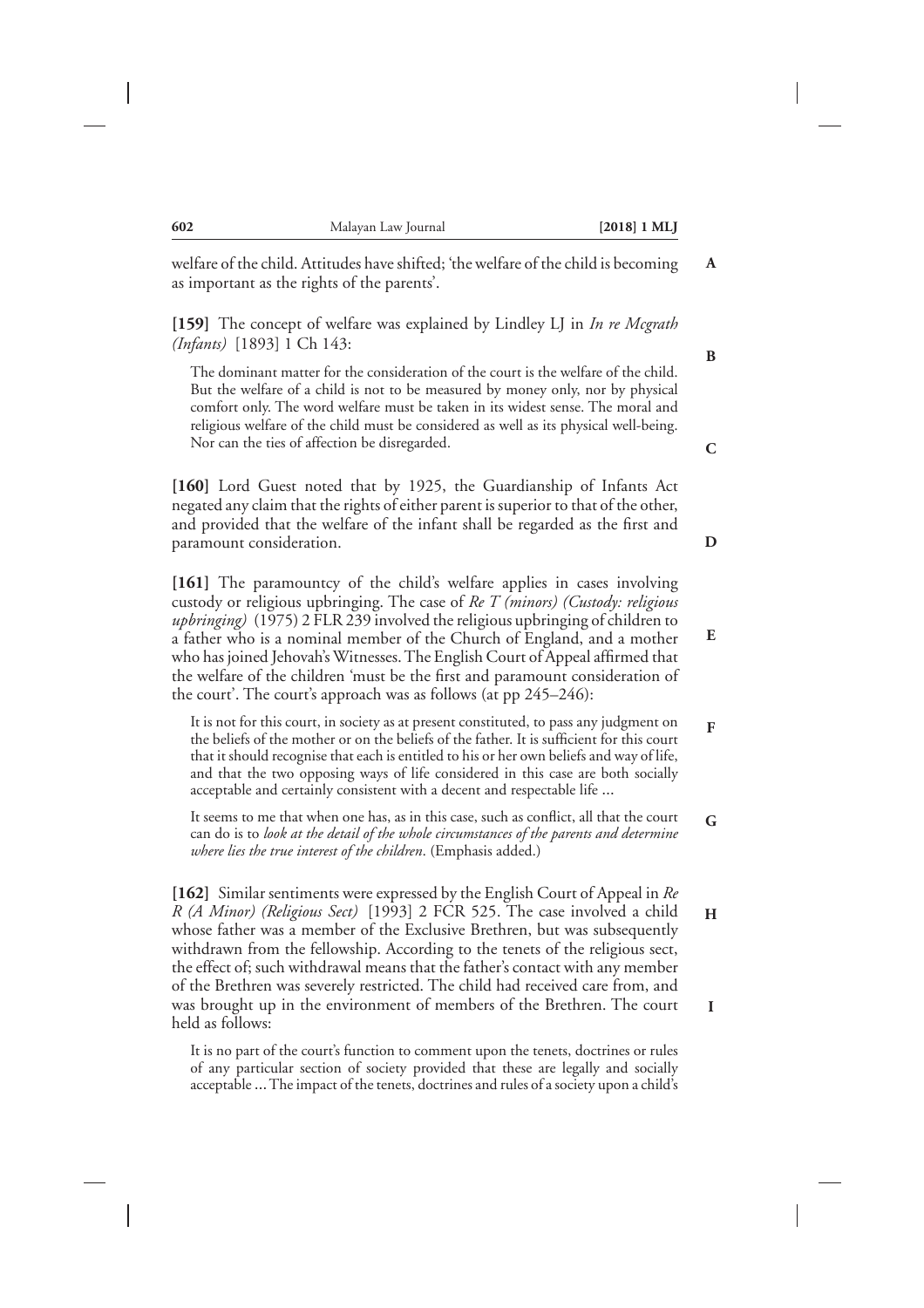#### **[2018] 1 MLJ 603** Perak & Ors and other appeals (Zainun Ali FCJ) Indira Gandhi a/p Mutho v Pengarah Jabatan Agama Islam

future welfare must be one of the relevant circumstances to be taken into account by the court when applying the provisions of s 1 of the Children Act 1989. The provisions of that section do not alter in their impact from one case to another and they are to be applied to the tests set out in accordance with the generally accepted standards of society, bearing in mind that *the paramount objective of the exercise is promoting the child's welfare, not only in the immediate, but also in the medium and long-term future during his or her minority*. (Emphasis added.) **A B**

**[163]** What can be discerned from the above is that, the law has come a long way from the days when one parent's claim could be considered superior to the other. Where the child's religion or religious upbringing is in issue, the paramount consideration for the court is to safeguard the welfare of the child, having regard to all the circumstances of the case. In so doing the court does not pass judgment on the tenets of either parent's belief. Conversion to another religion is a momentous decision affecting the life of a child, imposing on him a new and different set of personal laws. Where a decision of such significance as the conversion of a child is made, it is undoubtedly in the best interests of the child that the consent of both parents must be sought. The contrary approach

of allowing the child to be converted on the consent of only one parent would give rise to practical conundrums. The learned JC has described one such milieu (at para [35]):

If by 'parent' is meant either parent then we would have a situation where one day the converted parent converts the child to his religion and the next day the other parent realising this would convert the child back to her religion. The same can then be repeated ad nauseam.

**F**

**G**

**E**

**C**

**D**

**[164]** Such a scenario would undoubtedly be detrimental to the welfare of the child. Since a literal construction of art 12(4) would give rise to consequences which the legislative could not possibly have intended, the Article should not be construed literally (*Sukma Darmawan* at p 247). A purposive reading of art 12(4) that promotes the welfare of the child and is consistent with good sense would require the consent of both parents (if both are living) for the conversion of a minor child.

- **[165]** The need for such a reading is more starkly apparent in factual circumstances such as the present case. In *Teh Eng Kim vYew Peng Siong* [1977] 1 MLJ 234, Raja Azlan Shah FJ (as His Royal Highness then was), explained the considerations arising when custody has been given to one parent (at p 240): **H**
- Any solution to the problem presented here in which custody is given jointly to both parents as suggested by the appellant exhibits an error in the application of principle …<br>… **I**

In the present case I do not think such an order would be appropriate. The children and the father are living in different jurisdictions. Since the parent who has custody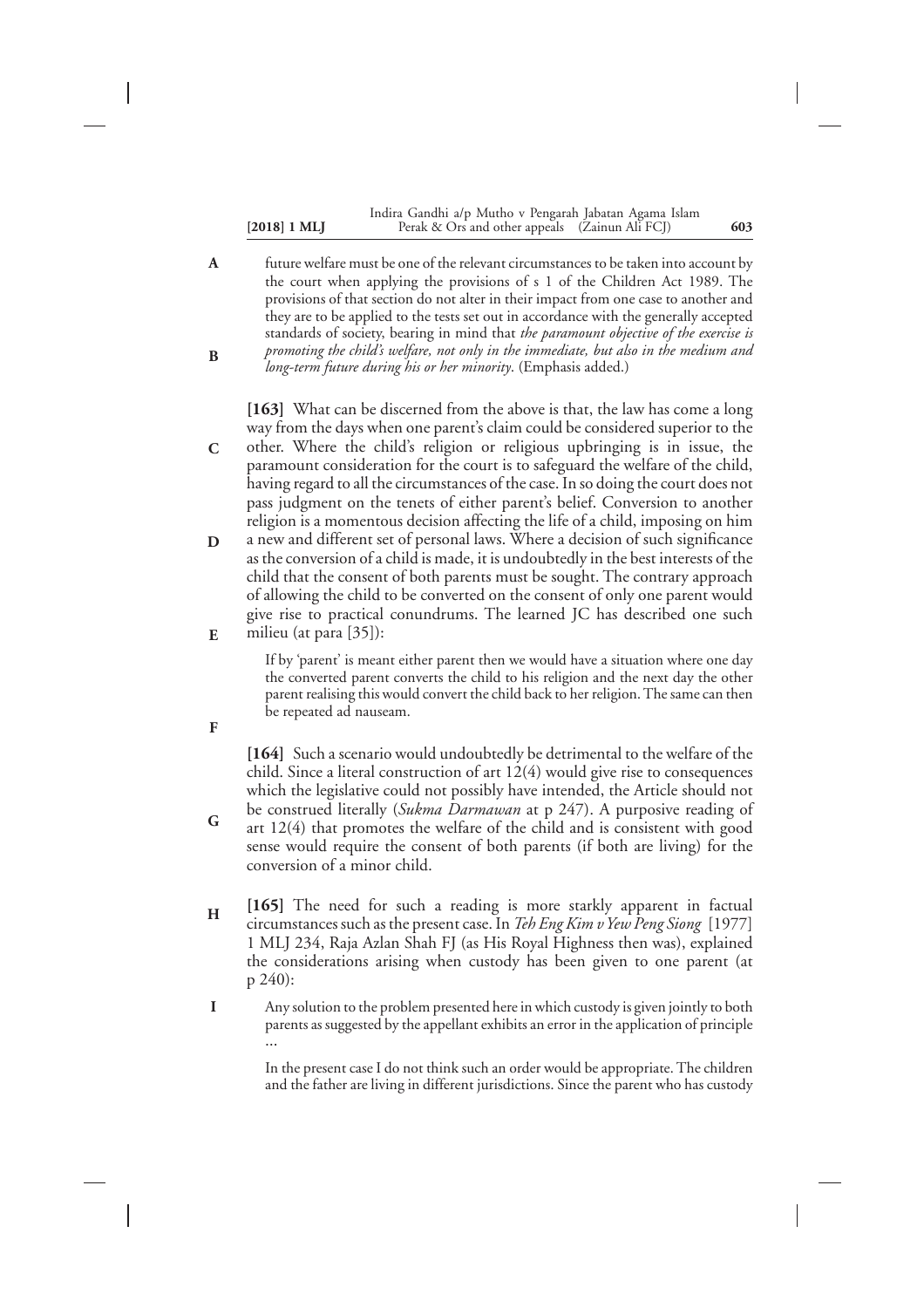**B**

**C**

**D**

has control, he or she is put in a position to become the dominant influence, fixing the daily life style of the children. An absent and inactive parent, whatever his legal relationship to the children may be, cannot have such influence. He or she cannot do it by remote control.

*In a situation such as the present, when one parent has been given custody, and it is working well, it is a very wrong thing for this court to make an order which will interfere with the life style of the new family unit.* Of course, one sympathise with the father, but it is one of those things which he must face when the marriage breaks up. (Emphasis added.)

**[166]** In the present appeals, custody of the three children was granted to the appellant by the High Court. Having exhausted all avenues to challenge the custody order, the appellant's husband willfully disobeyed it and refused to hand over the youngest child, Prasana Diksa, to the appellant. He was found guilty of contempt in subsequent committal proceedings, and his appeal was struck out. A warrant of committal has been issued in respect of the husband. The Federal Court has held that having submitted to the jurisdiction of the civil court, it is not open for the husband to ignore the custody order issued by the civil court (see*Indira Ghandi a/p Mutho v Ketua Polis Negara* [2016] 3 MLJ 141 at paras [31]–[32]).

**[167]** Since custody of the children has been granted to the appellant, it is the appellant who exercises the dominant influence in their lives. To allow the other spouse to unilaterally convert the children without the consent of the appellant would amount to a serious interference with the lifestyle of the new family unit which, following *Teh Eng Kim*, would be a 'very wrong thing'.

#### *The decision in Subashini*

**[168]** Reliance has been placed on the case of *Subashini*, wherein the Federal Court held that one parent has the right to convert a child. The relevant passages are reproduced below (at paras [25]–[26]):

The wife complained that the husband had no right to convert either child of the marriage to Islam without the consent of the wife. She said the choice of religion is a right vested in both parents by virtue of arts 12(4) and 8 of the Federal Constitution and s 5 of the Guardianship of Infants Act 1961.

After a careful study of the authorities, I am of the opinion that the complaint is misconceived. Either husband nor wife has the right to convert a child of the marriage to Islam. The word 'parent' in art 12(4) of the Federal Constitution, which states that the religion of a person under the age of 18 years shall be decided by his parent or guardian, means a single parent. In *Teoh Eng Huat v Kadhi, Pasir Mas & Anor* [1990] 2 MLJ 300, Abdul Hamid Omar LP, in delivering the judgment of the Supreme Court, said at p 302:

In all the circumstances, we are of the view that in the wider interests of the

**E**

**F**

**G**

**H**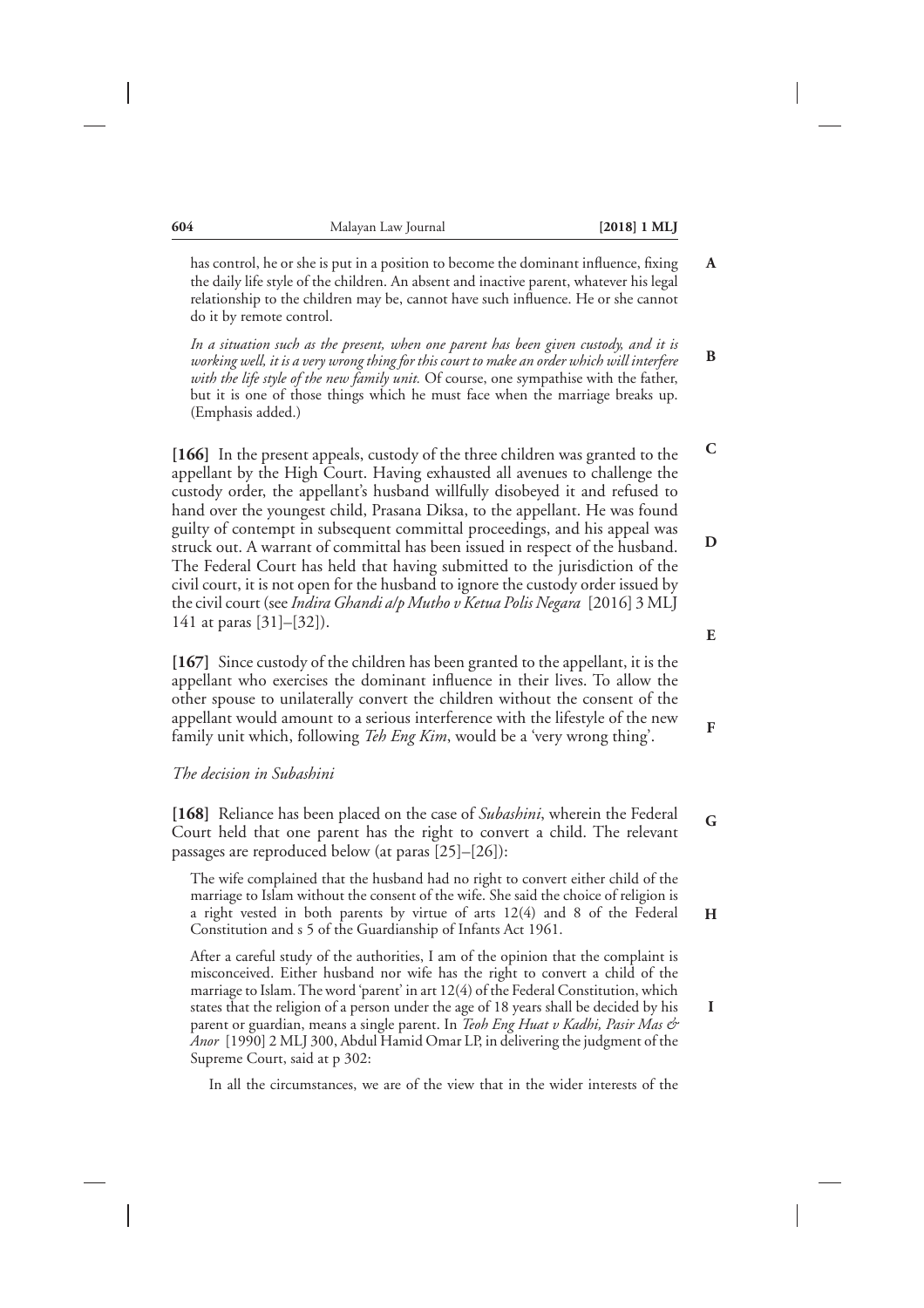|                       | Indira Gandhi a/p Mutho v Pengarah Jabatan Agama Islam |     |
|-----------------------|--------------------------------------------------------|-----|
| $[2018] 1 \text{ ML}$ | Perak & Ors and other appeals (Zainun Ali FCJ)         | 605 |

- nation, no infant shall have the automatic right to receive instructions relating to any other religion than his own without the permission of the parent or guardian.
- Further down, His Lordship continued: **B**

**G**

**H**

**I**

We would observe that the appellant (the father) would have been entitled to the declaration he had asked for. However, we decline to make such declarations as the subject is no longer an infant.

*Therefore, art 12(4) must not be read as entrenching the right to choice of religion in both parents*. That being so, art (8) is not violated as the right for the parent top convert the child to Islam applies in a situation where the converting spouse is the wife as in Nedunchelian and as such, the argument that both parents are vested with the equal right to choose is misplaced. Hence the conversion of the elder son to Islam by the husband albeit under the Selangor Enactment did not violate the Federal Constitution. (Emphasis added.) **C D**

**[169]** It is first noted that the above remarks of Nik Hashim FCJ were obiter; the question need not be answered to dispose of the appeal, but was found to be of importance such that a decision by the Federal Court would be to the

- public advantage (see para [14]). More pertinent is the reliance on the sole authority of *Teoh Eng Huat v Kadhi, Pasir Mas & Anor* [1990] 2 MLJ 300. Teoh Eng Huat concerned a child below the age of 18, *who was converted to Islam of her own accord by the Kadhi of Pasir Mas*. Her father sought a declaration that he, as the lawful father and guardian, had the right to decide **E**
- her religion, education and upbringing. The passage quoted in *Subashini* should be read in context (at p 302): **F**

Reverting to the issue before this court, the crucial question remains whether the subject, an infant at the time of conversion, had legal capacity according to law applicable to her. It is our considered view that the law applicable to her immediately prior to her conversion is the civil law. We do not agree with the learned judge's decision that the subject although below 18 had capacity to choose her own religion. *As the law applicable to the infant at the time of conversion is the civil law, the right of religious practice of the infant shall therefore be exercised by the guardian on her behalf until she becomes major. In short, we hold that a person under 18 does not have that right and in the case of non-Muslims, the parent or guardian normally has the choice of the minor's religion.*

We would observe that the appellant would have been entitled to the declaration he had asked for. However, we decline to make such declaration as the subject is no longer an infant. (Emphasis added.)

**[170]** In our view, *Teoh Eng Huat* does not stand for the proposition that the word 'parent' in art 12(4) means a single parent. The issue in that case was whether the right to determine an infant's religion lies with the infant herself or her parent.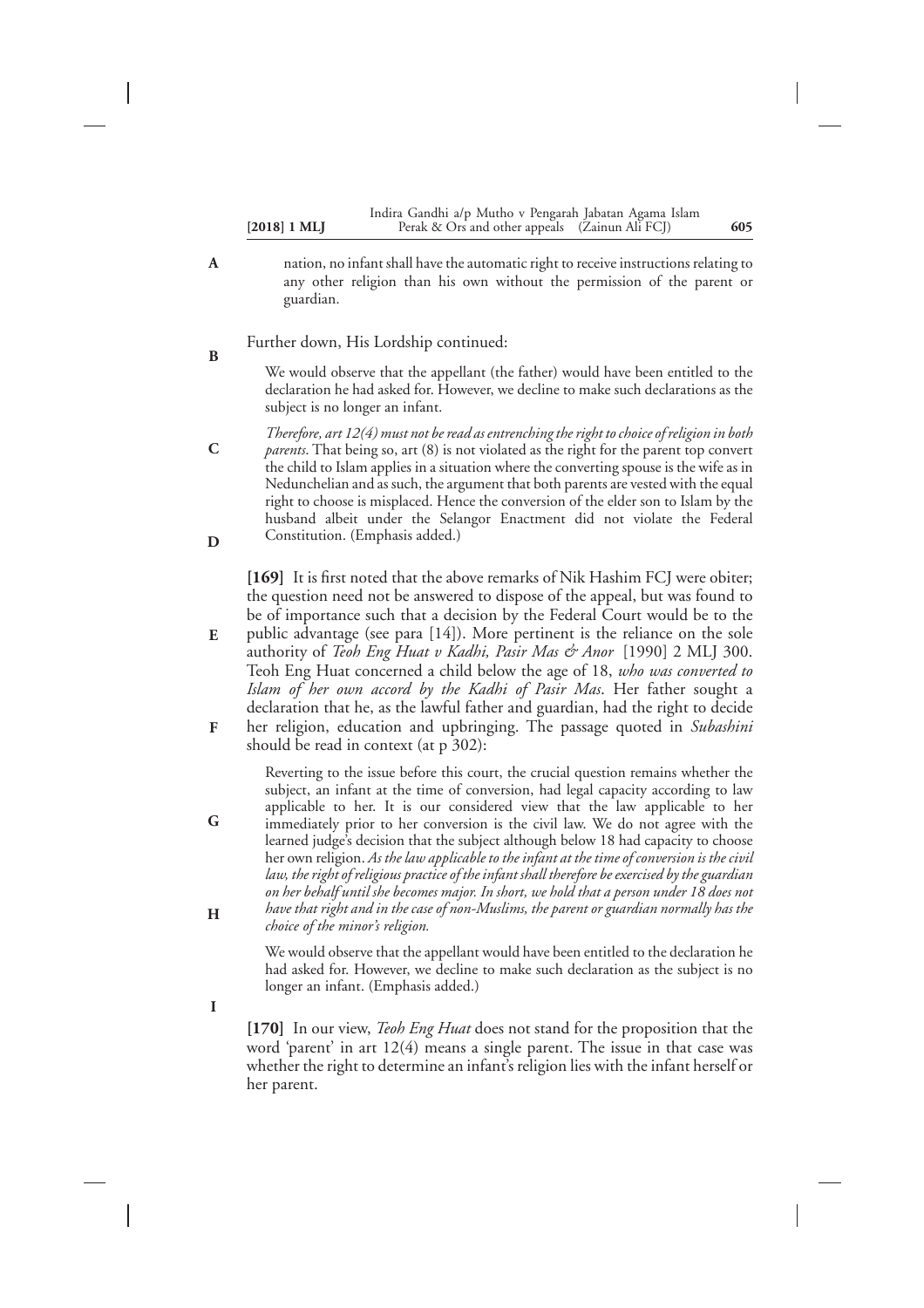**B**

**C**

**[171]** There was no issue as to whether the right may be exercised by one parent without the consent of the other, or both parents jointly. We thus consider that the interpretation of art 12(4) propounded in *Subashini* is unsupported and erroneous.

**[172]** It is noted that in translating art 12(4) of the Federal Constitution, it would appear that the real essence of the English version is eluded. It is literally a case of being lost in translation. The reason 'parent' is used in art 12(4) is to provide for a situation where indeed there is only one parent of the child — eg a single parent situation. But where both parents exist, then the Eleventh Schedule shall be relied upon.

#### *The Guardianship of Infants Act 1961*

**[173]** The equality of parental right in respect of an infant is expressly embodied in the Guardianship of Infants Act 1961 ('the GIA'). Section 5 of the GIA provides: **D**

5 Equality of parental rights

- (1) In relation to the custody or upbringing of an infant or the administration of any property belonging to or held in trust for an infant or the application of the income of any such property, *a mother shall have the same rights and authority as the law allows to a father, and the rights and authority of mother and father shall be equal.* **E**
- (2) The mother of an infant shall have the like powers of applying to the court in respect of any matter effecting the infant as are possessed by the father. (Emphasis added.) **F**

#### Section 11 of the GIA reads:

11 *Matters to be considered*

The court or a judge, in exercising the powers conferred by this Act, shall have regard primarily to the welfare of the infant and *shall, where the infant has a parent or parents, consider the wishes of such parent or both of them, as the case may be.*

**[174]** The question now is whether the application of ss 5 and 11 of the GIA to the present appeals is precluded by s 1(3) thereof, because the Appellant's husband is a Muslim:

1 *Short title and application*

(3) Nothing in this Act shall apply in any state to persons professing the religion of Islam until this Act has been adopted by a law made by the Legislature of that State; and any such law may provide that — …

**H**

**G**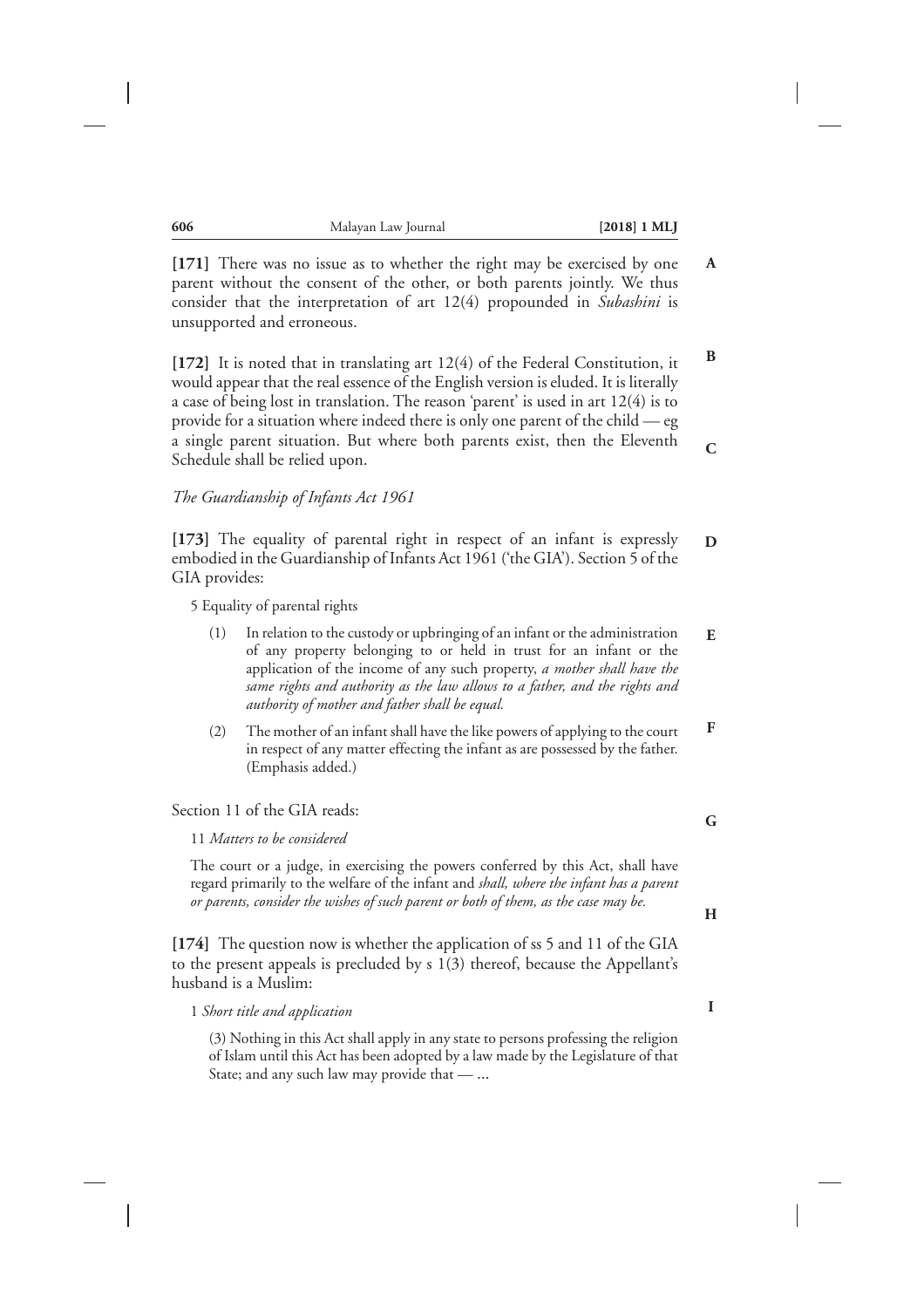|                       | Indira Gandhi a/p Mutho v Pengarah Jabatan Agama Islam |     |
|-----------------------|--------------------------------------------------------|-----|
| $[2018] 1 \text{ ML}$ | Perak & Ors and other appeals (Zainun Ali FCJ)         | 607 |

- **[175]** In this regard, parallels may be drawn between the GIA and the LRA. Section 3(3) of the LRA likewise excludes the application of the Act to non-Muslims, except in relation to divorce petitions where one party to a civil marriage has converted to Islam: **A**
- 3 *Application* **B**

**C**

**I**

This Act shall not apply to a Muslim or to any person who is married under Islamic law and no marriage of one of the parties which profess the religion of Islam shall be solemnized or registered under this Act: but nothing herein shall be construed to prevent a court before which a petition for divorce has been made under section 51 from granting a decree of divorce on the petition of one party to a marriage where the other party has converted to Islam, and such decree shall, notwithstanding any other written law to the contrary, be valid against the party to the marriage who has so converted to Islam.

- **[176]** It is settled law that conversion does not absolve a person from his antecedent legal obligations (*Kamariah bte Ali dan lain-lain lwn Kerajaan Negeri Kelantan dan satu lagi* [2005] 1 MLJ 197 at para [37]). Hence, notwithstanding the restriction in s 3(3) of the LRA, the courts have consistently affirmed their jurisdiction over parties to a civil marriage after the **D**
- conversion of one partner to Islam, in granting reliefs beyond decrees of divorce. In *Tang Sung Mooi v Too Miew Kim* [1994] 3 MLJ 117, the Supreme Court held that the High Court was entitled to exercise its continuing jurisdiction to grant ancillary relief to a wife in a civil marriage, whose husband converted to Islam after the marriage was dissolved. The Supreme Court found **E**
- that the application of the LRA was not precluded by s  $3(3)$  (at pp  $123-124$ ): **F**

Section 3(3) provides that the Act shall not apply to Muslims or Muslim marriages may be solemnised or registered. This clearly mean that the Act only applies to non-Muslims and non-Muslim marriages. In the present reference, it is common ground that both parties were non-Muslims who contracted a non-Muslim marriage. The High Court dissolved the said marriage and thereafter the petitioner filed an ancillary application under ss 76 and 77 of the Act. From the above facts, it is without doubt that the Act applies to them since they were non-Muslims. It follows that as the petitioner's application under ss 76 and 77 concerned matters affecting both parties' legal obligation as non-Muslims and incidental to the granting of the divorce, the High Court would have jurisdiction to hear and determine the ancillary proceedings despite the fact that the respondent had converted to Islam after the divorce but before this hearing of the ancillary application. **G H**

*… In the context of the legislative intent of s 3 and the overall purpose of the Act, the respondent's legal obligations under a non-Muslim marriage cannot surely be extinguished or avoided by his conversion to Islam.* (Emphasis added.)

**[177]** The same principle was applied by the Federal Court in *Subashini*. The court held at para [19]: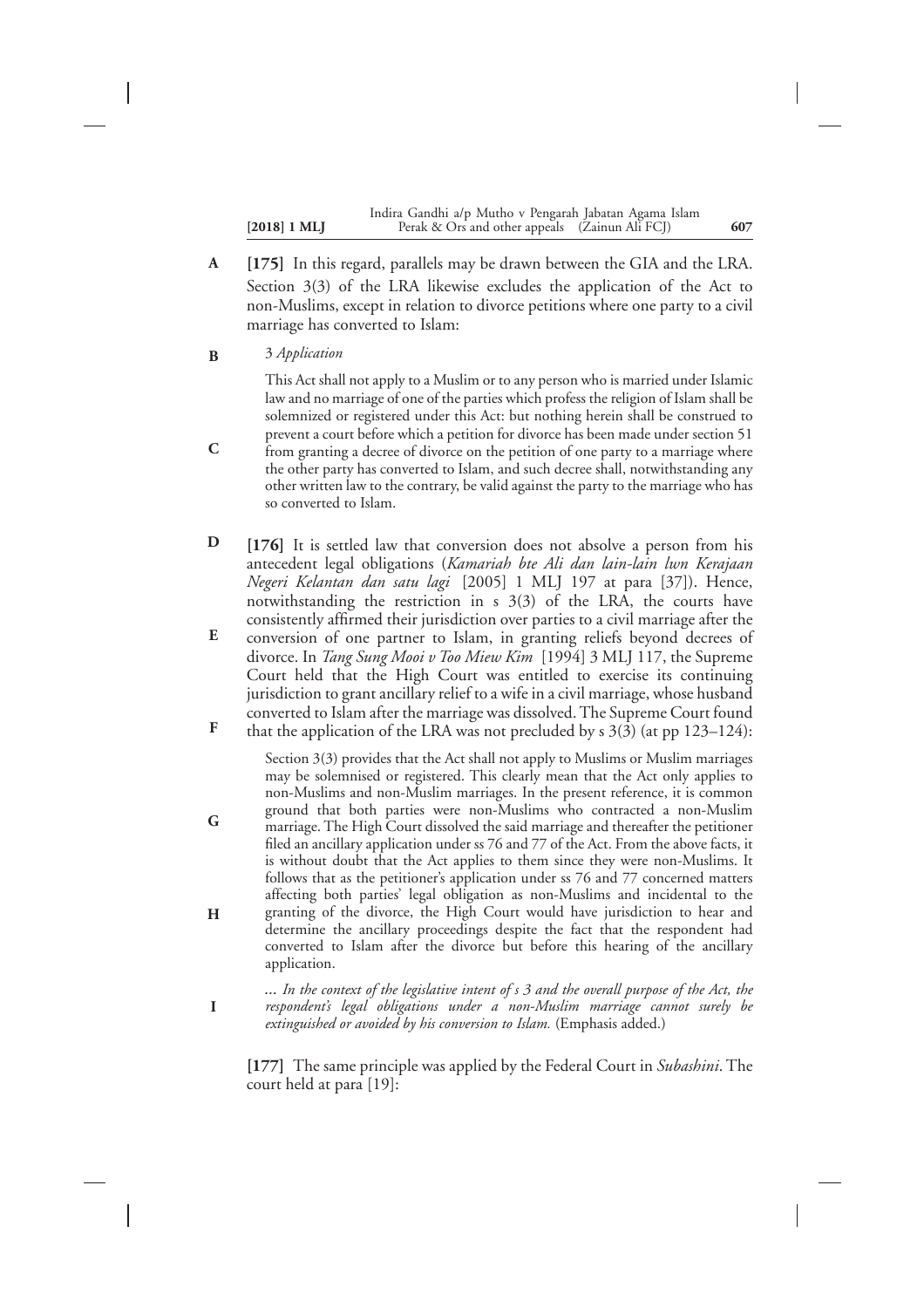| 608 | Malayan Law Journal | $[2018] 1 \text{ ML}$ |
|-----|---------------------|-----------------------|
|-----|---------------------|-----------------------|

**B**

**C**

**D**

**E**

**F**

The husband could not shield himself behind the freedom of religion clause under art 11(1) of the FC to avoid his antecedent obligations under the 1976 Act on the ground that the civil court has no jurisdiction over him. It must be noted that both the husband and wife were Hindus at the time of their marriage. Therefore, the status of the husband and wife at the time of registering their marriage was of material importance, otherwise the husband's conversion would cause injustice to the unconverted wife including the children. A non-Muslim marriage does not automatically dissolve upon one of the parties conversion to Islam. Thus, by contracting the civil marriage, the husband and wife were bound by the 1976 Act in respect of divorce and custody of the children of the marriage, and thus, the civil court continues to have jurisdiction over him, notwithstanding his conversion to Islam.

**[178]** The above cases were recently endorsed by the Federal Court in *Viran a/l Nagapan v Deepa a/p Subramaniam and other appeals* [2016] 1 MLJ 585. In holding that the civil court retained jurisdiction over the custody of the children of the civil marriage despite the ex-husband's conversion to Islam, Raus Sharif PCA (as His Lordship then was) held at paras [22]–[23]:

We have no reason to depart from the earlier decisions. We are of the same view that a non-Muslim marriage does not automatically dissolve upon one of the parties converting to Islam. The civil courts continue to have jurisdiction in respect of divorce as well as custody of the children despite the conversion of one party to Islam.

*In the present case, the ex-husband and the ex-wife were Hindus at the time of their marriage. By contracting the civil marriage under the LRA they are bound by its provisions in respect of divorce as well as custody of the children of the marriage.* (Emphasis added.)

**[179]** It is clear that in a situation where one party to a civil marriage has converted to Islam, the ex-spouse (ie the converting spouse) remains bound by their legal obligation under the LRA and the application thereof is not excluded by virtue of s 3(3). The same principle can be applied in respect of the operation of the GIA in the present appeals. The children in question are children of the Hindu marriage between the appellant and her husband.

**[180]** Under the GIA, both parents have equal rights in relation to the custody and upbringing of the infant children and the wishes of both are to be taken into consideration. The conversion of the husband to Islam does not alter the antecedent legal position, nor does it bring the children out of the ambit of the GIA.

**[181]** Based on a purposive interpretation of art 12(4) read with the Eleventh Schedule of the Federal Constitution, and on an application of ss 5 and 11 of

**G**

**H**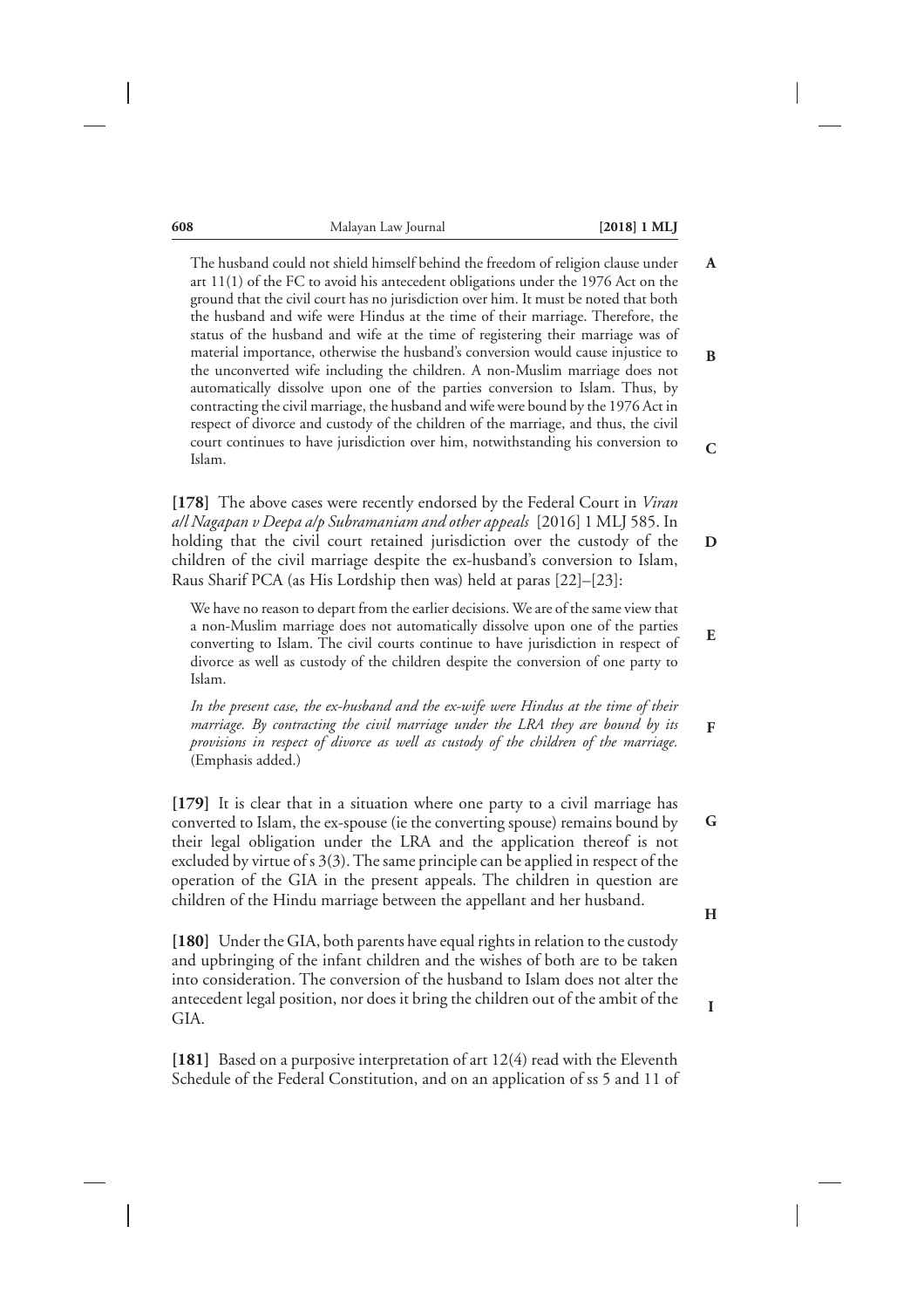|                | Indira Gandhi a/p Mutho v Pengarah Jabatan Agama Islam |     |
|----------------|--------------------------------------------------------|-----|
| $[2018]$ 1 MLJ | Perak & Ors and other appeals (Zainun Ali FCJ)         | 609 |

- the GIA, it is concluded that the consent of both the appellant and her husband are required before a certificate of conversion to Islam can be issued in respect of the children. **A**
- The third question is thus answered in the affirmative. **B**

**CONCLUSION** 

**D**

**H**

**[182]** The present appeals concern the registration of conversion of children in a non-muslim marriage to Islam under the Perak Enactment. **C**

**[183]** We hold that the High Court is seised with jurisdiction to exercise its supervisory power to decide on the complaints made by the appellant against the administrative act of the Registrar of Muallafs in issuing the certificates of conversion of the appellant's children to Islam.

**[184]** We find that the Registrar of Muallaf had no jurisdiction to issue the certificates of conversion in respect of the conversion of the children to Islam due to non-compliance of ss 96 and 106(b) of the Perak Enactment. In giving effect to the statutory provisions of the Perak Enactment the court is not

- required to inquire into principles of Syariah law or to resolve doctrinal legal issues arising out of the matter. **E**
- **[185]** We also find that the certificates of conversion were issued without the consent of the appellant thus contravening art 12(4) of the Federal Constitution and ss 5 and 11 of the GIA. The certificates of conversion are void and must be set aside. **F**
- **[186]** Insofar, as we are concerned, this decision establishes the comprehensive regime of judicial review based on standard concepts of justiciability. **G**

**[187]** For the avoidance of any doubts, our decision in these appeals is to have prospective effect. The doctrine of prospective overruling will apply here so as not to give retrospective effect to decisions of the courts which had already taken place prior to the date of this judgment.

**[188]** For the reasons above stated we allow all the three appeals by the appellant. The majority decision and the orders of the Court of Appeal are hereby set aside. We affirm the decision and orders of the High Court. *There will be no order as to costs.* **I**